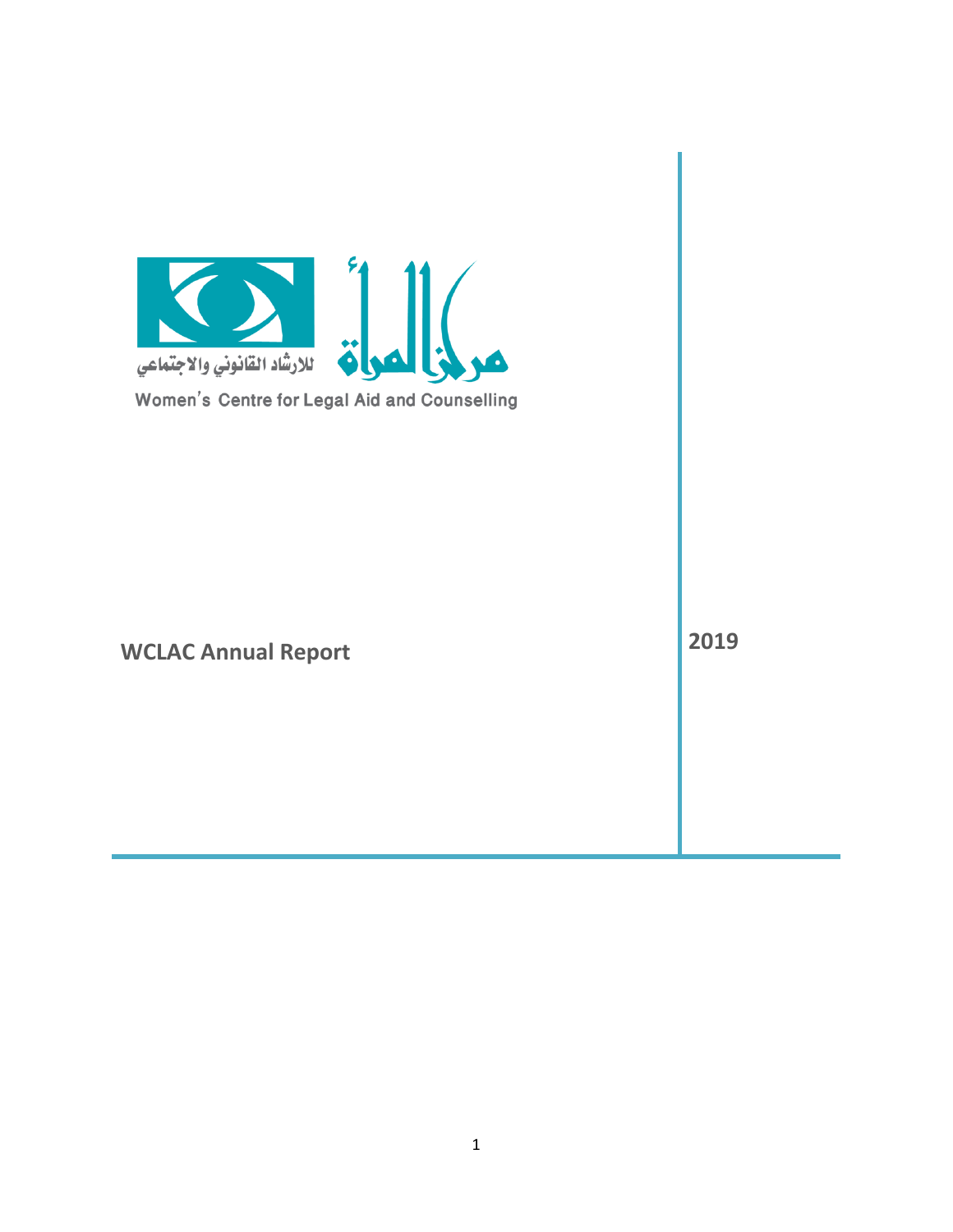#### *Introductory Note by the General Director*

#### **Dear Partners,**

Despite the difficult and challenging times which we are currently facing in Palestine and all over the globe with the Corona Virus Covid 19, and its unknown implications on the short-term and long-term on all aspects of life, I am glad to present to our partners WCLAC 2019 annual report. While the world around us is drastically changing these days and most of us are working from their homes with fear and uncertainties, some realities in the occupied Palestinian territory (oPt) remain the same and their implications on us as Palestinian civilians living under Israeli military occupation remain unchanged.

Only few days ago, a Palestinian in Al-Essawiyeh in East Jerusalem demolished his own home to avoid extra expenses and penalties if he waited for Israeli bulldozers to do the demolitions. Back there in Bethlehem while completely closed down due to the Corona pandemic, the Israeli military entered the city and arrested 3 persons. Night raids, arrests, house demolitions, restrictions on movement and settler violence among numerous other violations and collective punishments continue unabated. For the Israeli military occupation, business continues as usual without any consideration to the current health situation threatening the safety, well-being and lives of all.

Evidence based data documented by WCLAC with Palestinian women reflect the additional sufferings and gender implications of Israeli policies and systematic violations of human rights and humanitarian law on lives of women and girls in the oPt. This is further exacerbated with the patriarchal structures under which Palestinian girls and women live and the multi-layered oppression to which women face within a colonial occupation and structured patriarchy.

Furthermore, under the current health situation, WCLAC anticipates that with the restrictions on movement and the general lockdown with all members of the family staying at home, a remarkable increase in cases of domestic violence will be witnessed. The additional burden remains on women within the household and their traditional roles within the family as housewives and main care-providers, as women are expected to bear more than other members of the family the brunt of the current situation. Women victims of gender based violence living with their abusers might be subjected to increased violence under the current situation, and might be reluctant to report on cases of domestic violence. The fear and anxiety of the unknown, and the caring of the well-being of the family, will make women victims of GBV endure the situation and compromise their safety and well-being for the sake of her children and the family. WCLAC expects an increase in violence against girls and women and hence preventive measures are required. WCLAC has therefore decided to keep its free helplines for social, legal and psychological consultation and support open, and our emergency shelter is also open in case women are referred to us for protection based on the Palestinian national referral system for victims of GBV. Prevention measures through media campaigns, emergency committees and interventions are activated to immediately respond to needs of women victims of GBV and a contingency emergency plan is developed and regularly updated to meet emerging needs.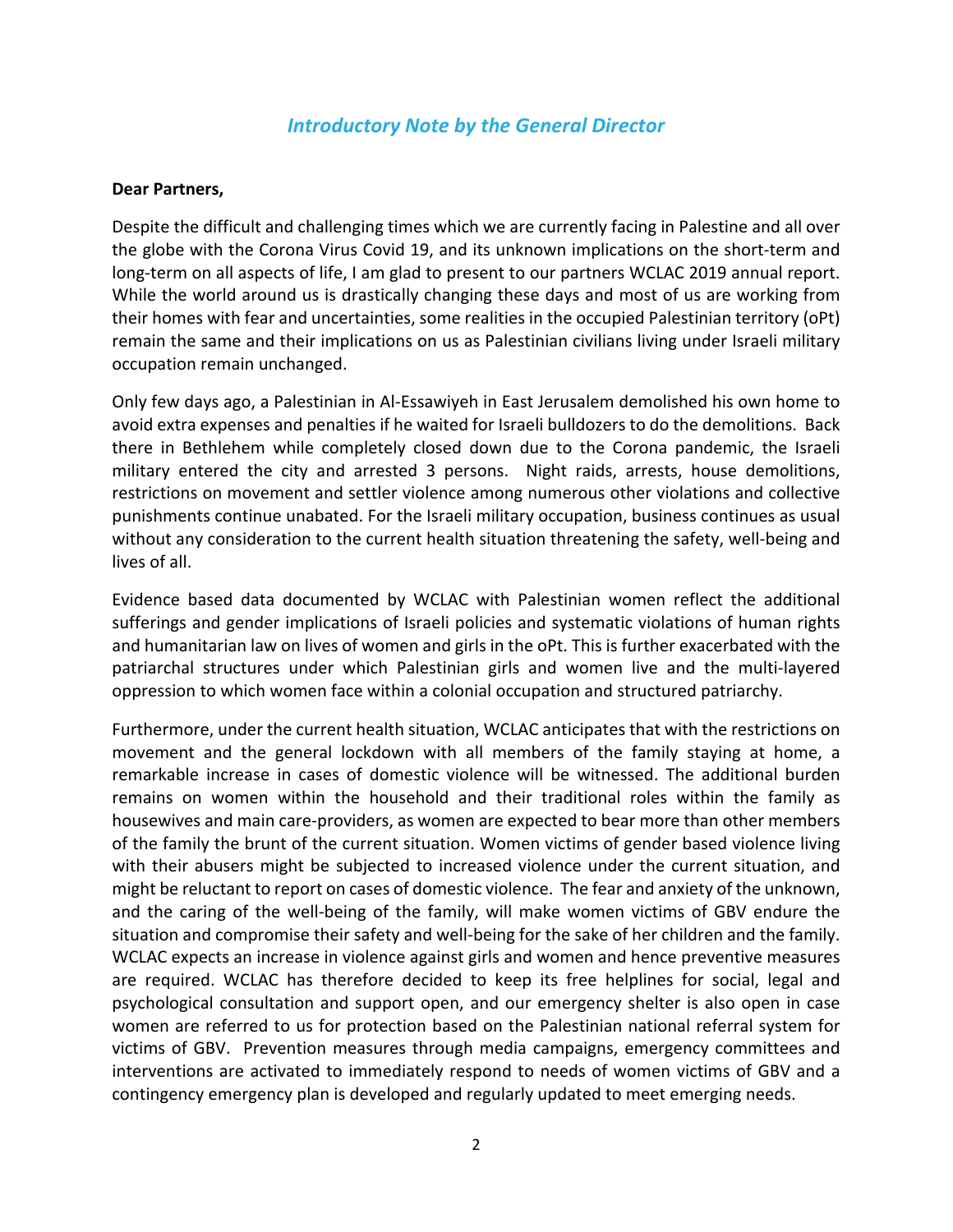WCLAC's 2019 annual report starts with a political brief reflecting on major political developments within the oPt as well as the areas under the control of the Palestinian authority and their gendered impact on women and girls within our society. The report covers in details achievements and challenges faced by our organization during the year, both external and internal. Despite those obstacles, WCLAC was able to achieve numerous successes during the year. The report extensively addresses all those achievements and successes, but in brief: WCLAC was present for women victims of GBV and provided quality legal and social services to them to ensure their safety and well-being, especially for those women who are in crisis and in need of immediate protection. Protection networks established by WCLAC for immediate intervention functioned in close cooperation with official institution to provide protection to women victims of violence. We also worked closely with our partners from community-based organizations, supported them and provided the necessary guidance, coaching and capacity-building programs to ensure that they are empowered to reach out women in the most remote and marginalized areas of the West Bank, including East Jerusalem to provide social legal services and awareness building programs. We conducted our awareness-building and training activities successfully and reached out numerous beneficiaries all over the West Bank including East Jerusalem. The volunteers' program targeting young women and men in our community were successfully implemented and their initiatives at the local level within their local communities supported and encouraged; we saw in the young generation the catalyst for change and were inspired by them to continue our work with passion and commitment.

WCLAC continued to monitor and document evidence-based testimonies of women victims of Israeli violations of human rights and made the voices of women heard through our international advocacy program, submissions and our engagement with UN human rights mechanisms and special procedures. The most important submissions were those presented to the Commission of Inquiry on the gendered impact of the great marches of return on women and girls in the Gaza Strip who released its report to the Human Rights Council in March 2019, including numerous testimonies from women whom we connected with the committee. The report also was gendersensitive and addressed numerous issues highlighted in our submission to the Commission in late 2018. In addition, a submission was made to the UN Committee on Economic, Social and Cultural Rights reflecting the negative impact of Israeli policies on the economic, social, cultural and environmental rights of Palestinian women based on our evidence-based data with first hand documentation produced by WCLAC field researchers. WCLAC also attended the sessions at the UN during the review of Israel's report before the Committee and provided information and recommendations to the Committee who adopted many of those related to women and gender issues.

During the visit of three members of the CEDAW Committee, WCLAC in cooperation with the Palestinian CEDAW Coalition, provided an extensive follow up report to the Committee on measures taken or not taken by the state of Palestine regarding issues related to the recommendations and concluding remarks of the Committee after the review of the initial review of the CEDAW report before the Committee in July 2018. WCLAC, on behalf of the Palestinian Forum to combat violence against women (Al Muntada), focused on article 16 of the Convention related to personal status laws, and on measures taken/not taken to combat violence against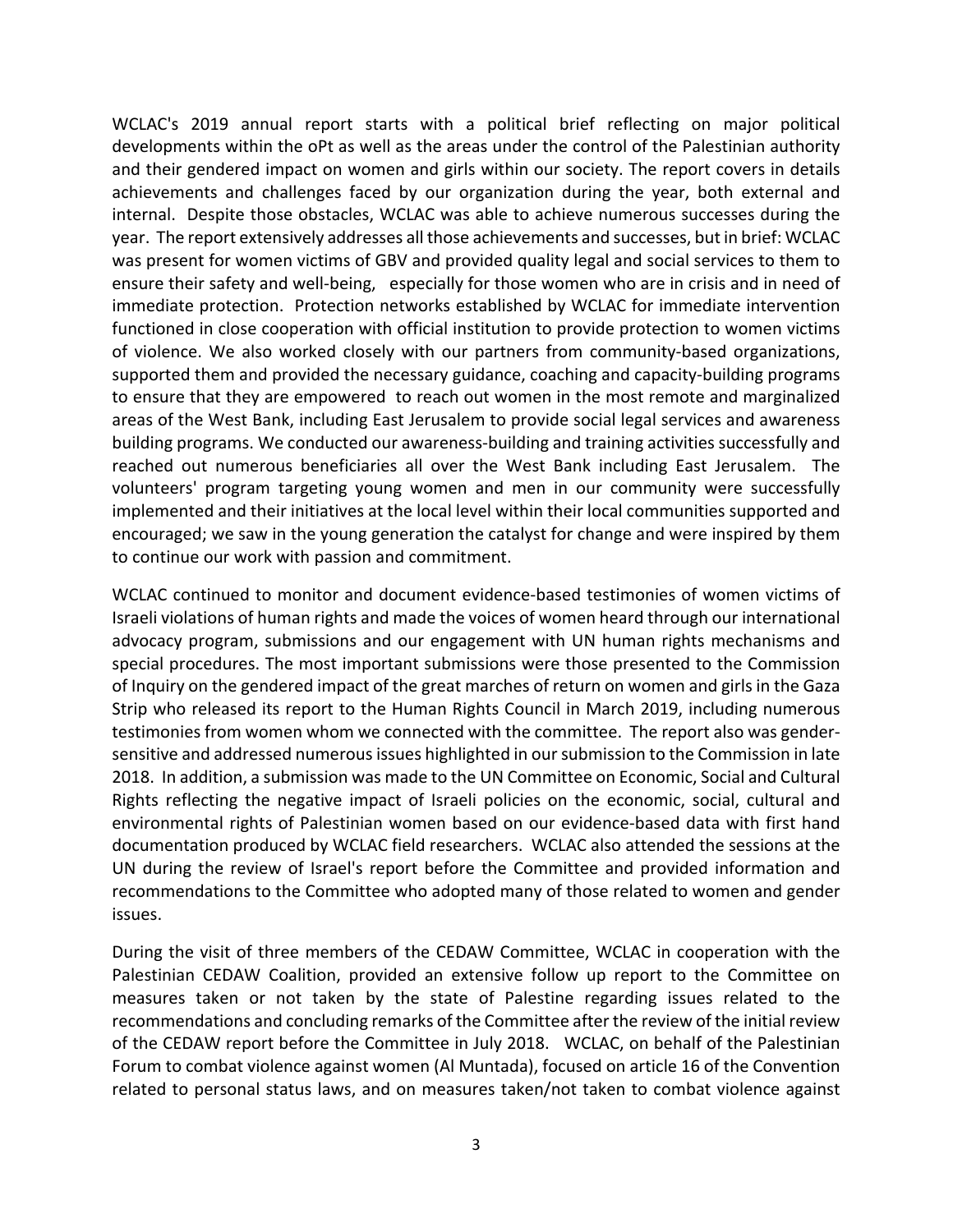women. During deliberations with the members of the committee we reiterated our recommendations for the immediate need for the adoption of the Family Protection Law, the amendment of Personal Status Laws to ensure their compliance with the CEDAW Convention, and the publication of CEDAW in the official Palestinian Gazette.

We conducted our advocacy work at the national level and consolidated efforts with all other civil society organizations to ensure the passage of laws, legislation, policies and programs that are gender sensitive and worked diligently to ensure equality and non-discrimination on the basis of sex and respect for women's human rights.

WCLAC focused most of its efforts during 2019 on the passage of the Family Protection Law which was long overdue. With our counterparts from other women's organizations both national and international, we consolidated our advocacy campaigns all through the year, especially during the International Women's Day in March and the sixteen days to combat violence against women (November- December) to call on the Palestinian authority and the President specifically to pass the Family Protection Law. Our expectations were high at the beginning of 2019 that the law will pass upon a recommendation to the President by the previous cabinet to pass the law in December 2018, but those hopes later faded down with a decision by the President to return the draft law back to the new cabinet for further review by the governmental technical committees. Unlike the previous years, civil society organizations were not engaged in the process and we were uncertain what exactly were the amendments made on the last draft. Our calls for national consultations over the law were received by confirmations by the government, namely the Minister of Women's Affairs that the law will not be passed without our review and recommendations. The year ended without much progress and it was only in February 2020 that we received the amended draft for review and comments.

On another level, WCLAC with the Palestinian General Union of Palestinian women revived the coalition of the Personal Status Law. Upon the concluding remarks of the CEDAW committee WCLAC developed a policy paper with its partners to address the discriminatory provisions of the law and propose possible scenarios for the adoption of a Palestinian Personal law/s that are in compliance with CEDAW, especially article 16 of the Convention. "Irada", a Palestinian feminist social movement, focused its efforts on specific provisions of the law, and in coordination with the personal status coalition addressed three pressing issues within the law: raising the age of marriage to 18 years for both men and women without exceptions, the abolition of guardianship for women in marriage and equal rights in divorce by ensuring that divorce is only conducted by the courts. Those efforts were seen as a step forward towards compliance with the CEDAW recommendations and the women's movement efforts towards the adoption of personal status laws based on gender equality and non-discrimination.

The last quarter of 2019 witnessed a huge counter campaign by Islamic fundamentalists, namely the al-Tahreer Islamic political party and some tribal groups in Hebron against WCLAC and other Palestinian women's organizations, and called in mosques and social media for the withdrawal of Palestine from the CEDAW Convention. Numerous meetings were held in Hebron and later in Jerusalem attacking women's organizations and inciting against women's organizations and the CEDAW Convention. Women's organizations were left again on their own to combat this huge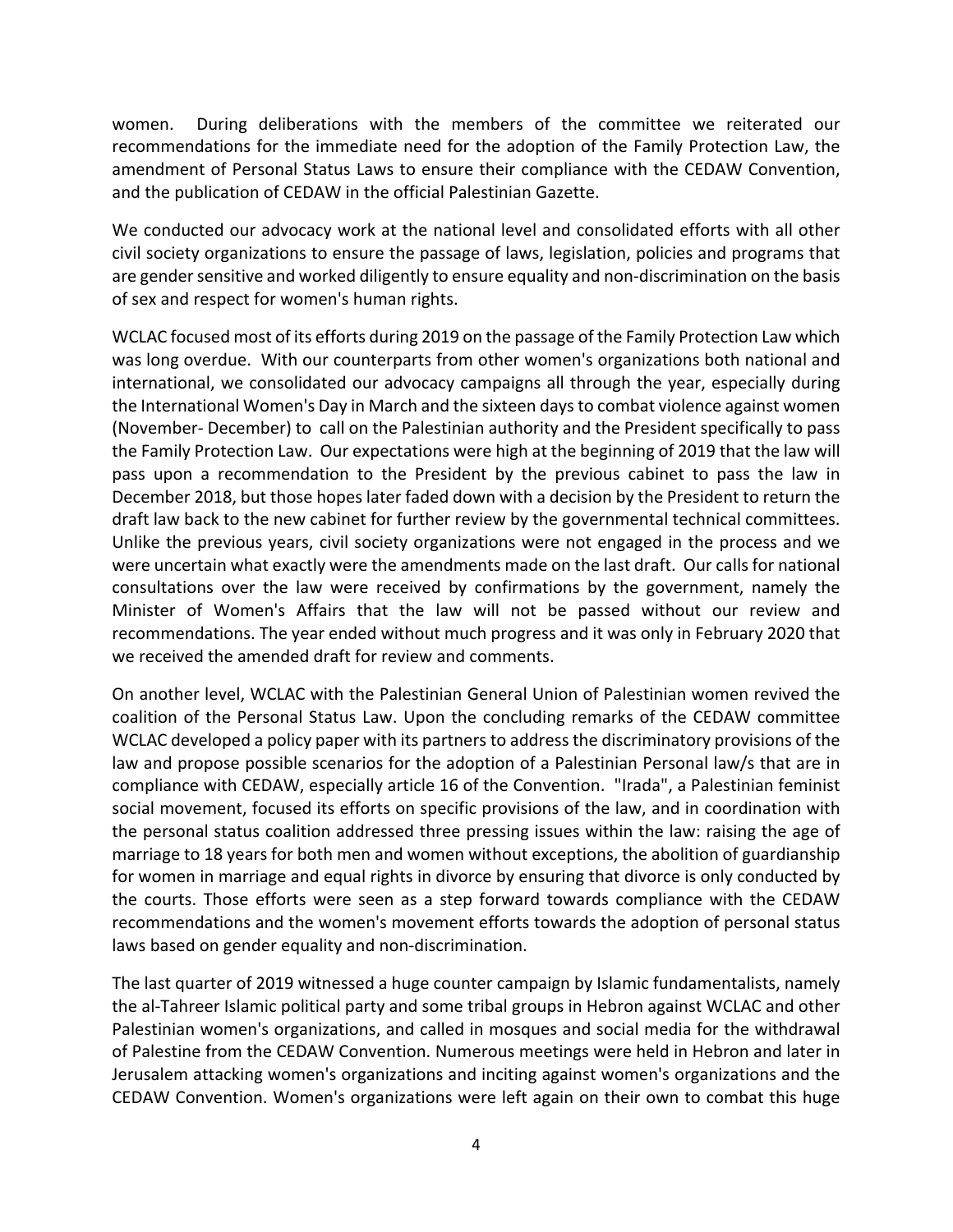campaign and the official responses of the Palestinian authority were too moderate and were not up to the expected. The campaign was specifically against the Law by order issued by the President to raise the age of marriage for both men and women to the age of 18 which entered into force on the 29<sup>th</sup> December, 2019.

The year 2019 was also loaded with numerous challenges at the national and regional levels. Obviously, the general setback in the status of human rights in our society can be attributed to numerous factors; namely the prolonged Israeli military occupation, internal political divide, and the social and cultural context in which we work where patriarchy and the imbalance in power relations in favor of men still prevail.

Yet for us at WCLAC, despite all these challenges, we continue to conduct our work with commitment and diligence to influence change and provide a better world to us and to all Palestinian women. Staff worked hard to implement their plans and were ready to respond to emergency situations to ensure protection to women victims of violence. Internally, the working environment was positive and numerous staff activities were conducted for our staff for venting purposes, recreation and the refreshment of the energy, especially for our service providers' staff who always work under extreme pressure. The Board of Directors conducted their meetings on regular basis every two months and the General Assembly meetings were held in March and December. Support staff of the organization provided the administrative and financial support to our program staff and met their obligations in a timely manner. WCLAC maintained good relations with all its partners and the organization was able to end the year with no deficit in its budget.

I want to take this opportunity to thank you and to thank all staff at WCLAC for their diligent work and commitment to human rights and women's rights. WCLAC sees in itself a catalyst for change and strongly believes that we can make a difference in the lives of Palestinian women and our society. We hope you enjoy reading our annual report and are looking forward to our continued partnership.

#### **Randa Siniora**

#### **General Director/WCLAC**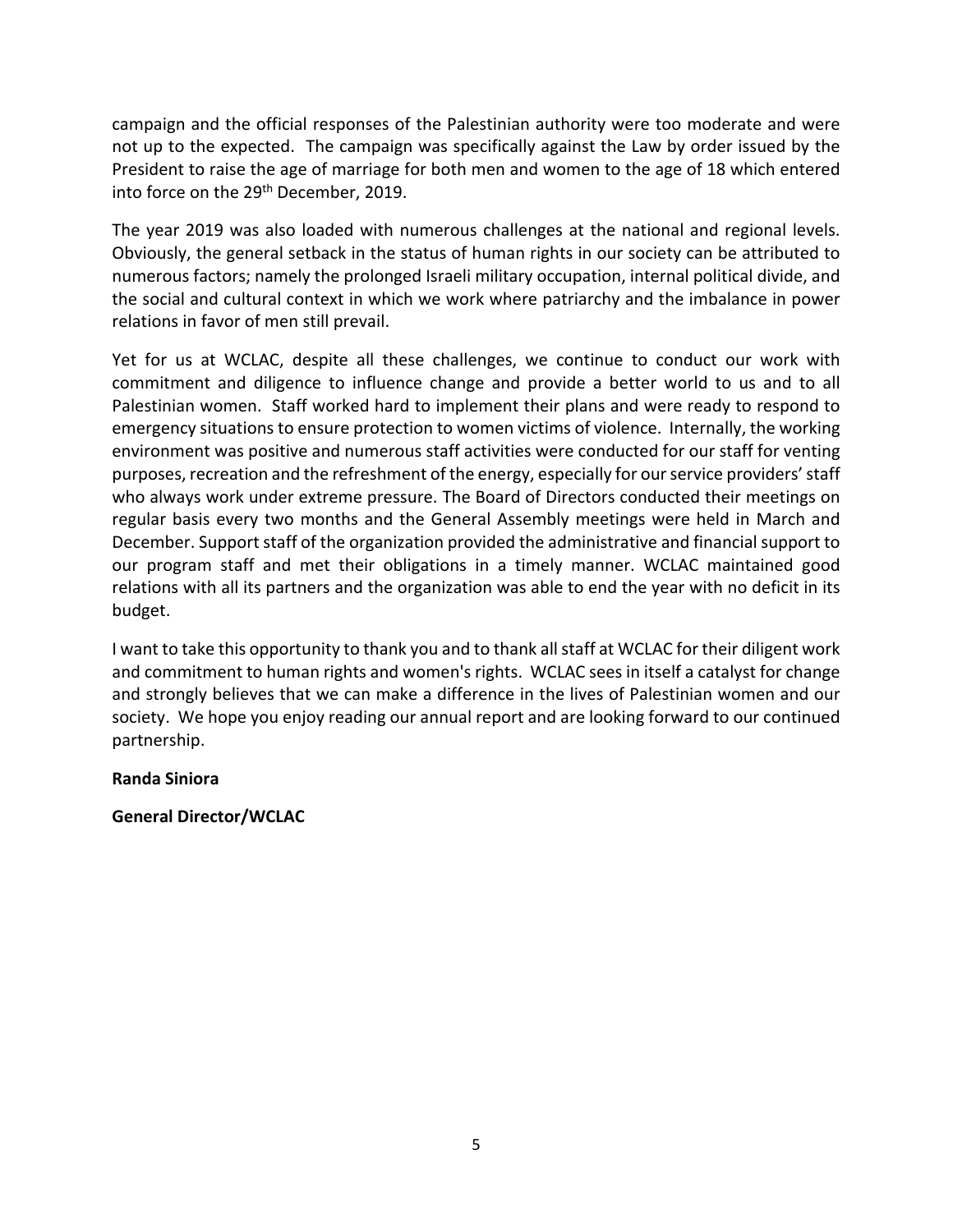# **Annual Report 2019**

| Strategic goal 1: Contribute to the protection and empowerment of women       |  |
|-------------------------------------------------------------------------------|--|
|                                                                               |  |
| Strategic goal 2: Promote women's rights to access justice and eliminate      |  |
|                                                                               |  |
| Strategic goal 3: Develop institutional and human capacity in order to ensure |  |
|                                                                               |  |
| 52                                                                            |  |
|                                                                               |  |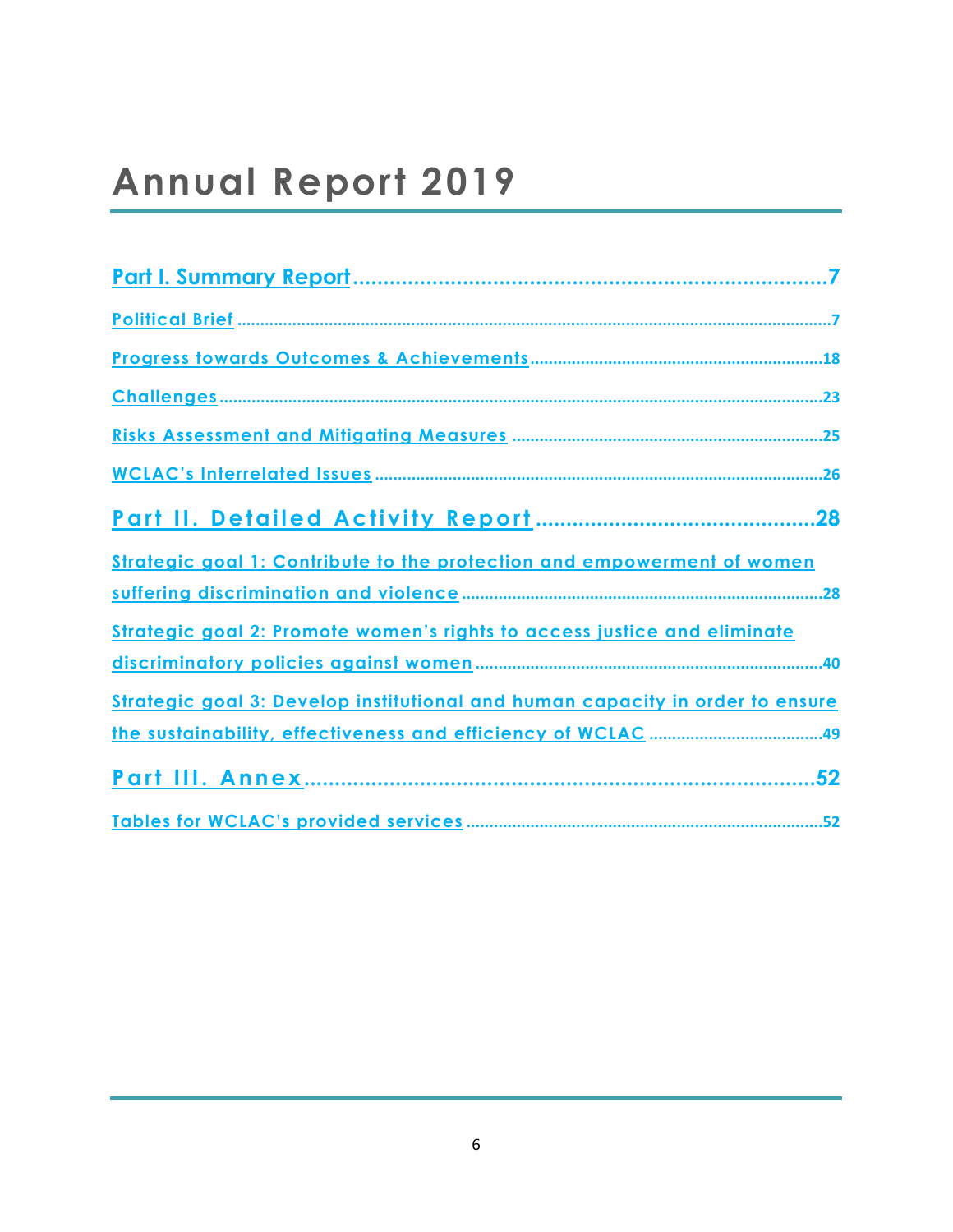# <span id="page-6-0"></span>**Part I. Summary Report**

# <span id="page-6-1"></span>Political Brief

This section presents gender sensitive analysis of the political arena in 2019. In specific, this section presents gender impact of the Israeli occupation violence, which contribute to the multi layered oppression Palestinian women suffer from. It is evident that women's rights are negatively affected by the Israeli occupation political, social and economic oppression. Any discussion of challenges facing Palestinian women must be set in the context of prolonged Israeli violations to Human Rights and International Humanitarian Law in West Bank, East Jerusalem and Gaza Strip.

The second part of this section introduces legal, social, economic and political development within the Palestinian Authority's impact on women's rights and their access to justice. Lack of political will to enact new laws and to publish international conventions; especially CEDAW created some attempts to reinforce patriarchal system in Palestine through the campaign that was led by some tribal leaders and religious political parties.

### *I. Impact of Protracted Israeli Occupation Measures on Women*

#### **Blockade on the Gaza Strip and its gendered impact on Women**

Almost thirteen years of Israeli blockade on the Gaza Strip and internal division have extreme direct and indirect impacts on women. Humanitarian crisis affecting every aspect of the daily lives of 1.8 million persons through poverty, unemployment, poor drinking water, food insecurity, storage of power, poor health infrastructure, and limited access to protection services. This protracted crisis was overburdened with the massive casualties for the "Great March of Return" demonstrations, which added to women's vulnerability. While women coping mechanisms were eroded, psychological stress and Gender Based Violence (GBV) intensified women's suffering and vulnerability. Prolonged humanitarian conditions have affected psychological well-being of the population in Gaza. According to Humanitarian Needs Overview (HNO 2019), 52000 people are in need of mental and psychosocial health as a result of Gaza ongoing tension. The situation, however, has extreme adverse impact on women as they become more exposed to tension, depression and violence because they are considered the corner stone of the family and women often become shock-absorbers in the crisis. Gaza Community Mental Health Programme reported that there is an increase in the level of anticipatory anxiety, especially among women and children. Further, this multi layered violence is exacerbated by the Israeli blockade as it has resulted in severe restrictions on women's access to healthcare, including sexual and reproductive health, to realizing adequate living standards for themselves and their families, including shelter, water, electricity, and sanitation. Palestinian women are also subject to Israel's aggressive, and sometimes, lethal attacks against Palestinians in the Gaza Strip.<sup>1</sup>

<sup>&</sup>lt;sup>1</sup> The Impact of the Current Situation on Women in Gaza <http://www.socialwatch.org/node/18312>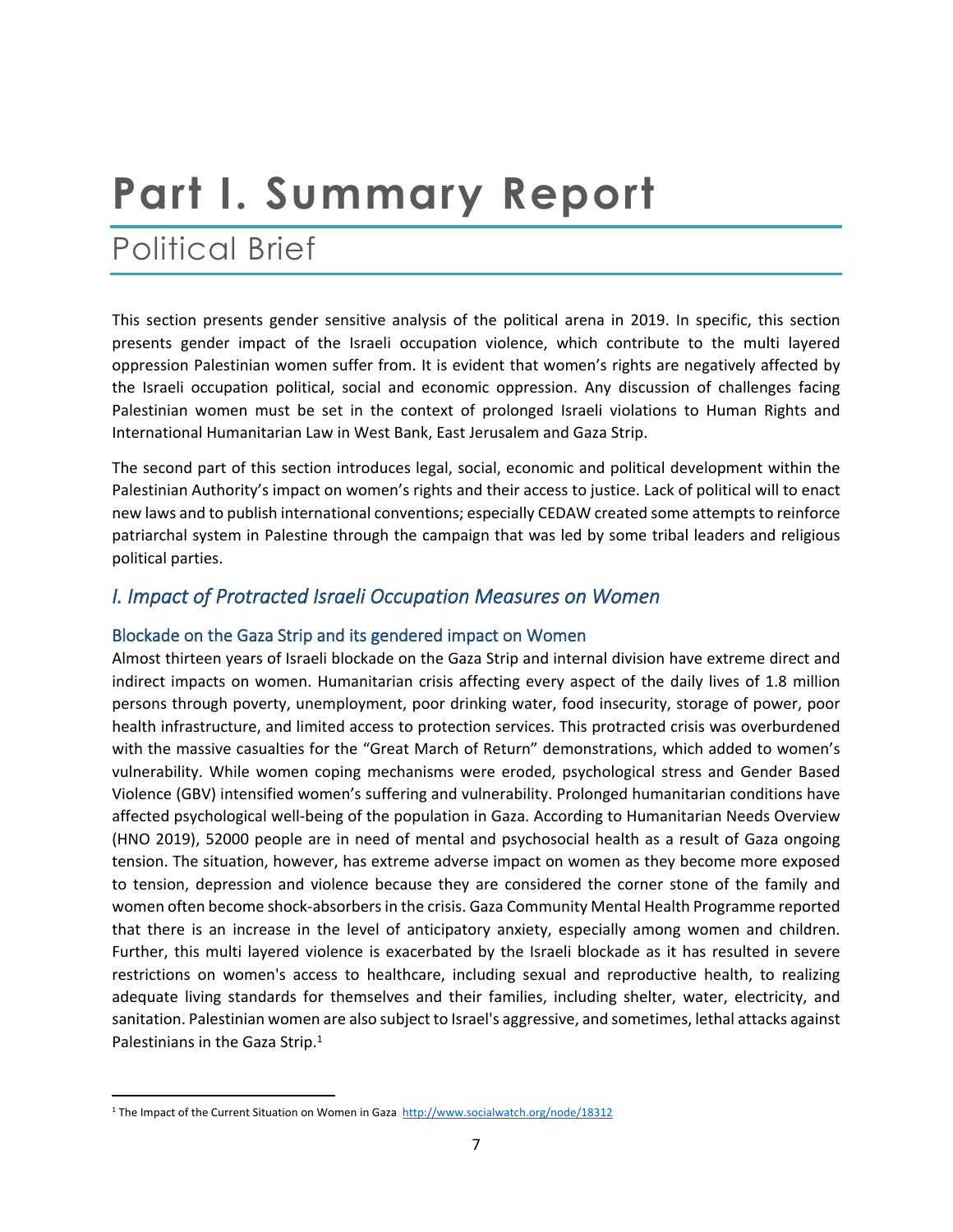Moreover, the protracted humanitarian crisis in the Gaza Strip and its impact has exacerbated GBV in all its forms, including sexual violence, domestic violence and child marriage. The Palestinian Central Bureau of Statistics (PCBS) Violence Survey 2019 reveals that 64% of women in Gaza suffer from psychological violence, 26% physical violence, 11% sexual violence, 47% social violence, and 55% economic violence. These high ratios of violence can be, at least partially attributed to severe humanitarian conditions of unemployment, displacement, inadequate housing, limited sanitation facilities, and limited access to health, social and protection services.<sup>2</sup>

A study carried out by the GBV Cluster on (Impact of the 'Great March of Return' on Gender-based Violence) shows that negative impact of the blockade and the Great March of Return on women has dramatically increased stress on the family, which is reflected into more negative repercussions on women; especially increase of GBV. Data shows that around 15.6% of hospitalized injured are children. Mothers of these children have reported increased gender-based violence, especially psychological/emotional violence as mothers were often blamed by their husbands and other family members for 'allowing' their children to participate. Additionally, the extra care associated with the injured child is mostly borne by the mothers as it is seen as their role by the family and society as a whole. Mothers from poorer household also reported an extra burden in being responsible for seeking medical assistance for their injured children causing them further embarrassment.<sup>3</sup>

Women participated in the peaceful Great March of Return and were exposed to Israeli attacks. According to a report issued by the Ministry of Health 12 women were killed and 2,440 (7.5% of total injuries) were injured from March 2018 until mid-June 2019. PCBS data of 2019 shows that ratio of women-headed households in Gaza reaches 9.5% as consequence of losing the primary breadwinner of the family through death or injury. This forms substantial burden on women who are required to meet all the needs of their families, including financial needs. Further, data shows that 83.7% of the males killed are between the age of 18-39, which means that many of the women left behind are around the age of thirty, and, therefore, still perceived by society to be able to remarry, thereby risking the custody of their children. Furthermore, girls whose fathers have been killed or injured are at risk of forced marriage and drop-out of schools or even GBV. Also, the consequences are harsher on injured women particularly for mothers as they are expected to continue fulfilling their home duties despite the injury. In addition, mothers bear the responsibility towards injured children by virtue of their reproductive role and the sexual division of labor within our society, and thus they become more tired and stressful due to the recession and help they provide besides basic functions at home, compounding the burden on women.<sup>4</sup>

Following an evidence based report submitted by WCLAC to the Commission of Inquiry (COI) on the impact of the Great March of Return on Women on Sept. 2018, the COI issued its report on February 28th, 2019. The report was not only related to reports submitted by Palestinian Human Rights Organizations but also based on meetings with victims. In this regard, WCLAC facilitated the COI mission through arranging for Skype meetings with women whom WCLAC documented testimonies from and presented its report. The [COI report](https://www.ohchr.org/Documents/HRBodies/HRCouncil/CoIOPT/A_HRC_40_74.pdf) *stated that "the demonstrations were civilian in nature, had clearly stated political aims and, despite some acts of significant violence, did not constitute combat or a military campaign*." This was clearly highlighted in WCLAC's report to the COI, which emphasized based on testimonies collected that

<sup>2</sup> OCHA<https://www.ochaopt.org/content/almost-one-three-palestinian-women-reported-violence-their-husbands-2018-2019>

<sup>3</sup> GBV Cluster [https://palestine.unfpa.org/sites/default/files/pub-pdf/Situation%20Report%20Gaza%20-%208%20June%202018%20-](https://palestine.unfpa.org/sites/default/files/pub-pdf/Situation%20Report%20Gaza%20-%208%20June%202018%20-%20Great%20Return%20March%20-%20final.pdf) [%20Great%20Return%20March%20-%20final.pdf](https://palestine.unfpa.org/sites/default/files/pub-pdf/Situation%20Report%20Gaza%20-%208%20June%202018%20-%20Great%20Return%20March%20-%20final.pdf)

<sup>4</sup> ibid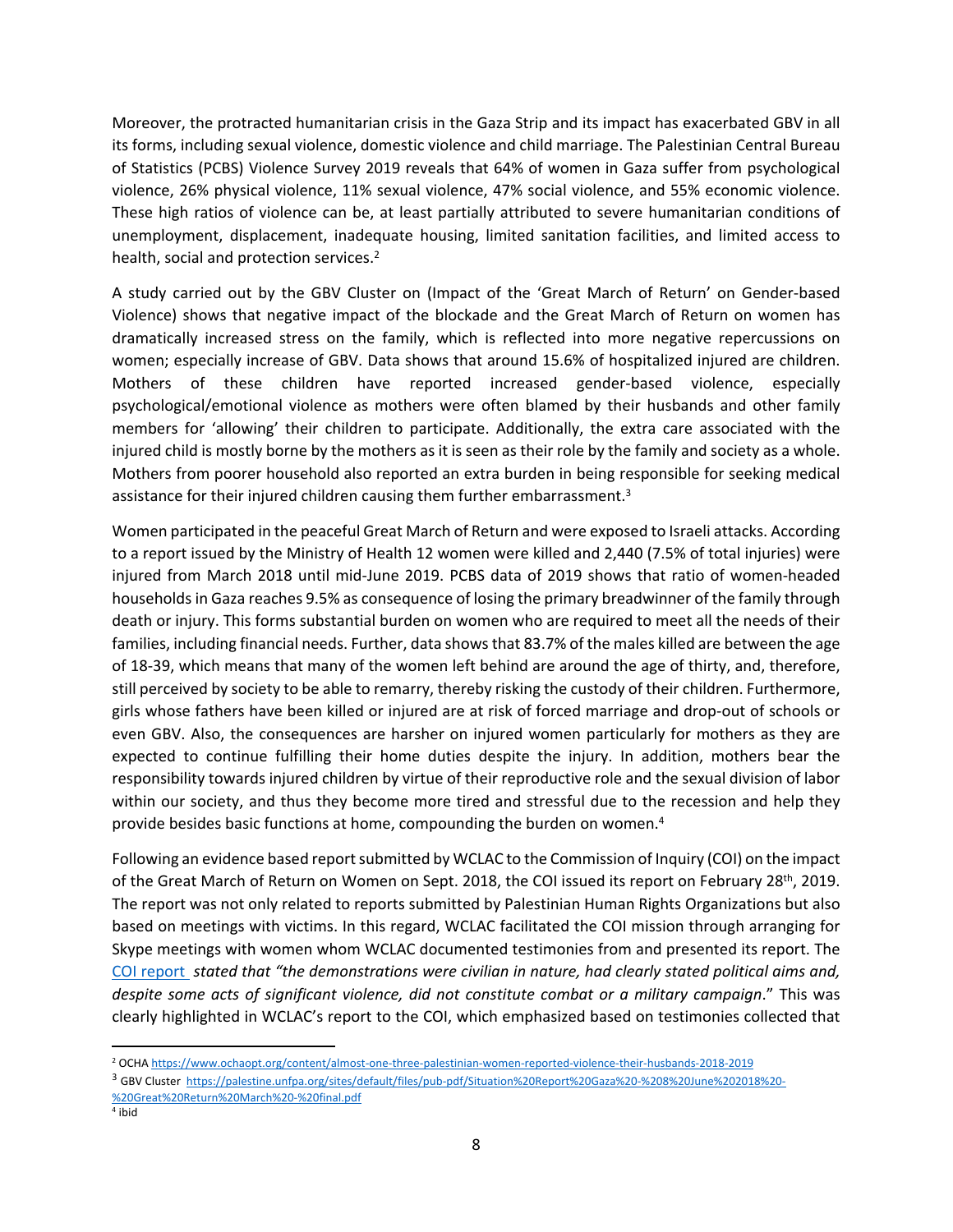it is obvious that civilians are being directly targeted without posing any imminent threat to life to others; in most of the cases, civilians were taking part in cultural events organized in areas where marches of return took place, and were not taking part in any hostile acts. WCLAC's report clearly defined the impact of Israeli violations on Palestinian women living in Gaza who found to be suffering of psychological, physiological, economic and social levels, due to Israeli violations committed during the marches of return. Women suffered on all levels, whether they themselves were directly targeted or indirectly and even when one of their family members or loved ones was targeted.

#### **Gendered Impact of Israeli Occupation in East Jerusalem & West Bank**

#### *Minors' House Arrest*

Israel's constant measures against Palestinians in East Jerusalem are directly affecting women. **Minors' house arrest** is a measure taken against children under on Israeli Military Order 1651<sup>5</sup> , which establishes the age of 12 as the minimum age for criminal responsibility.<sup>6</sup> After the age of 16, Palestinian minors are tried as adults, with a maximum penalty of 10 years imprisonment.<sup>7</sup> It is often the case that, prior to Palestinian children being placed under house arrest, they are detained, without trial, for a period of time ranging from a few hours to weeks or even months. Following this period of detention, they are then placed on house arrest while charges are determined or while they await trial.<sup>8</sup> WCLAC documented testimonies from women on impact of child house arrest on their lives in a report submitted to CESCR 66<sup>th</sup> session-Israel review in September, 2019. According to WCLAC's findings, such house arrests tend to disproportionately affect women. This is because mothers usually bear the traditional role of greater responsibility for childcare and housework. Hence, they are more likely to have to stay indoors with the minors under house arrest, in order to monitor them and ensure that they do not break the terms of the sentence, while their husbands leave for work. Also, if minors are allowed to attend school, the mothers must accompany them during the entire duration of school hours. Hence, their ability to work is highly restricted**, and many of them had to abandon their jobs and become the prison guards of their own children.**<sup>9</sup> As a result, these mothers are also socially isolated from their community. Another example of isolation discovered through the testimonies collected by WCLAC is that women fear society's judgment that they were not able to prevent their sons from being put under house arrest. The burden is even greater for women who are single parents or whose husbands are disabled or otherwise unable to work.

#### *Residency Revocation*

**Residency revocation** is the most direct tool used to forcibly transfer Palestinians from East Jerusalem. According to Israel's Ministry of Interior, Israel has revoked more than 14,643 Palestinian residencies from Jerusalem between 1967 and 2018**<sup>10</sup>**. WCLAC's findings show that Israel<sup>11</sup>continues the practice of revoking residency as a collective punishment, implementing it against women and girls who are related

[https://www.unicef.org/oPt/UNICEF\\_oPt\\_Children\\_in\\_Israeli\\_Military\\_Detention\\_Observations\\_and\\_Recommendations\\_-\\_6\\_March\\_2013.pdf](https://www.unicef.org/oPt/UNICEF_oPt_Children_in_Israeli_Military_Detention_Observations_and_Recommendations_-_6_March_2013.pdf)

<sup>&</sup>lt;sup>5</sup> Article 186 of Military Order 1651, August 2015Available at: [http://www.addameer.org/sites/default/files/publications/article\\_186.pdf](http://www.addameer.org/sites/default/files/publications/article_186.pdf)

<sup>6</sup> UN General Assembly, *Convention on the Rights of the Child*, 20 November 1989, United Nations, Treaty Series, vol. 1577, p. 3, article 1. <sup>7</sup> UNICEF report 2013: Children in Israeli Military Detention, p. 8: Available at

<sup>8</sup> Defense for Children International "Child house arrests rise in Jerusalem clampdown" (2014) Available at: [http://www.dci](http://www.dci-palestine.org/child_house_arrests_rise_in_jerusalem_clampdown)[palestine.org/child\\_house\\_arrests\\_rise\\_in\\_jerusalem\\_clampdown](http://www.dci-palestine.org/child_house_arrests_rise_in_jerusalem_clampdown)

<sup>9</sup> CESCR, 1966, article 6, para 1

<sup>10</sup> <http://www.hamoked.org/Document.aspx?dID=Updates2075>

<sup>11</sup> Joint submission to the UPR Working Group 29th session, *Palestinian Women under Prolonged Israeli Occupation*, WCLAC, WILPF et al. 2018-01, page 7, para 5:2. Available at: [https://www.wilpf.org/wp-content/uploads/2017/11/Palestine-UPR\\_web-2-5.pdf](https://www.wilpf.org/wp-content/uploads/2017/11/Palestine-UPR_web-2-5.pdf)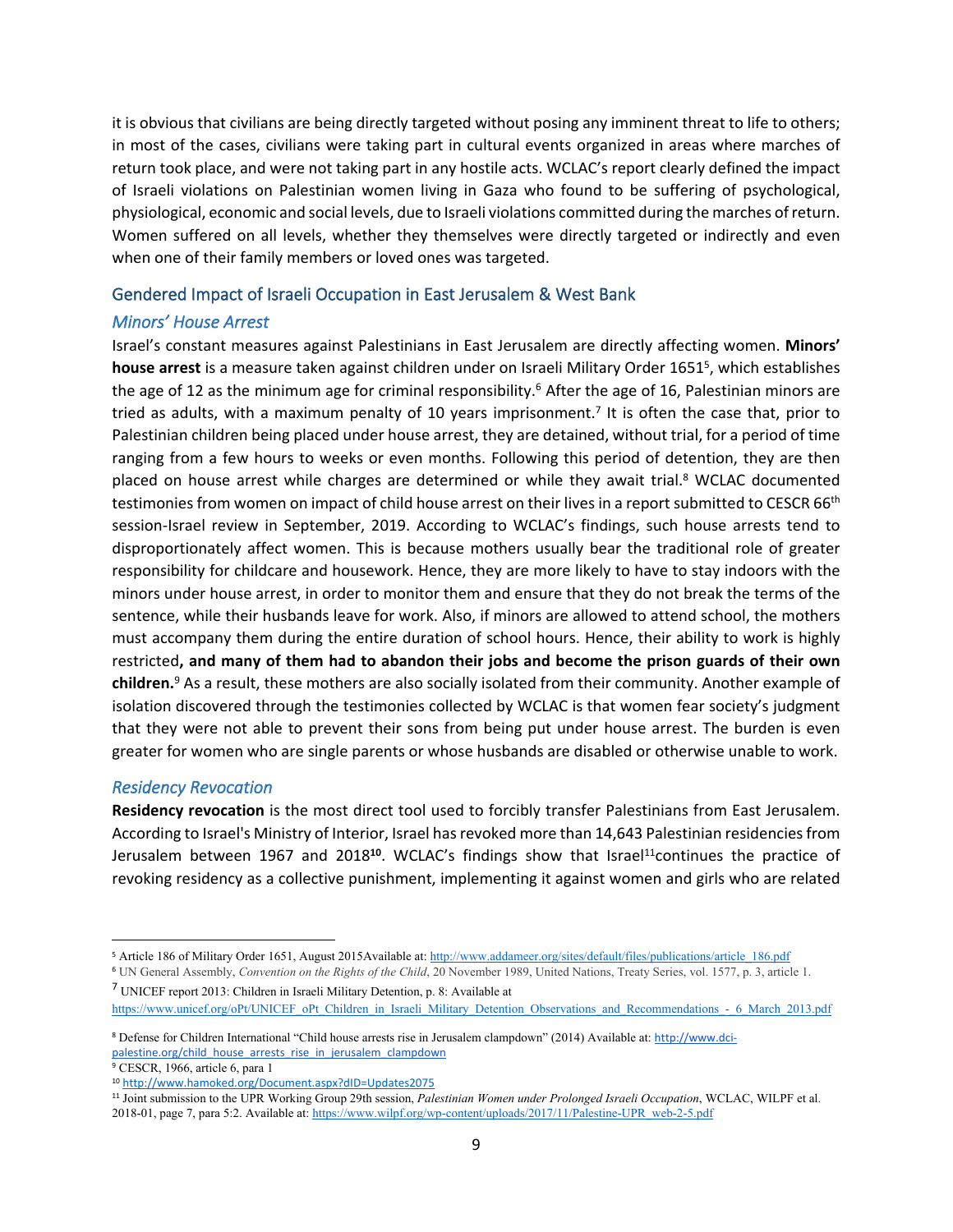to an accused perpetrator of politically related charges (Breach of Loyalty).<sup>12</sup> Palestinian women who live in Jerusalem may lose their residency permits, obtained through a family unification procedure**<sup>13</sup>** . Women's residency permits for women from the West Bank married to Jerusalemites in order to live in Jerusalem depend on their husband being able to renew their permit for them. Consequently, in case of divorce the ex-husband would not be allowed to renew his ex-wife's permit anymore. The fact that women's residency depends on their relationships with their husbands create risks of gender related issues such as women's dependency and risk of exacerbating men's control over their wives. In cases of marriage disputes and wife abuse cases, often prefer to endure violence in order to maintain her residency permit. This is further exacerbated with the conflicting legal systems in force and the difficulties entailed in implementing court rulings.

#### *House Demolitions*

The difficulty in obtaining Israeli-issued building permits has driven Palestinians to construct housing and business structures that are at constant risk of demolition or confiscation by Israel on the grounds of being unauthorized. Only 13 per cent of East Jerusalem is zoned for Palestinian construction, much of which is already built up, while 35 per cent has been allocated for Israeli settlements, which are illegal under international law. Since the beginning of 2019 a total of 111 homes and other structures were demolished. A total of 36 structures were self-demolished where owners are forced to demolish their properties to avoid heavy fines, following the issuance of demolition orders by the Israeli authorities. As a result of the increase in demolitions, more people have been displaced in East Jerusalem in the first four months of 2019 than in all of 2018.<sup>14</sup> Testimonies documented by WCLAC from women who had either experienced demolition by Israeli forces at night or in the early morning, or they had been forced to destroy the house themselves by demolition or concrete sealing.**<sup>15</sup>** This is a degrading and heart-wrenching task for the families who have fought to maintain their homes and livelihoods.

#### *Israel's Environmental Crisis*

**Israel's environment degradation** is directed toward Palestinians and Palestinian land in the West Bank. It is using the West Bank as a dumping site for hazardous and industrial waste.<sup>16</sup> In its latest report, the Special Rapporteur on the occupied Palestinian territory (oPt) underlines that: "The transfer of Israeli industrial waste to treatment plants in the West Bank – through the creation of so-called 'sacrifice zones' that are less rigorously regulated – contributes to the environmental scarring of the occupied territory, without the involvement or consent of the Palestinians."<sup>17</sup> This is endangering the health of Palestinians living in proximity, as such dumping of hazardous waste causes pollution of air, soil and water. Since large amounts of hazardous materials and wastes are either buried or openly disposed of in agricultural land,

<sup>12</sup> New Bill Allowing Revocation of Residency of Palestinians in East Jerusalem for "Breach of Loyalty" is Illegal: <https://www.adalah.org/en/content/view/9390>

<sup>&</sup>lt;sup>13</sup> Under this residency system, spouses must submit family reunification applications where one member holds a Jerusalem ID and the other does not. Only if both have Jerusalem IDs can they live legally in Jerusalem. As of 2003, however, with the passing of the Law of Citizenship and Entry into Israel (Temporary Order, 2003), this reunification became almost impossible. Under this law, Palestinians are blocked from attaining Jerusalem ID on the basis of marriage.

<sup>&</sup>lt;sup>14</sup> OCHA Record number of demolitions, including self-demolitions, in East Jerusalem in April 2019 [https://www.ochaopt.org/content/record](https://www.ochaopt.org/content/record-number-demolitions-including-self-demolitions-east-jerusalem-april-2019)[number-demolitions-including-self-demolitions-east-jerusalem-april-2019](https://www.ochaopt.org/content/record-number-demolitions-including-self-demolitions-east-jerusalem-april-2019)

<sup>15</sup> Joint submission to the UPR Working Group 29th session, *Palestinian Women under Prolonged Israeli Occupation*, WCLAC, WILPF et al. 2018-01, page 7, para 5:2. Available at: [https://www.wilpf.org/wp-content/uploads/2017/11/Palestine-UPR\\_web-2-5.pdf](https://www.wilpf.org/wp-content/uploads/2017/11/Palestine-UPR_web-2-5.pdf)

<sup>16</sup> Kurzom, Geroge, Why has Israel relocated its hazardous waste treatment facilitates to the West Bank?, Maan Center, 2019, Available at:

<http://www.maan-ctr.org/magazine/article/2123/>; <https://www.ohchr.org/en/NewsEvents/Pages/DisplayNews.aspx?NewsID=24349&LangID=E>

<sup>17</sup> Report of the Special Rapporteur on the situation of human rights in the Palestinian territories occupied since 1967, 15 March 2019, A/HRC/40/73, para. 26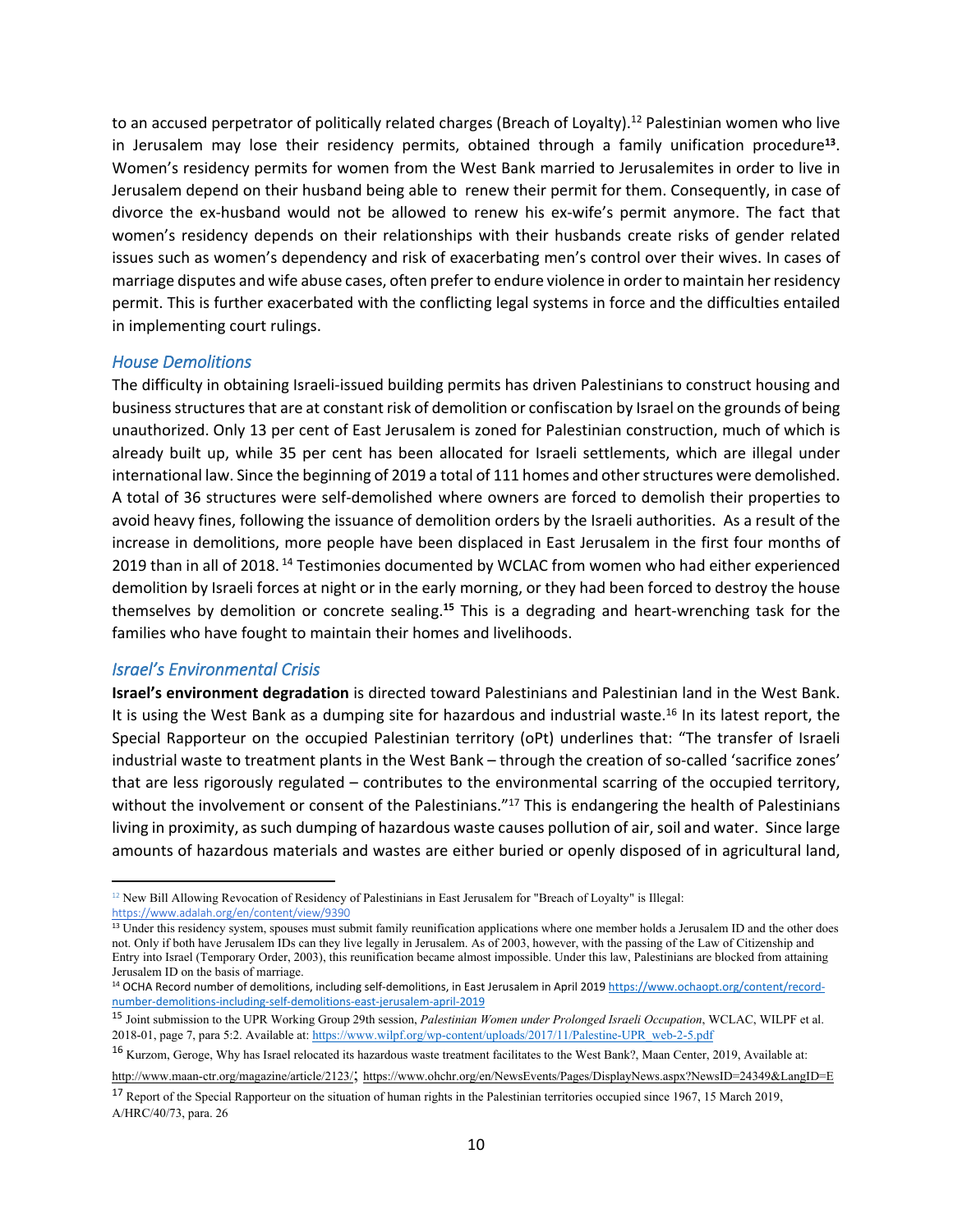the soil and groundwater are being polluted.<sup>18</sup> WCLAC's [findings](http://www.wclac.org/files/library/19/10/yekz3kqu2vf4q0o3xolozc.pdf) show that agriculture is a work sphere common for Palestinian women living close to farmlands. Considering that Israeli solid waste, which is dumped and spread into the Occupied Palestinian Territory highly affects farming, Palestinian women are particularly affected including by the loss of livelihood, and the health risks related to pollution. WCLAC's research indicates that women express feeling useless, distressed and anxious about the fact that they are no longer contributing to the economy of the family. This in turn affects Palestinian women's role within the family, as their independence and ability to own and harvest land is hugely hampered. Within a context of economic crisis in the oPt, the loss of agricultural work is a real blow for women who work in this sector as they often tend to have low skills to fit in other forms of skilled labour.

Israel continued HR and IHL violations against Palestinians in the Gaza Strip through the clearing and bulldozing of agricultural and residential lands by the Israel military along the eastern borders of Gaza and has been complemented by the unannounced aerial spraying of crop-killing herbicides.<sup>19</sup> The areas treated by Israeli chemical spraying are located in the eastern and south-eastern border areas of the Gaza Strip, in the so-called "buffer zone" and are allegedly carried out for security reasons.<sup>20</sup> According to official Palestinian statistics, the border area encompasses some 29 square kilometres of agricultural lands, equivalent to about 25% of the total agricultural land in the Gaza Strip.<sup>21</sup> An evidence based [Report](http://www.wclac.org/files/library/19/10/yekz3kqu2vf4q0o3xolozc.pdf) prepared by WCLAC submitted to Committee on Economic, Social and Cultural Rights (CESCR) in the 66<sup>th</sup> Session in August 2019- Israel Review found that Palestinian women living in the buffer zones, in areas such as Khan Younis/Khozaa/Eastern borders of Gaza, are very dependent on the mentioned farmlands. Women play a big role in a variety of tasks including planting, harvesting, irrigating, in addition to doing household chores and taking care of their children. Toxic pollution forces women to stay away from their land for a week after spraying. Chemical spraying does not only kill crops but also affects the soil itself on the long-term.<sup>22</sup> Therefore, women working in these fields risk being affected by the soil pollution. Crops are also affected for a long period and may continue to be polluted and hazardous. Chemical spraying of crops disproportionately impacts Palestinian women whose role is central in farming and food production. Children usually also accompany their mothers to the fields and hence also risk diseases and infections associated with chemical spraying, which can in turn augment women's time spent in caregiving.

#### *Palestinian Female Prisoners*

Israel continues detention of Palestinian women over the last 50 years with an estimate number of 10,000 Palestinian women have been arrested and/or detained under Israeli military orders.<sup>23</sup> A total of 41 female prisoners were in Israeli jails in 2019, 17 out them were mothers. There are four Palestinian female detainees who are held at Israeli prisoners under administrative detention. Those four detainees are held without any charges or a trail. There are eight injured female prisoners and twelve sick female prisoners who suffer medical negligence by the Israeli Prison Services.<sup>24</sup>

<sup>&</sup>lt;sup>18</sup> *Dr. Jad Isaac, Dr. Khaldoun Rishmawi, Status of the Environment in Palestine 2015*, Publications of the Applied Research Institute – Jerusalem (ARIJ), 2015-12, page 102. Available at: [https://www.arij.org/files/arijadmin/2016/SOER\\_2015\\_final.pdf](https://www.arij.org/files/arijadmin/2016/SOER_2015_final.pdf)

<sup>19</sup> Weizman, Eyal, *Herbicidal warfare in Gaza,* Forensic Architecture, Available at: [https://forensic-architecture.org/investigation/herbicidal](https://forensic-architecture.org/investigation/herbicidal-warfare-in-gaza)[warfare-in-gaza](https://forensic-architecture.org/investigation/herbicidal-warfare-in-gaza) 

<sup>20</sup> <https://forensic-architecture.org/investigation/herbicidal-warfare-in-gaza>; [https://www.theguardian.com/world/2019/jul/19/israeli-spraying-of](https://www.theguardian.com/world/2019/jul/19/israeli-spraying-of-herbicide-near-gaza-harming-palestinian-crops)[herbicide-near-gaza-harming-palestinian-crops](https://www.theguardian.com/world/2019/jul/19/israeli-spraying-of-herbicide-near-gaza-harming-palestinian-crops)

<sup>21</sup> Kurzom, Geroge, Israel's chemical war on Gaza farmers, MaanCenter, 2018, Available at:

<http://www.maan-ctr.org/magazine/article/2016/>

 $22$  Ibid.

<sup>&</sup>lt;sup>23</sup> Imprisonment of Women and Girls [http://www.addameer.org/the\\_prisoners/women](http://www.addameer.org/the_prisoners/women)

<sup>24</sup> Addameer <http://www.addameer.org/publications/international-women%E2%80%99s-day-%E2%80%A6-43-palestinian-women-detention>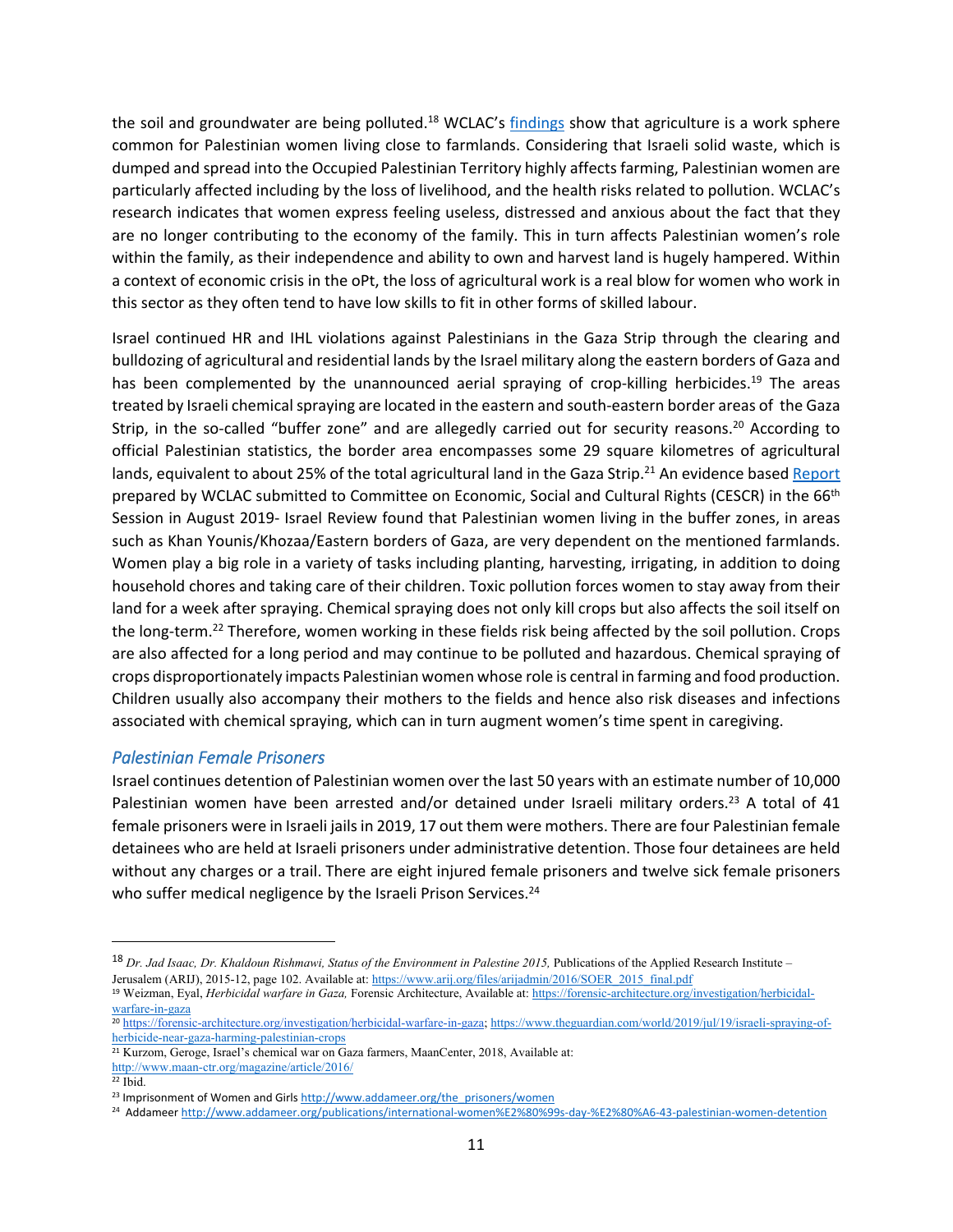In this year, the Israeli occupation forces arrested more than 5500 Palestinians; among them were 889 children and at least 128 women, according to a joint report by The Prisoners Affairs Commission, the Palestinian Prisoner Society and Adameer that the number of Palestinian prisoners and detainees in occupation prisons to the current date is approximately 5000, including 41 women, approximately 200 child detainees and 450 Palestinians held in administrative detention, Israeli imprisonment without charge or trial.<sup>25</sup> According to the report, Israeli occupation forces arrested 889 children. By the end of the year, the number of detained children in Israeli jails reached approximately 200, while 35 are held under house arrest. The punitive measures utilized by the Israeli forces are a systemic method of imposition on the Palestinian civilians' intrinsic rights. It serves to ensure that any actor that opposes the Israeli authorities pays for their actions.

In October 2019, Khalida Jarrar a law maker and former member of the Palestinian Legislative Council, was arrested from her house at dawn. Her latest release from Israeli prison was in February 2019 after spending 20 months in "administrative detention". Administrative detention is a form of internment where an individual is held without trial or charge which is in flagrant violation of international law and the most basic requirements of fair trial in democratic countries, as prisoners are incarcerated for prolonged periods, without charge or due process. Jarrar has always been an advocate of the freedom of Palestinian prisoners and has served as the former vice chair and executive director of Palestinian prisoners' rights group [Addameer.](http://addameer.org/)<sup>26</sup> In October 31<sup>st</sup>, 2019 Khalida Jarrar was arrested again just eight months after being released and put first under administrative detention and then charges were brought against her and she is currently waiting for her trial. More than 275 organizations, political parties, and social movements worldwide have joined a collective call for her release.<sup>27</sup>

Moreover, administrative detention was also used by the end of August and September against two Jordanians from a Palestinian descent while crossing the King Hussein crossing from Jordan to the West Bank, Hiba Labadi was subjected to 30 days of interrogation in the Petah Tikva interrogation centre<sup>28</sup>. During her interrogation, which sometimes extended to 20 hours a day, she was tied to a chair and placed in a painful position. She went on a hunger strike to protest her detention where she was admitted to hospital due to deteriorating health condition. She ended the hunger strike following the announcements about her release on November 6<sup>th,</sup> 2019.<sup>29</sup>

#### *Israeli Settlements & Settlers Attack*

The State of Israel continues to support settlement expansion that aggressively and illegally confiscates Palestinian land. It constitutes the main obstacle to peace by fuelling tensions between Palestinians and settlers, which often turn violent. Settler violence creates instability and fear for Palestinians living in close proximity to settlements in the OPT. Advancement of housing units continued on a high level in 2019. A total of 5,800 new housing units were advanced in different stages of the planning and implementation process in the West Bank, including East Jerusalem. Around 1,153 of the units pertain to settlements located in East Jerusalem, and 4,647 to settlements located in other parts of the West Bank, including in outlying locations deep inside the West Bank.

<sup>25</sup> <https://samidoun.net/2019/12/year-end-report-israeli-occupation-arrests-over-5500-palestinians-in-2019/>

<sup>26</sup> <https://www.aljazeera.com/news/2019/10/israel-arrests-palestinian-leftist-figure-khalida-jarrar-191031071410783.html>

<sup>27</sup> <https://samidoun.net/2019/10/breaking-news-israeli-occupation-forces-arrest-khalida-jarrar-palestinian-leftist-feminist-parliamentarian/>

<sup>28</sup> [https://www.un.org/unispal/document/israel-un-experts-express-grave-concerns-over-detention-of-heba-al-labadi-call-for-her-release](https://www.un.org/unispal/document/israel-un-experts-express-grave-concerns-over-detention-of-heba-al-labadi-call-for-her-release-press-release/)[press-release/](https://www.un.org/unispal/document/israel-un-experts-express-grave-concerns-over-detention-of-heba-al-labadi-call-for-her-release-press-release/)

<sup>29</sup> <https://www.aljazeera.com/news/2019/11/israel-frees-jordanians-held-charge-191106144638912.html>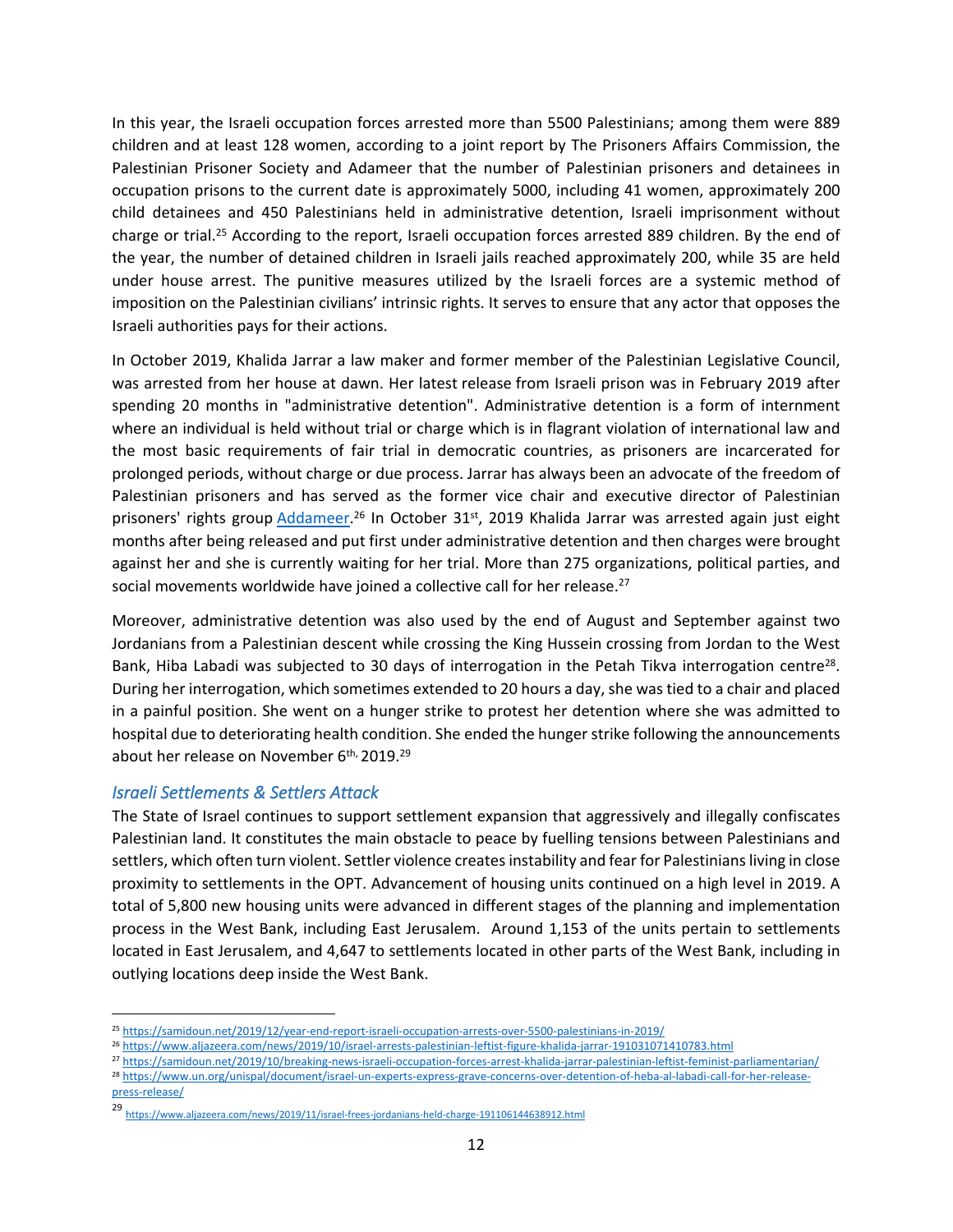A new settlement was approved in the north of the West Bank and another plan was authorized to continue the construction of Sde Bar and Efrat settlements in Bethlehem. Plans were advanced for the settlement of Ma'ale Adumim, one of the large settlements that is located in a strategic location to prevent any attempts to establish a continuous Palestinian state and North-South, East-West connectivity. 289 new housing units were approved for validation for the expansion of the Alon settlement near the Palestinian community of Khan al-Ahmar, which is under threat of demolition. Khan al-Ahmar is situated in a sensitive location in Area C, and has strategic importance for preserving the contiguity of a future Palestinian state. Currently, there are approximately 215,000 Israelis living in East Jerusalem and 413,000 settler population live in Area C of the West Bank. A total of 630,000 settlers live in the West Bank in 143 settlement locations (132 in the West Bank, 11 in East Jerusalem and 113 outposts). Israeli measures of legalizing settlements construction on privately owned Palestinian land, as well as legalizing settlement outposts that were previously outlawed are reflecting implementation of the law, which was passed by Israeli Knesset in 2017<sup>30</sup>. Such a law poses an enormous obstacle to reaching a just and durable solution to the conflict. It also fosters support of legislation, prioritizing settlers and their illegal developments over the livelihood of Palestinians and their rightful claims to land.

Settlements and settlers violence have dramatic psychological impact on women, as they constantly fear for themselves and their children. Students, especially females are subject to settlers' violence and harassment on their way to school, which is one of the main causes of girls' drop-out of school. Further, the detrimental effect on the family causes immense strain to women who try to provide basic needs and security for their families. WCLAC reports that settler violence generally goes un-charged due to its strategic position in obtaining land from Palestinians, who are threatened and fearful of returning to their land.

According to the PSCB National Survey statistics 60% of the women reported that they or at least one of their households' members were exposed to a form of violence by the occupation forces or settlers, 15% of the women reported that they faced difficulties in reaching their workplace as for the restrictions by occupation forces and settlers caused difficulties in reaching workplaces at a percentage of 90%.

### *II. Discriminatory National Laws and Exacerbated Patriarchal Norms: another Layer of Oppression*

#### *Gender Based Violence and Femicide*

The Palestinian Bureau of Statistics (PCBS) launched the 2019 National Violence Survey in Palestinian Society 2019. Results of this survey found that 29% (38% in Gaza and 24% in West Bank) of ever or married currently or ever married women experienced least once one form of violence such as sexual, physical, psychological, social or economic violence by their husband in Palestine. Results also showed that 57% (64% in Gaza and 52% in West Bank) of currently married women or ever married women experience "at least once" psychosocial violence by their husband. Further, 9% (11% in Gaza Strip and 8% in West Bank) of the currently married or ever married women experienced sexual violence by their husband. Furthermore, 18% (26% in Gaza Strip and 12% in the West Bank) of the currently married or ever married women experienced "at least once" physical violence by their husband. PCBS data also showed that more than half of women who experienced violence preferred to keep silent and 48% talked about it to their

<sup>30</sup> Law summary available at: <https://www.loc.gov/law/help/israel-settlement/judea-and-samaria.php>

<sup>30</sup> Article 11(A) of the Law of Entry to Israel of 1952: "The Minister of the Interior may at his discretion…cancel any permit of residence under this Law."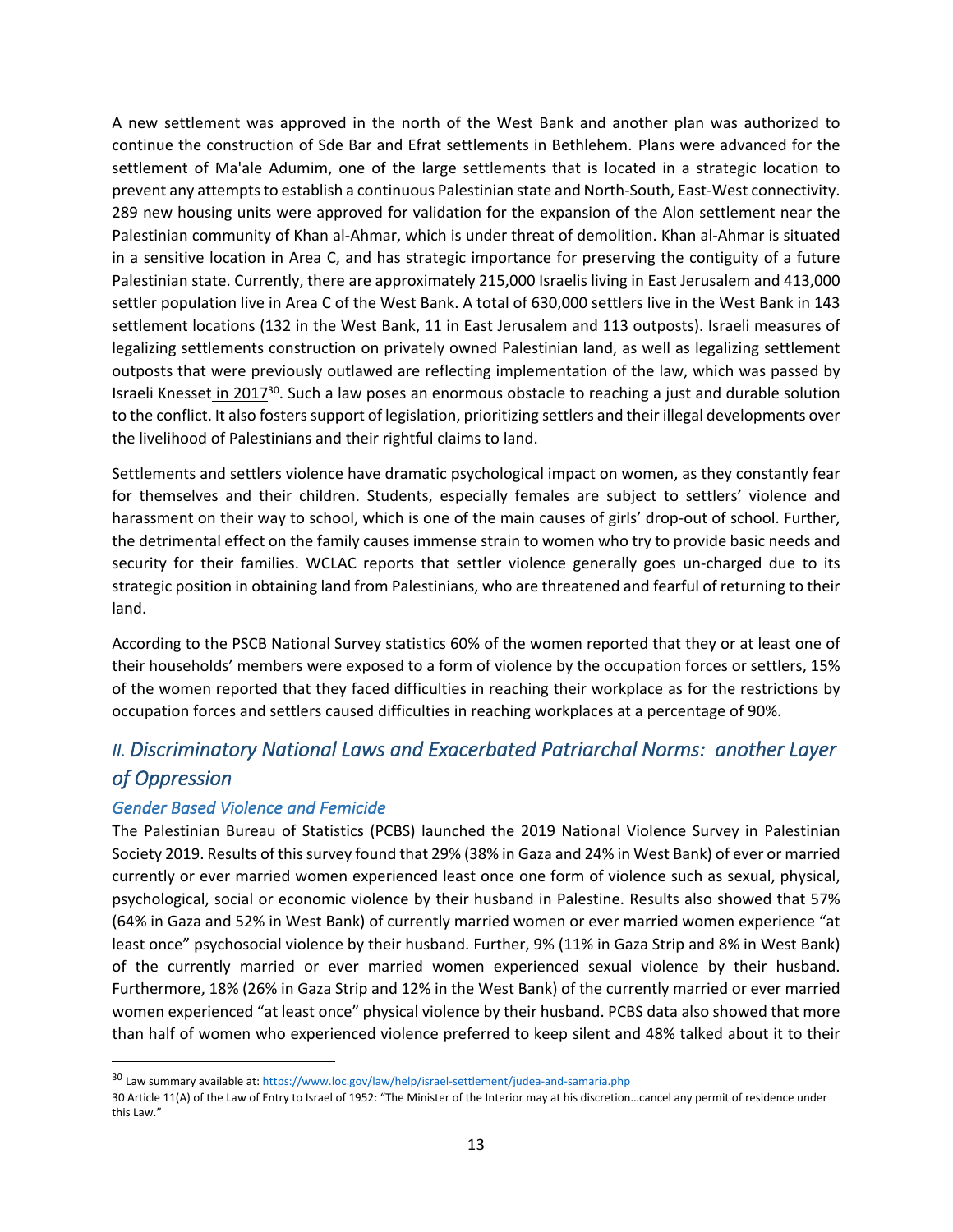families while only 1.4% requested support from service providers. Data also found that 3% of the women have experienced psychological violence in shopping places, 4% in the street, 4% inside the educational institutions and 2% at the workplace.<sup>31</sup>

The year 2019 witnessed dramatic increase of not only cases of femicide but also brutality of violence against women. WCLAC documented 24 cases (18 in the West Bank and 6 in Gaza Strip) of femicide in 2019. The case of Isra'e Ghrayeb who was killed by her family in Bethlehem triggered Palestinian public opinion through campaigns calling for justice not only to this victim but also to other women who were victims of femicide and domestic violence. The brutality used to kill this woman on the hands of her family members in August 22<sup>nd</sup> sparked outrage across Palestine and the Arab world, prompting women to shatter public taboos and share their own stories of domestic abuse on social media. They demanded justice to this victim and to hold those from her family members and the institutions that were supposed to protect her but kept silent responsible. Grassroots movements demanded the Palestinian Authority to launch an investigation into the killing. On September 26<sup>th</sup>, particularly in response to Ghrayeb's death, thousands of Palestinians marched in dozens of cities across historic Palestine and abroad, under the banner of "no liberated homeland without the liberation of women." The demonstrations were organized by the Tal'at movement ("rising up" in Arabic) — a Palestine-based group of women founded a year before Ghrayeb's murder, seeking to redefine the Palestinian national struggle.<sup>32</sup> This brought existing outdated laws, especially the Penal Code to discussion again calling for modern laws that ensure justice to the victims and abide by International Conventions Palestine acceded to. Still it is evident that despite modifications on some articles of the Penal Code, especially Articles 98 and 99 through a Presidential Decree, inadequate protection for women prevails. These amendments do not reflect the actual need for protection measures and policies and access to justice for women who are victims of GBV and femicide. This entailed the pressing need to adopt the Family Protection Law and the Palestinian Penal Law to ensure justice to women victims of femicide and GBV.

On December 29th WCLAC published an [analytical report](http://www.wclac.org/files/library/20/01/b12gjs8gyyppis7zjuv3p8.pdf) *"Discrimination and Violence against Women: Fertile Ground for Femicide*" focusing on femicide cases mapped and documented by WCLAC during 2016- 2018. The report adopted a qualitative methodology while analyzing 67 cases of femicide WCLAC documented within three years in the West Bank and Gaza Strip. It aimed to provide an analysis from a feminist perspective on the dimensions, factors and different repercussions of femicide in the Palestinian society. The report also highlighted the most important results of analyzing the circumstances of killing women and girls that were mapped and documented by WCLAC and presented both recommendations and suggestions that would contribute to combatting this phenomenon.

#### *Early Marriage*

On October 21st, 2019 the Council of Ministers attributed to the President the amendment of Article 5 of the Personal Status Law of 1976, which sets the marriage age to be 18 years for both sexes. . In November 2019, President Mahmoud Abbas issued a presidential decree that has the power of law in accordance with Article (43) of the Basic Law setting the minimum age for marriage at 18 for both sexes. The Presidential Decree, however, allowed for specific exceptions to be decided by the Chief of Judges. As for

<sup>31</sup> <http://www.pcbs.gov.ps/Downloads/book2480.pdf>

<sup>32</sup> [https://www.reuters.com/article/us-palestinians-women-killings/palestinian-women-demand-legal-protection-after-suspected-honor-killing](https://www.reuters.com/article/us-palestinians-women-killings/palestinian-women-demand-legal-protection-after-suspected-honor-killing-idUSKCN1VP2AW)[idUSKCN1VP2AW](https://www.reuters.com/article/us-palestinians-women-killings/palestinian-women-demand-legal-protection-after-suspected-honor-killing-idUSKCN1VP2AW)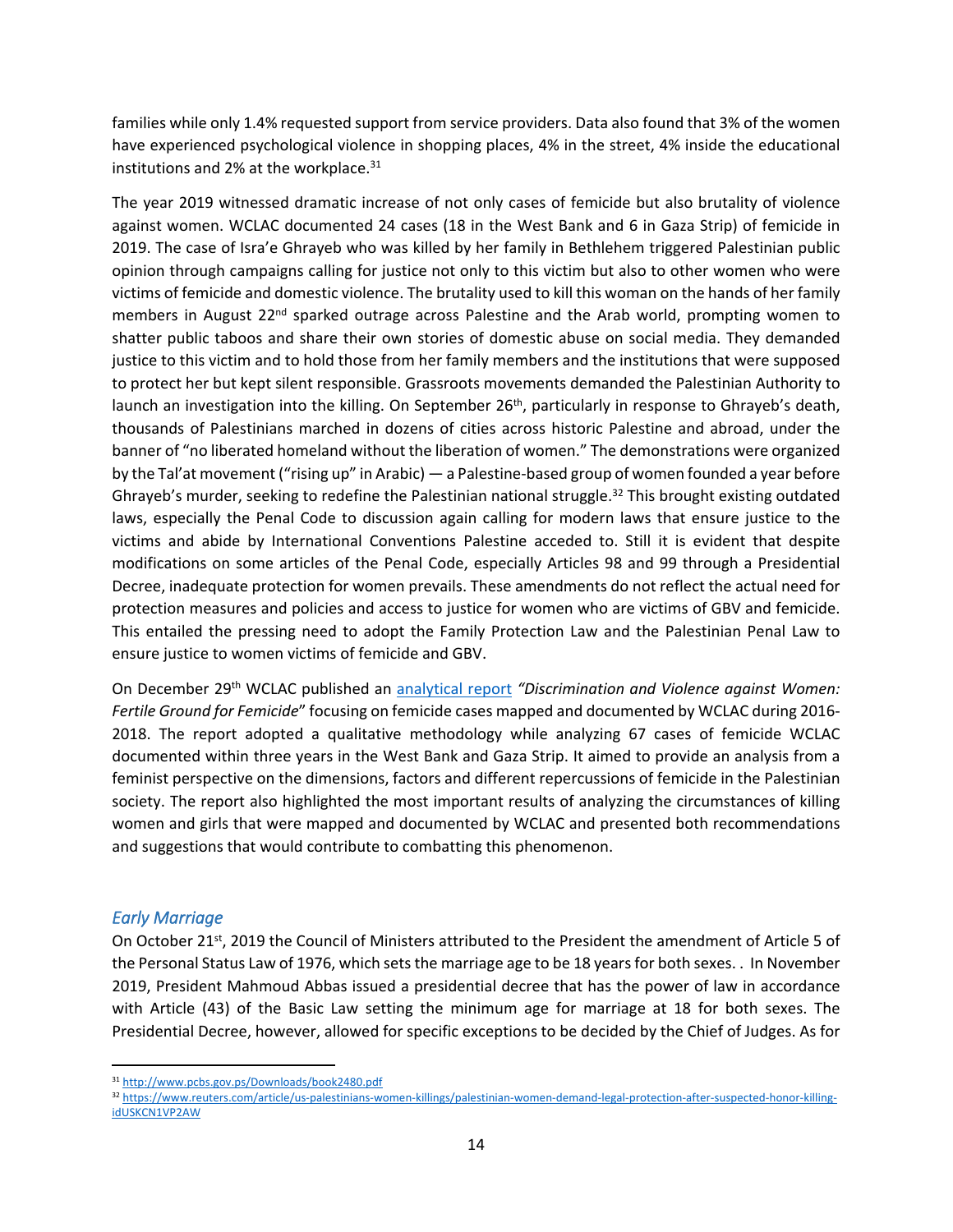the special exceptional cases which were left unrecognized / unidentified (within the law), the Chief of Judges requests the judges of the Shari'a courts, *"to verify the legal, Shari'a and social justifications, establish a control according to the case's reality "* and submit it to him *"to study it and carry out the legal and Shari'a requirements duly."*<sup>33</sup> Women organizations were against such condition fearing that exceptions will become the rule and more girls will marry at an age of less than 18. WCLAC and other women organizations have been calling for the increase of age of marriage since the advent of the PA. Imposing exceptions in the Presidential Decree would increase cases of early marriage using these exceptions. Thus, WCLAC and women organizations have been calling for the increase of age of marriage without any exception, which is a goal that requires collective efforts to achieve.

These amendments on the age of marriage were faced by rejection of some tribal leaders and religious political parties; especially Hizb ut-Tahrir. This political party led an organized incitement and defamation campaign using recommendations set in WCLAC's CEDAW shadow report to influence tribal leaders to reject the convention claiming that is opposes Islamic and cultural beliefs in the Palestinian society?. Recommendations set forth in CEDAW shadow report were taken out of context and posted widely on social medial trying to influence different community groups to reject this convention and organizations that adopt it, andto prevent any attempts to publish the Convention in the Official Gazette. As a result, the issue of CEDAW was widely discussed at community levels; especially with some tribal leaders and conservative Islamic political parties; namely Hizb ut-Tahrir asking for withdrawal from the Convention or imposing reservations. This campaign of incitement introduced a discourse that called for boycotting women and civil society organizations adopting or working on CEDAW, which created a social unrest. To overcome this issue, WCLAC immediately requested CEDAW Coalition to carry out a meeting to define messages to be disseminated to our constituencies and through the media. The Coalition was determined that Palestine's accession to this Convention without reservations was a remarkable success for women and the women's movement and our principles towards equality are un-negotiable. Women organizations and The Palestinian Women General Union had a meeting with the Public Prosecutor discussing the impact of decisions made by some tribes on civic peace and safety and security of women organizations and women activists.

#### *Family Protection Law*

For the last 15 Year women organizations have been pushing for the adoption of a Family Protection Law. 2018 marked significant efforts of women and civil society organizations through membership in the Harmonization Committee of national laws with international conventions through the review of Family Protection Draft Law. The Law acts as the first step to prevent gender-based violence, protect survivors of gender-based violence, and hold the perpetrators accountable. The draft Bill, endorsed by Cabinet at the end of December 2018, which sent it to the Palestinian President for endorsement through Presidential Decree that has the power of law. The Palestinian Cabinet was changed in April 2019 with the 18<sup>th</sup> Government led by Dr. Ishteyaeh. Unfortunately, the President returned the Family Protection Laws to the new Cabinet for further deliberations.

In November 2019 and during the 16 Days of Activism national and international organizations designed a campaign "Together against Violence" calling for prompt adoption of the Family Protection Bill and

<sup>33</sup> [https://www.aljazeera.net/news/humanrights/2019/12/12/%D8%A7%D9%84%D8%B3%D9%84%D8%B7%D8%A9-](https://www.aljazeera.net/news/humanrights/2019/12/12/%D8%A7%D9%84%D8%B3%D9%84%D8%B7%D8%A9-%D8%A7%D9%84%D9%81%D9%84%D8%B3%D8%B7%D9%8A%D9%86%D9%8A%D8%A9-%D8%AA%D8%B7%D8%A8%D9%82-%D9%82%D8%A7%D9%86%D9%88%D9%86-%D8%B1%D9%81%D8%B9-%D8%B3%D9%86-%D8%A7%D9%84%D8%B2%D9%88%D8%A7%D8%AC-%D9%86%D9%87%D8%A7%D9%8A%D8%A9-%D8%A7%D9%84%D8%B9%D8%A7%D9%85) [%D8%A7%D9%84%D9%81%D9%84%D8%B3%D8%B7%D9%8A%D9%86%D9%8A%D8%A9-%D8%AA%D8%B7%D8%A8%D9%82-](https://www.aljazeera.net/news/humanrights/2019/12/12/%D8%A7%D9%84%D8%B3%D9%84%D8%B7%D8%A9-%D8%A7%D9%84%D9%81%D9%84%D8%B3%D8%B7%D9%8A%D9%86%D9%8A%D8%A9-%D8%AA%D8%B7%D8%A8%D9%82-%D9%82%D8%A7%D9%86%D9%88%D9%86-%D8%B1%D9%81%D8%B9-%D8%B3%D9%86-%D8%A7%D9%84%D8%B2%D9%88%D8%A7%D8%AC-%D9%86%D9%87%D8%A7%D9%8A%D8%A9-%D8%A7%D9%84%D8%B9%D8%A7%D9%85) [%D9%82%D8%A7%D9%86%D9%88%D9%86-%D8%B1%D9%81%D8%B9-%D8%B3%D9%86-](https://www.aljazeera.net/news/humanrights/2019/12/12/%D8%A7%D9%84%D8%B3%D9%84%D8%B7%D8%A9-%D8%A7%D9%84%D9%81%D9%84%D8%B3%D8%B7%D9%8A%D9%86%D9%8A%D8%A9-%D8%AA%D8%B7%D8%A8%D9%82-%D9%82%D8%A7%D9%86%D9%88%D9%86-%D8%B1%D9%81%D8%B9-%D8%B3%D9%86-%D8%A7%D9%84%D8%B2%D9%88%D8%A7%D8%AC-%D9%86%D9%87%D8%A7%D9%8A%D8%A9-%D8%A7%D9%84%D8%B9%D8%A7%D9%85) [%D8%A7%D9%84%D8%B2%D9%88%D8%A7%D8%AC-%D9%86%D9%87%D8%A7%D9%8A%D8%A9-%D8%A7%D9%84%D8%B9%D8%A7%D9%85](https://www.aljazeera.net/news/humanrights/2019/12/12/%D8%A7%D9%84%D8%B3%D9%84%D8%B7%D8%A9-%D8%A7%D9%84%D9%81%D9%84%D8%B3%D8%B7%D9%8A%D9%86%D9%8A%D8%A9-%D8%AA%D8%B7%D8%A8%D9%82-%D9%82%D8%A7%D9%86%D9%88%D9%86-%D8%B1%D9%81%D8%B9-%D8%B3%D9%86-%D8%A7%D9%84%D8%B2%D9%88%D8%A7%D8%AC-%D9%86%D9%87%D8%A7%D9%8A%D8%A9-%D8%A7%D9%84%D8%B9%D8%A7%D9%85)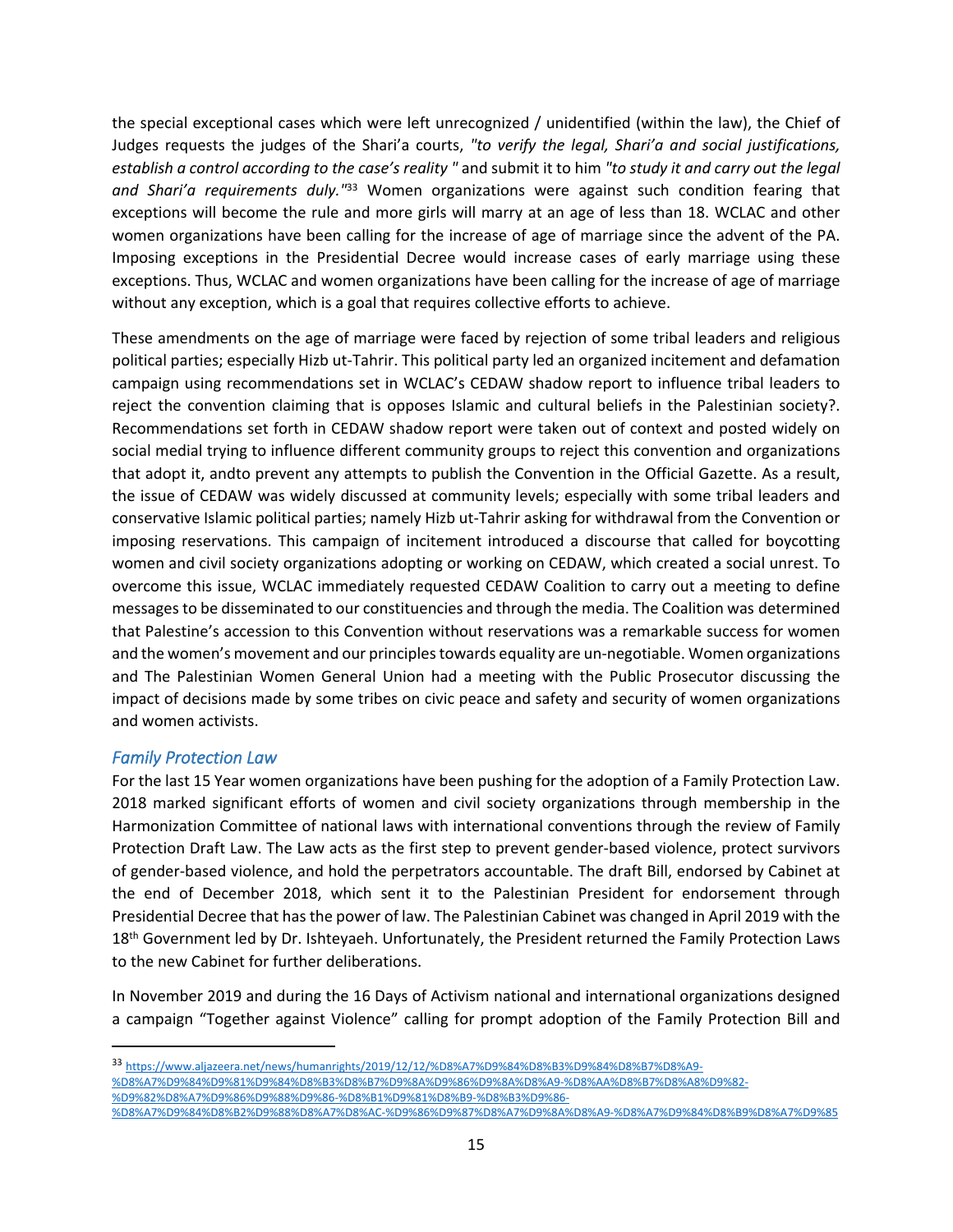better access to services for gender-based violence (GBV) survivors. The campaign involved around 68 national and international organizations to advocate for the adoption of the Family Protection Law. During the campaign more than 100 coordinated on-site activities were organized throughout Palestinian cities and villages using different methods to advocate for the adoption of the Family Protection Law and using social media messages against gender-based violence and disseminated information for survivors of violence in seeking legal, medical, psychosocial, and sheltering support.

The year 2019 ended with no achievement made on the adoption of the Family Protection Law. Women and civil society organizations were excluded for the review process despite government assurance in different occasions that CSOs are and should take part of the discussion.

#### *Women's economic security*

In February 2019, the Israeli government implemented a law endorsed by the Israeli Knesset in 2018 to deduct 140 US\$ million from Palestinian tax revenue transfers, for payments made by the PA to prisoners in Israeli jails. Until the full amount is provided, the PA has refused to receive any clearance revenue funds, which constitute around 65% of the PA's budget and 15% of GDP. Consequently, the PA encountered a severe liquidity squeeze and had to accrue large debts to its employees, private suppliers, local government units and the public pension fund in the amount of USD 686 million in the first half of 2019. Full salaries have been paid only to the lowest earning employees, whose monthly salaries are 2,000 shekels (USD 550) or less, while employees earning more than that have been receiving only 60% of their wages.

The West Bank's economy continued to slow down in 2019 with real GDP growth declining by 2.1% during the first quarter. Unemployment rates in the West Bank affects 19% of participant population in labor force compared with 52% in Gaza Strip. Gender and wage gaps remained high, as the unemployment rate for females was 26% in comparison to 14% for males, and unemployment rate among youth aged 15-24 years was 25% (20% for males in comparison to 46% for females). Furthermore, despite an increased female participation rate in the labor force in the West Bank from 19% in 2017 to 21% in 2018, this rate decreased again during the first quarter of the calendar year in 2019 reaching again 18% and remaining generally low in comparison to that of males, which was at 74% for the same period.

On March  $7<sup>th</sup>$ , 2019 the Palestinian Central Bureau of Statistics (PCBS) published an article highlighting that about half of Palestinian female participants in the labor force were unemployed by the end of 2016. The report stated that the unemployment rate among female participants in the labor force was 47.4 % compared to 22.3% for male participant. The highest rate, 65.8 %, was among females aged between 15 and 29 years, while unemployment rates reached 53.8 % among women who completed 13 school years and above. The report also mentioned the female participation's rate in the labor force - 19 % of the total female population was in the labor market in 2017, compared to 10.3 % in 2001, while the male participation rate was 71.2 % in 2017. Meanwhile, the average daily wage for females was 84.6 Israeli shekels (app. \$25) compared to 119.6 shekels (app. \$35) for males. The PCBS said women represented half of the Palestinian population by the end of 2017 at a ratio of 103 males for every 100 females. The percentage of female-headed households in Palestine was 10.6 % in 2017, 11.2 % in the West Bank and 9.5 % in Gaza Strip.

These alarming figures were confirmed through a [World Bank Report](https://openknowledge.worldbank.org/bitstream/handle/10986/32639/9781464815324.pdf) "*Women, Business and Law 2020",* which analyzes laws and regulations affecting women's economic opportunity. The report highlighted that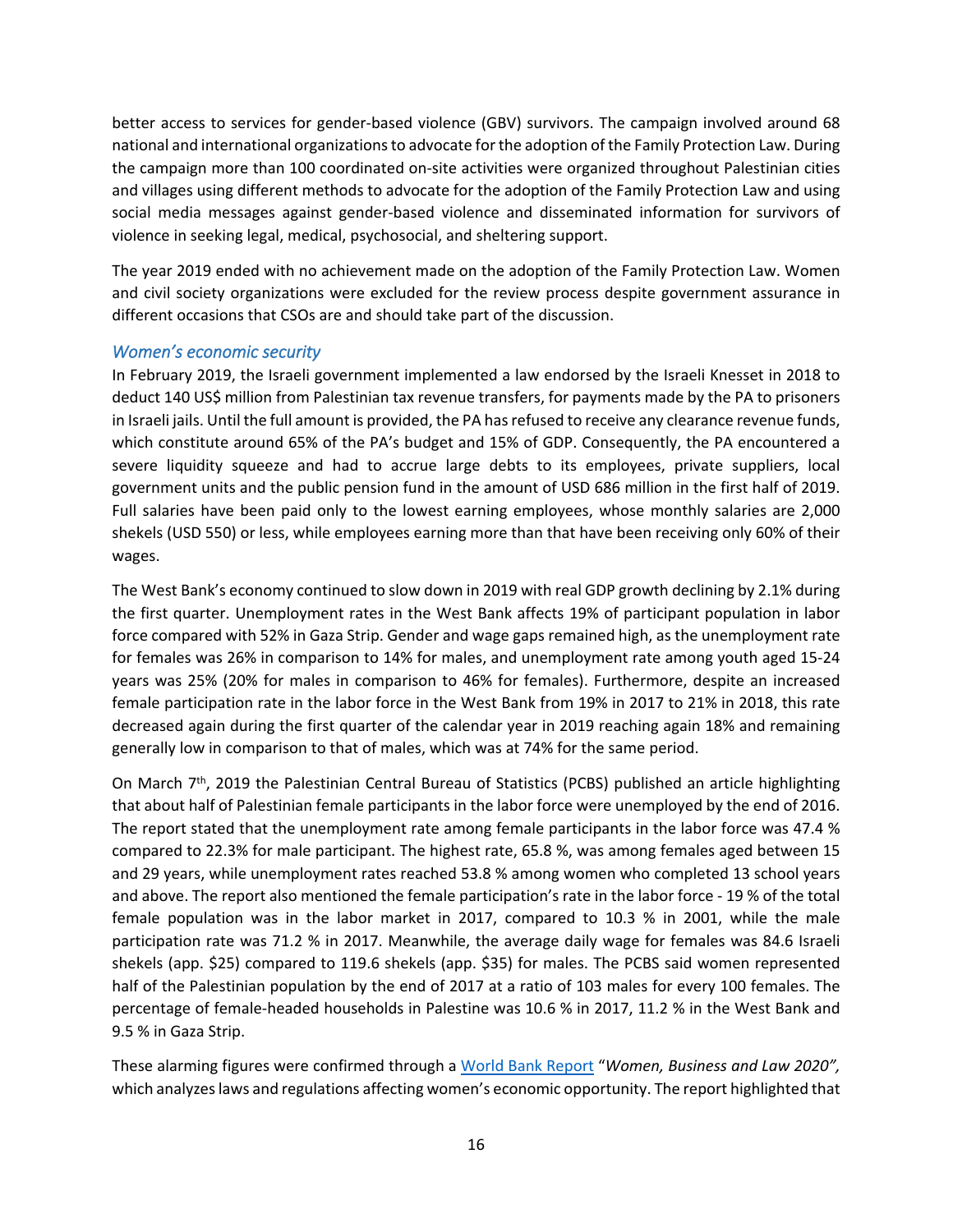women the Middle East and North Africa have only half the legal rights of men. Although many economies have acted to reduce barriers to women's economic participation over the last 50 years, the progress made cannot be equated with success. "Women, Business and the Law" emphasizes the work still to be done by making a contribution to research and policy discussions about the state of women's economic opportunities<sup>34</sup>. Since 2017 Palestine was ranked as the last in the world with the score of 26.3 and was among the 56 countries that haven't made any improvements related to the discriminatory laws women face at every stage of their career.

Alarming results in this report require collective efforts to further analyze them upon them based socioeconomic and geo-political context in Palestine. We cannot neglect that part of these results is due to Israel occupation's policies and practices. Such as the economic blockade on the Gaza Strip, complete control of borders in addition to mobility restrictions imposed by military checkpoints. Further, settlements' expansion, land confiscation and control over resources as well as property destruction add to the economic burden. Nevertheless, the Palestinian market is mainly considered as a consumer market for Israeli products. In light of the high unemployment's rates among both sexes as well as low participation of women in the labor market, where women's participation rate in the labor force has only reached 19.1% out of total women at work age during 2019. The facilities are not made to enhance Palestinian women's participation in economic activities nor motivational factor at work environment are taken into account, such as equal salaries between men and women, consideration of minimum wage or even provide an appropriate environment away from harassment/abuse and grantee or provide health insurance. As a result, the Palestinian government is required to narrow the gap between men and women by starting political change through legal reform to protect women's rights to equal opportunities. Additionally, there is a need to generate new job opportunities through introducing women entrepreneurship and small businesses. On January 28th, President Abbas signed on halting the execution of the Social Security Law. This happened after the many Palestinian protests, which started by the end of 2018 as a consequence of the government's announcement for the private sector to pay their financial dues and registration to the institution. This was done without taking the worker's rights into consideration and it therefore infuriated thousands of people, pushing them to call for the government to pull back. According to the law, all workers are subject to the same percentage of contribution to the Social Security Corporation, with no clauses providing for workers who receive under minimum wage.<sup>35</sup>

Women constitute the majority of those who work under the minimum wage and are hence automatically excluded from the benefits of the new draft of the Social Security Law. In addition, all drafts of the draft law included discriminatory provisions against women in the labor force, which will further discourage women from entering into the labor force.

Thousands of Palestinians, especially those who work in the private sector, opposed the implementation of the law mainly due to the lack of trust between the people and the government, the high percentage of deductions from workers' salaries compared with contributions made by the employers, the political instability since the Palestinian territories are still under Israeli occupation in addition to the dysfunctionality of the PLC (Legislative Council) for the past 12 years, which is a vital official instrument of

<sup>34</sup> <https://openknowledge.worldbank.org/bitstream/handle/10986/32639/9781464815324.pdf?sequence=6>

<sup>35</sup> <https://mondoweiss.net/2018/12/dispatch-palestine-review/>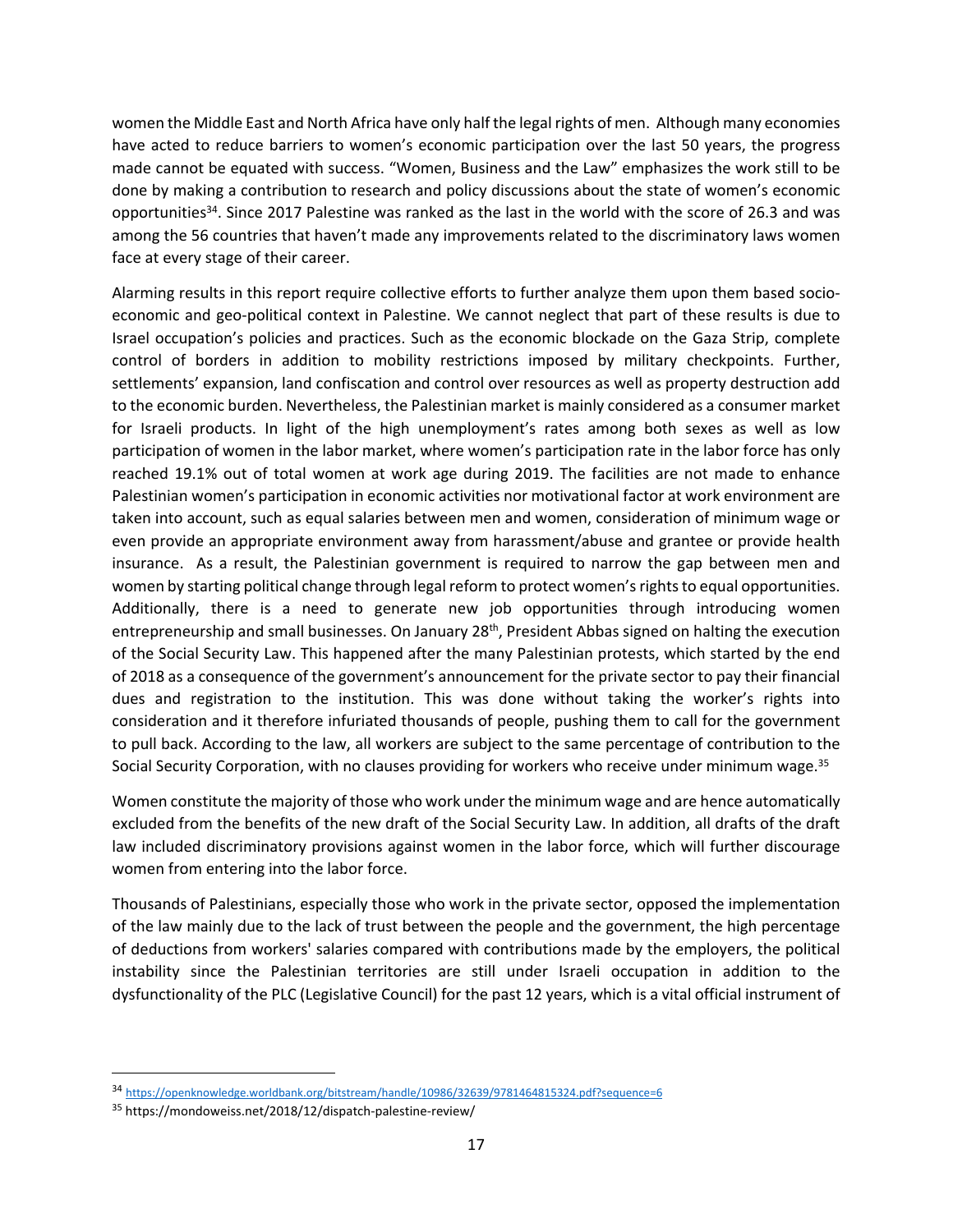control and accountability for the government, thus there is no guarantee for workers would ever benefit from their contributions.

According to a study published by WCLAC, the draft Social Security Law had articles that are discriminatory against women, and the Law contains supporting factors in expelling women and motivating them to enter the labor market, although they constitute the highest proportion of the labor force that are paid below the minimum wage.

Article 70 (2) of the Social Security Law deprives daughters from their right in the pension in case of marriage, while it keeps the right of the sons regardless of his social status. This reinforces the stereotypical image of women as being always economically dependent on men. Many other core issues in the Law still remain uncovered or undealt with, such as the subject of maternity leave and its related details in case of abortion or the birth of a deceased child, thus many organizations have been waiting for the implementation of the law's bylaws in order to cover those unclear provisions in the law.

# Progress towards Outcomes & Achievements

#### *The year 2019 is the fourth phase of implementing WCLAC's five-year strategic plan, Learning, Adapting, and Imagining to Creating Change.*

### *Strategic goal 1: Contribute to the protection and empowerment of women suffering discrimination and violence*

**Provision of quality Protection Legal & Social Services and Emergency protection.** 

As part of WCLAC's strategic direction to contribute to the protection and empowerment of women suffering discrimination and violence, the Centre maintained its work towards providing social and legal counseling and protection services to women victims of violence.

In 2019, a total of **445** women were supported to access their social and legal rights in the West Bank and East Jerusalem. Analysis shows that most of the legal cases WCLAC served in 2019 revolved around divorce (21% of the cases) and alimony (59% of the cases). The high rate of cases related to alimony reflects the poverty and living conditions of these women as they depend on the sum of money they receive for living since they have no means of financial support due to early marriage, or not completing their studies. 73% of the women beneficiaries for instance did not complete their education, 39% of them were married at an early age (around the age of 16 years and 19 years old) and 86% of them are financially dependent. WCLAC's human rights feminist approach to support women's access to justice is conditioned with examining all options to obtain legal settlement either through court representation or mediation. WCLAC carried out court representation in **553** different cases, obtained **353** legal verdicts in favor of women, **152** out-of-court settlements through mediation facilitated by WCLAC's team of lawyers and social workers. Further, WCLAC realizes that women victims of violence are in need to psychosocial support through a well-defined intervention plan between WCLAC social worker and the women themselves to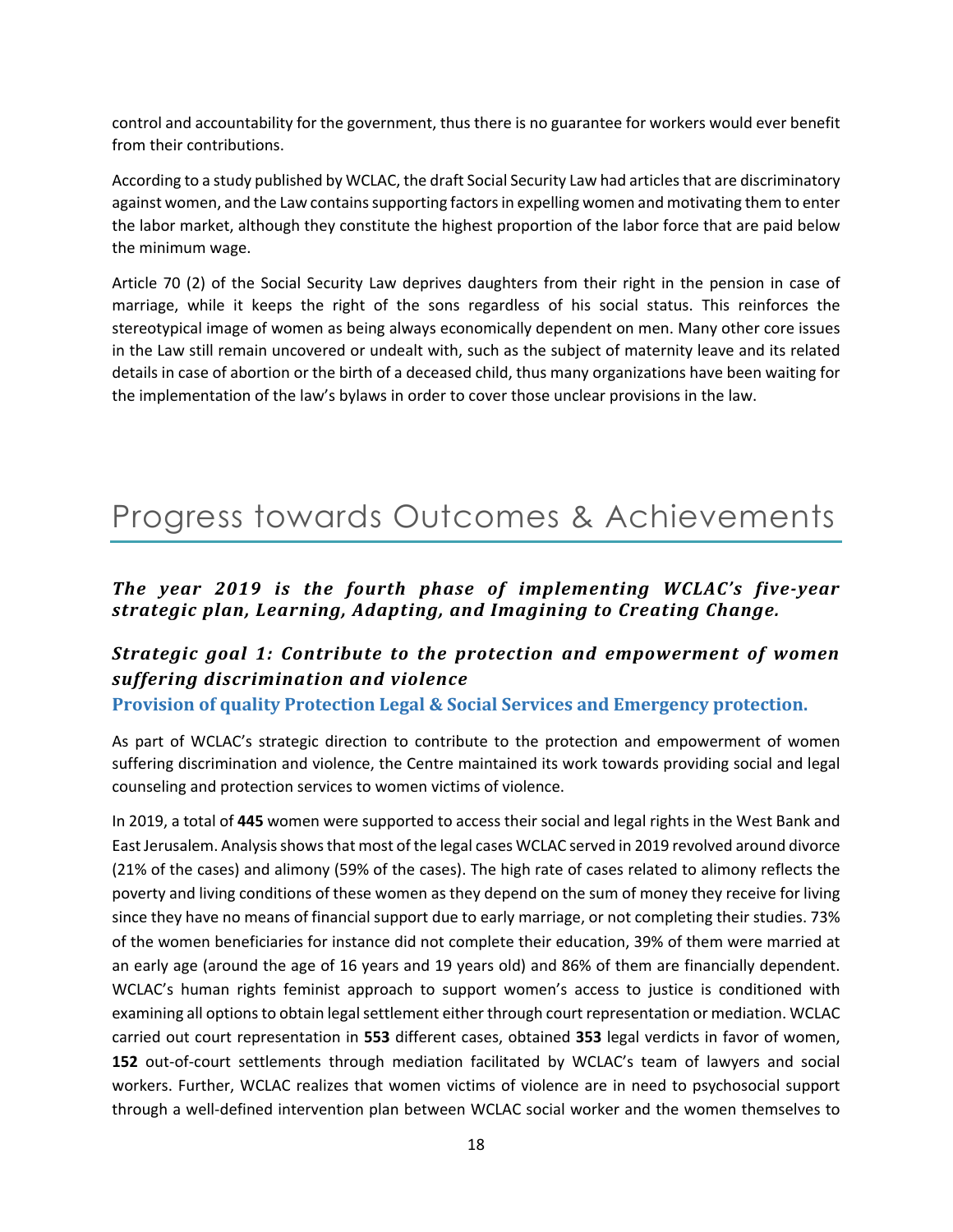empower these women, develop their knowledge about their rights and increase their self-reliance. WCLAC provided **213** women with long-term and social counselling through individual sessions as well as providing them with awareness raising material on alimony, custody, and divorce rights. Additionally, taking into consideration mobility and accessibility issues, especially for women living in remote areas, WCLAC provides consultation through the free help-line and e-counselling. A total of **151** women have received social and legal counselling through the help-line and phone, which provided these women with advice on where to access their rights.

WCLAC emergency shelter, which is the only civil society led shelter managed to provide protection to **31** women accompanied with **2** children for 2019. 23% of them were married early (between the ages of 14- 16 years old), 41% were divorced, 80% did not complete school and 58% were under 25 years old. This number is considerably low compared with the same period of last year (39 women with nine children). This number is lower due to the fact that the type of cases WCLAC dealt with were somehow difficult and needed lots of coordination meetings, intervention plans and case conferences for better utilization of referral mechanisms under the National Referral System. Realizing that protection services provided are integral part of the National Referral System, ongoing coordination through referral of these cases and case-conferences were done with Family Protection Units at the Police, and the MoSD. Further, as part of WCLAC's belief of women's right to live in a safe environment through providing them with skills and knowledge to claim their rights and work with local communities to create conducive environment for their reintegration, a total of 48 case conferences and meetings with families and 10 coordination meetings were held to return 17 women back to their homes. WCLAC ensured through comprehensive coordination with social affairs units in different governorates that these women will benefit from better conditions within their families, and will be protected from violence, in tandem with gaining more dignity and respect.

Remote and marginalized areas are extremely underserved with social and legal services. Accessibility and knowledge about these services are rarely available for women, thus they suffer from dire need for services and awareness to increase their access to their rights. Through capacity building of grassroots organizations on providing social and legal counseling to women as well as awareness raising those women can have a window of opportunity to access such services in their own communities or nearby ones. Since last year, WCLAC worked on extending its outreach through building a new partnership with Nahdit Bent Al-Reef Charitable Society in Dura southern Hebron as it covers 45 villages due to the health care services it provides, and the trust it holds within the local community in addition to building the capacity of its team members. This contributed to supporting women in remote and marginalized areas to access their legal and social rights and provide mechanisms to detect cases of violence against women through not only social, legal and awareness sessions but also through mobile clinics and outreach program. By the end of 2019, 248 women in these areas received legal and social counselling services. Furthermore, WCLAC continued to support Jericho Women Charitable Society, in building its financial, managerial and funding capacities to provide quality services in which helped them in assisting 151 women and conducting 142 visits to 5 remote and marginalized local communities in order to provide services for the women in these areas.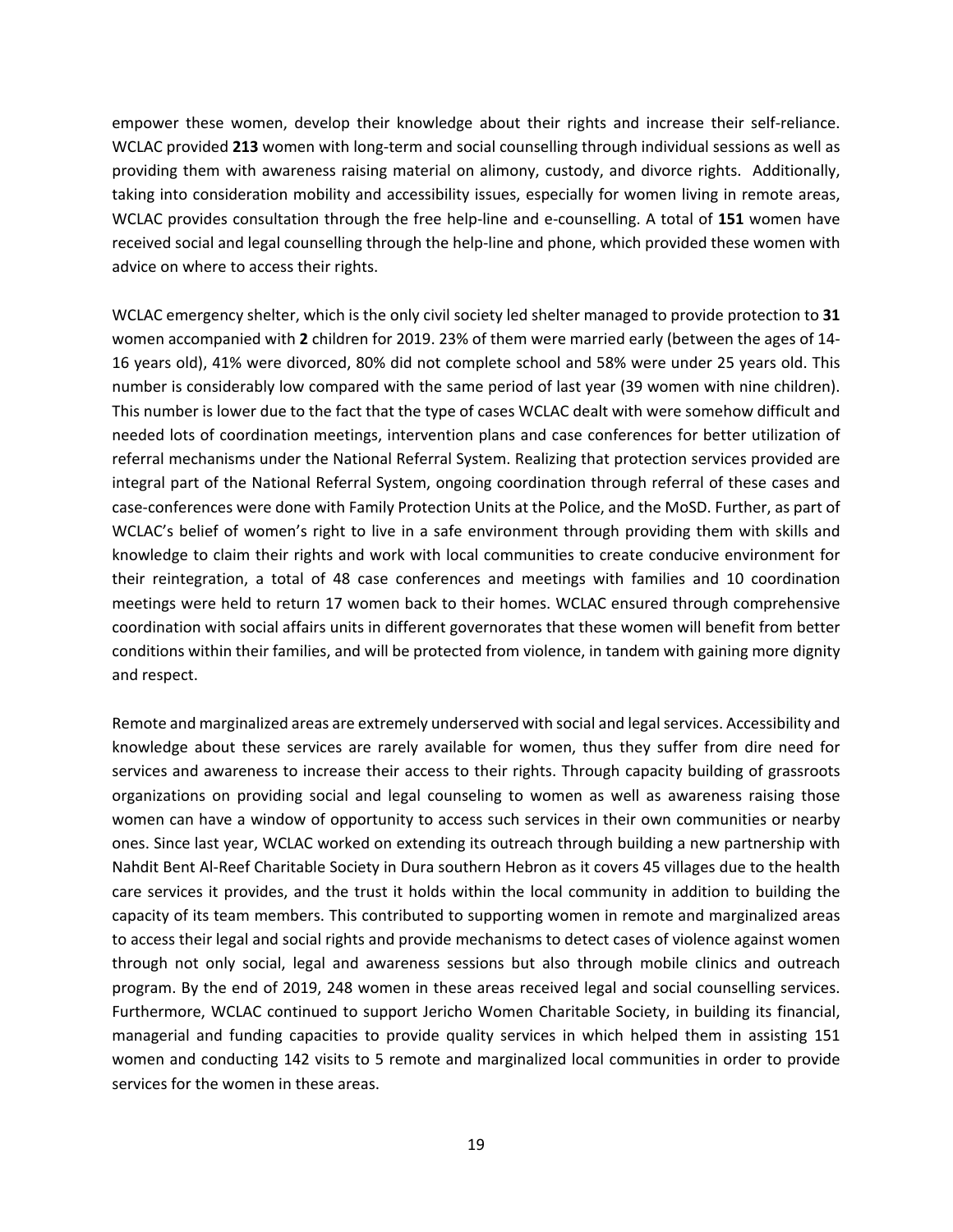### *Strategic goal 2: Promote women's rights to access justice and eliminate discriminatory policies against them*

### **Development of Policies & Procedures to eliminate Discrimination against Women**

Despite Palestine's accession to international conventions and treaties, no credible political will is available to enact modern and non-discriminatory laws that comply with these conventions. At the national level WCLAC continued its efforts to influence the Palestinian Authority to comply with international conventions and treaties it accede to; especially CEDAW. WCLAC strategy to influence policy and decision-making process through research ad surveys provides the Palestinian government with evidence on priorities and themes to undertake legal reform and to better understand gaps in the legal system that prevent women from accessing their rights. Joint marital property rights might be considered one of the taboos in Palestinian society. Validation research WCLAC conducted in 2019, "The Rights of a wife in the Joint Property after Marriage in Palestine" assessed women's enjoyment or deprivation to joint property and fortune accumulated during marriage and examined the factors that play the most important role in this reality<sup>36</sup>. Recommendations presented in the study based on interviews and FGD with several human rights activists, women organizations, decision makers, women themselves and CSOs showed importance of a law that can govern marital property rights. Further presentation of the study and recommendations supported WCLAC to validate findings and recommendations as well as defining methods to exert pressure on the State to enact relevant laws and take necessary measures to increase women's access to their marital property rights. Better understanding of social and economic impact was introduced through discussion papers presented by representatives of Ministry of Labour, Ministry of National Economy, Ministry of Social Affairs reemphasized significance of having a special law that define legal measures to ensure women's joint property rights. Recommendations concluded by the conference were namely; *the urgency to intensify societal awareness campaigns among women especially about joint property in marriage and the necessity of legally documenting women's rights, set up societal work mechanism of organizations and rights activists involved in women's equality area to create joint work strategy to amend the Personal Status Law or adopt new personal status law that is responsive to women's rights especially joint property and sharing (the Coalition of Personal Status Law in Palestine as suitable organizational framework for the strategy), introduce specific texts of sharing joint property in marriage by learning from Arab and Islamic experience indicated in the study, as well as work on the short run –until active organizations and institutions in this field could achieve legal change to arrive to modern civil law– on amending the provisions of the Personal Status Law in Palestine to ensure equality of women*- *create a platform for women and human rights organizations to advocate for the enactment of marital joint property rights in Palestine. By doing so, WCLAC contributed to shedding the lights on an issue that is considered a taboo in Palestinian society and situated this topic on the agendas of different women and human rights organizations as well the government.* 

حقوق الزوجة في الملكية المشتركة بعد الزواج في فلسطين/174/Library/ م174. و36 http://www.wclac.org/Library/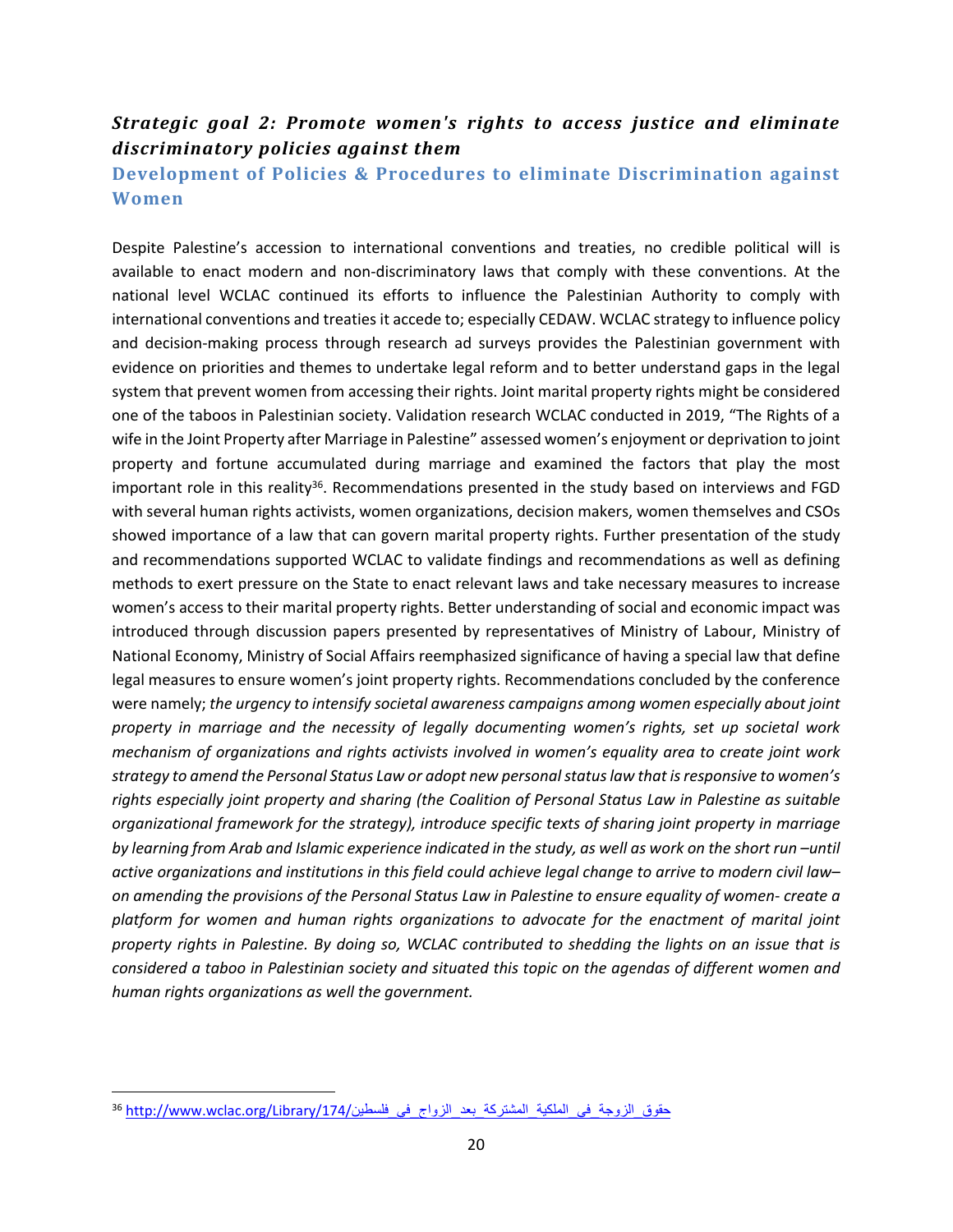#### *WCLAC Publishes Two Reports on Femicide and GBV in Hebron*

In 2019, WCLAC prepared and published an analytical report of femicide cases collected by WCLAC's team. The report analyzed 67 femicide's cases that took place between the years 2016 until 2018. Furthermore, the report connected the femicide analysis with the Palestinian social, legal and political Palestinian context. It also highlighted the impact of the lasted variables on the alarming escalation of the phenomenon. Ultimately, it suggested some recommendations that must be considered in the future work of WCLAC when dealing with the future cases. [Read more in Arabic](http://www.wclac.org/Library/179/%D8%A7%D9%84%D8%AA%D9%85%D9%8A%D9%8A%D8%B2_%D9%88%D8%A7%D9%84%D8%B9%D9%86%D9%81_%D8%B6%D8%AF_%D8%A7%D9%84%D9%86%D8%B3%D8%A7%D8%A1%D8%AA%D8%B1%D8%A8%D8%A9_%D8%A7%D9%84%D9%82%D8%AA%D9%84_%D8%A7%D9%84%D8%AE%D8%B5%D8%A8%D8%A9)

WCLAC also published a study on Gender Based Violence and the type of services provided to women in Hebron governorate in Arabic in partnership with Drosos Foundation. The study dealt with all forms of violence that women are subjected to, especially from the violence under the occupation and its direct and indirect impact on women, such as social and family violence resulting from the patriarchal cultural system and discriminatory laws governing the lives of women, especially the Jordanian Personal Status Law of 1967 in addition to the negative social practices that discriminate against women. The study aimed at introducing the reality of female victims of violence in Hebron, being introduced to the services provided to victims of violence in the area, as well as to assess the needs of these women and the challenges that both women and services' providers face. According to the study, WCLAC found that the most prominent forms of societal violence in Hebron are the ffemicides and impunity due to discriminatory laws in force, early marriage of girls, physical, psychological, verbal and sexual violence, violation of the health and economic rights of women, detention of freedom, and electronic blackmail. [Read more in Arabic](http://www.wclac.org/Library/177/%D8%A7%D9%84%D8%B9%D9%86%D9%81_%D9%88%D8%A7%D9%84%D8%AE%D8%AF%D9%85%D8%A7%D8%AA_%D8%A7%D9%84%D9%85%D9%82%D8%AF%D9%85%D8%A9_%D9%84%D9%84%D9%86%D8%B3%D8%A7%D8%A1_%D9%81%D9%8A_%D9%85%D8%AD%D8%A7%D9%81%D8%B8%D8%A9_%D8%A7%D9%84%D8%AE%D9%84%D9%8A%D9%84)

#### *Work towards Holding Israel Accountable for Human Rights Violations*

Israeli violations to Human Rights and International Conventions have direct and indirect impact on Palestinian women. Through evidence based data collected from women themselves, WCLAC develops reports and submissions presented to different UN procedures. These reports present recommendations to duty bearers persuading them to hold Israel accountable. This is combined with advocacy and influencing missions which includes meetings with representative missions, political parties, parliamentarians, and human rights organizations in addition to holding side events at the Human Rights Council or at the UN.

In February 28<sup>th</sup> The Mission of Inquiry published its initial report in which it said that the Israeli army deliberately used excessive force against Palestinian demonstrators, possibly amounting to war crimes and crimes against humanity, and demanded that the UN High Commissioner for Human Rights to refer the report to the International Criminal Court. The Committee made a number of recommendations, most notably the need to lift the siege imposed on the Gaza Strip immediately. In its recommendations, the Committee stressed on the three parties' (Israel, the de facto authority and the Palestinian National Authority) need to comply with their responsibilities and improve the living situation in the Gaza Strip. The Committee further stressed on the obligation of the Occupying Power to investigate the killings and injuries, punish the perpetrators and ensure the effective treatment of those affected. WCLAC expressed its high gratitude and appreciation for the fact that Mission Inquiry committee has responded to its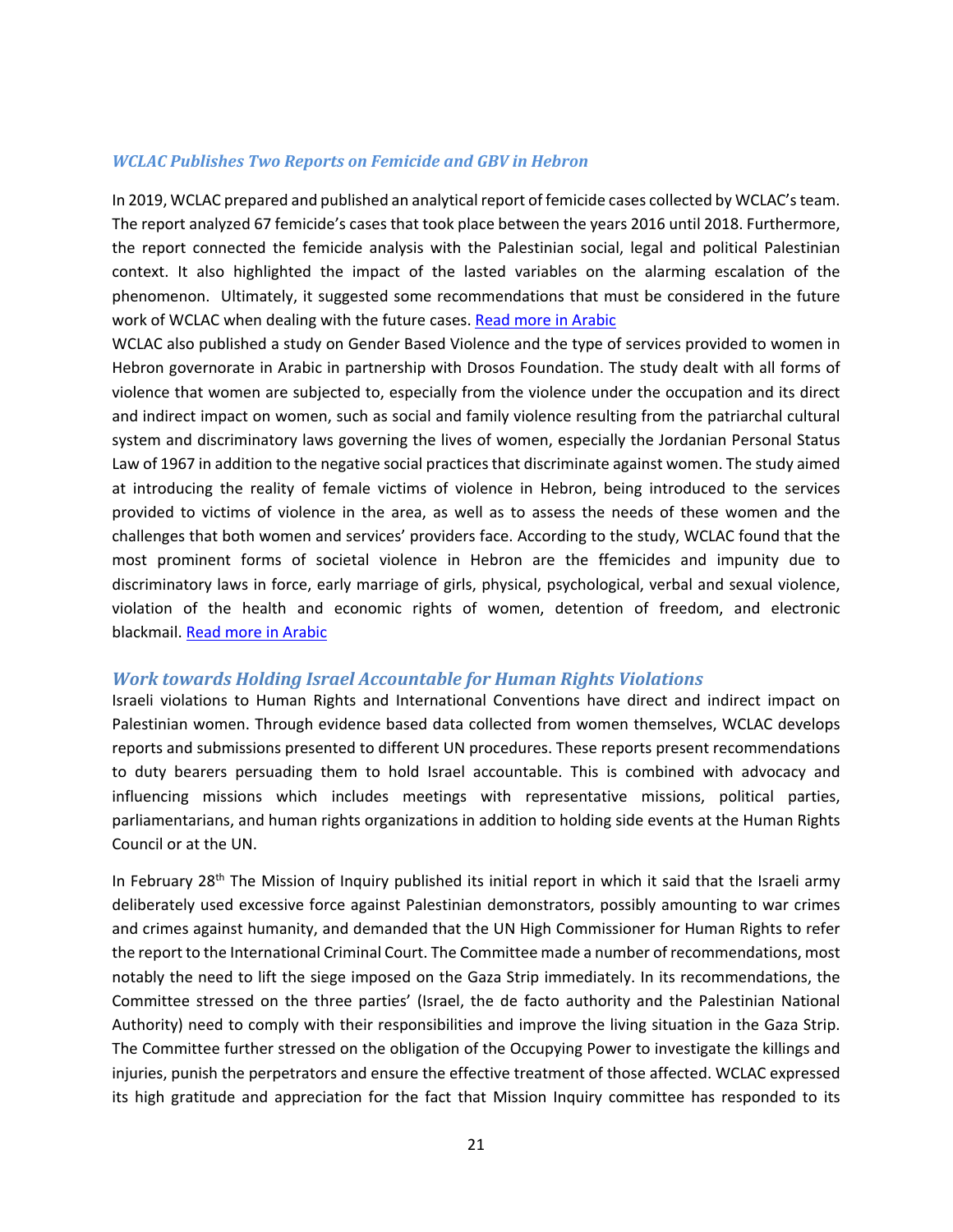observations with a view to highlighting the violations that women have been directly or indirectly subjected to. In this context, WCLAC highlights that the report and recommendations of the Committee are in response to its observations on the importance and necessity of highlighting the violations suffered by women directly or indirectly. The report took into account gender and women's issues, and paid particular attention to violations committed against women and girls in Gaza Strip, taking into account gender and gender issues in accordance with the recommendations. In 2018, WCLAC had submitted its detailed report titled "Gaza's Return Marches: The Gendered Impact of the Excessive Use of Force by Israeli Occupation Forces on Civilians", which is primarily based on testimonies collected by WCLAC'S field researchers from Gazan women relating to direct and indirect violations of international humanitarian law committed by the Israeli occupation forces during the return marches.

### *Gendered Impact of the Occupation highlighted in UN Sessions and Submission to Special Procedures*

As part of WCLAC efforts to hold duty bearers accountable, submissions and reports developed based on evidence based data were produced, submitted and presented at different platforms. Through it ECOSOC consultative status WCLAC utilized different UN treaty and non-treaty bodies to present reports and recommendations that aim at holding Israel accountable to IHRL and IHL. In March 2019, during the 63rd Session of the Commission on the Status of Women (CWS63) in New York, from the 11<sup>th</sup> to the 22<sup>nd</sup> of March 2019 under the theme of "Social protection systems and opportunities for access to public services and sustainable infrastructure for gender equality and the empowerment of women and girls." WCLAC shed the light on discrimination against women, Israeli occupation international humanitarian law violations against Palestinian women, especially Jerusalem women and social protection system under occupation through presenting reports and case studies.

The Side Event WCLAC conducted on March 14<sup>th</sup>, WCLAC organized in the UN building in New York the focus was on two major themes: Israeli occupation international humanitarian law violations against Palestinian women, especially Jerusalem women and social protection system under occupation. The side event which is entitled "The Double Jeopardy of Palestinian Women in oPt: Social Protection under Colonial Occupation and Structured Patriarchy." Touched upon the situation of Palestinian women living under occupation and a patriarchal society, the combination aimed to give the complete full view of the social protection reality in Palestine in light of a prolonged occupation. Impact of Israeli IHL violations on Palestinian women living in Jerusalem was of high focus during the side event; especially on issues related to minor's house arrest, house demolitions, residency revocation and punitive measures. WCLAC realizes that Israeli occupation measures combined with inadequate protection system impose a double jeopardy on Palestinian women. Social protection and providing services in OPT to women victims of violence under multiple forms of jurisdiction (Israeli laws, Jordanian laws and Palestinian laws) under occupation further increase women's vulnerability and discrimination against them. Engagement of the 150 participants in the discussion facilitated better understanding of persons representing civil society, representative mission, UN agencies and human rights activists created a platform for them to further advocate for Palestinian women's rights as well as calling for holding duty bearers accountable to IHRL and IHL.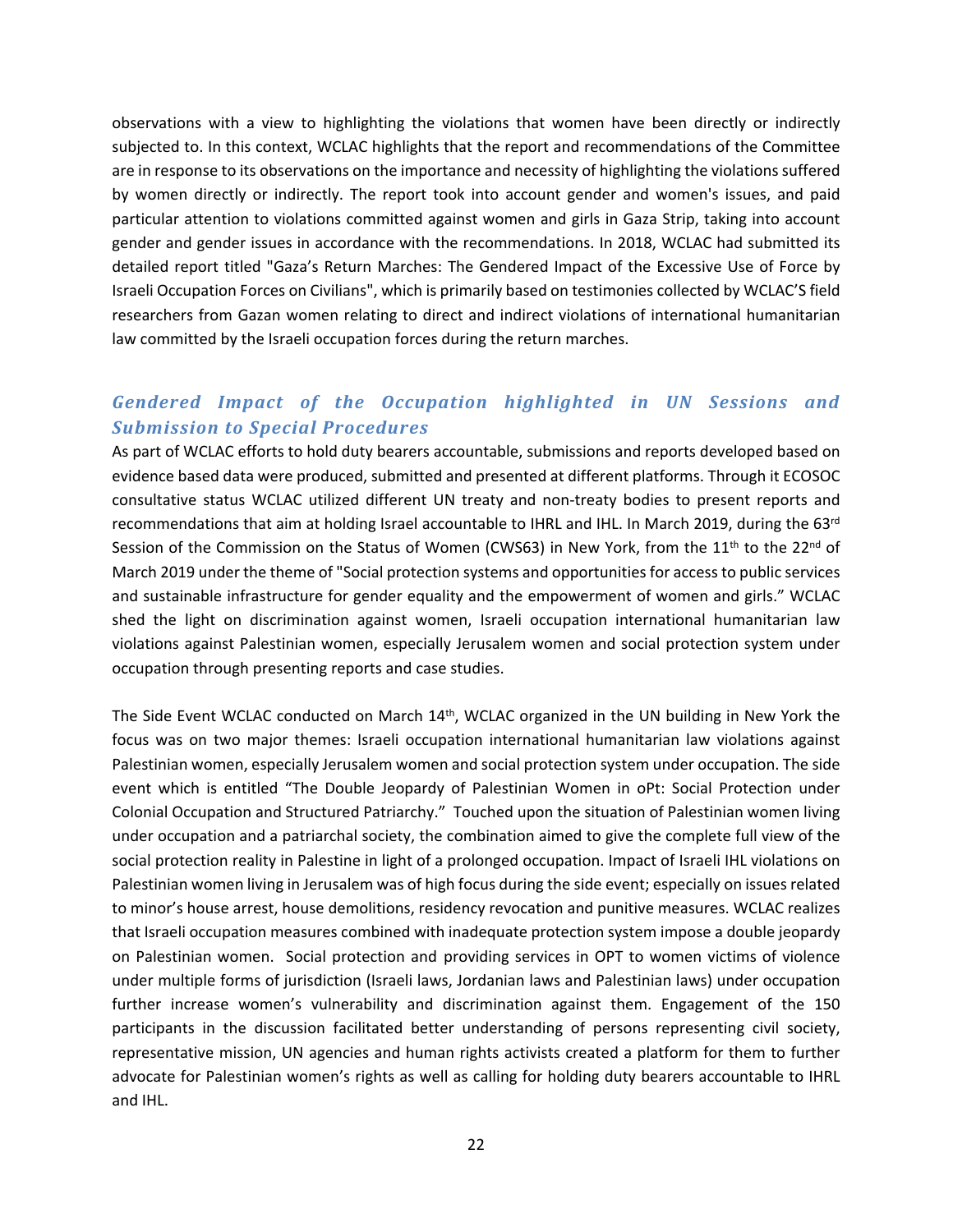In December 2019, WCLAC lodged a submission for the special rapporteur on the situation of human rights in the Palestinian occupied territory since 1967, Mr. Michael Lynk. WCLAC's submission **"Punitive Measures: the Gendered impact on Palestinian Women",** highlighted the gendered impact of the Israeli punitive measures and collective punishment policies imposed on Palestinians. The submission focused on four major areas observed by WCLAC, where the Israeli government practices the policy of punitive measures, which are housing demolitions or house closure, residency revocations, collective punishments imposed on communities and the prevention of prisoners from receiving visits. The submission was concluded with a number of recommendations emphasizing on respecting the international humanitarian law and prohibiting all punitive policies that cause women and girls to become arbitrary victims of these illegal acts.

In September 2019, WCLAC attended the opening of the 66th session of the Committee on Economic, Cultural and Social Rights (ICESCR), where the state of Israel report was reviewed. WCLAC reported to the committee by submitting a shadow report based primarily on first-hand data from Palestinian women gathered by WCLAC from 2016-2019, supplemented by secondary figures and reporting. WCLAC also delivered an oral statement in front of the Committee members at Human Rights Council. In the submission WCLAC highlighted the gendered impact of violations of the Covenant by Israel, and calls on the Committee to consider the cumulative and multiple forms of discrimination that women face in its consideration of the state party's report. WCLAC's analysis was underpinned by Article 2 of the ICESCR prohibiting discrimination on the basis of sex, and Article 3 of the ICESCR, recognizing the right to equality between men and women. In the submission WCLAC focused on the themes of house arrests imposed on minors, residency revocations, education, forced evictions and house demolitions, access to water and health hazards, in addition to the effect of chemical spraying, industrial zones and hazardous waste. Read [WCLAC's full submission](http://www.wclac.org/Library/176/WCLACs_Shadow_Report_for_the_Committee_on_Economic_Social_and_Cultural_Rights_66th_Session_Israel_Review) and [oral statement](http://www.wclac.org/Publication/135/WCLACs_Oral_Statement_to_the_Committee_on_Economic_Cultural_and_Social_Rights_66th_Session_Israel_review)

# <span id="page-22-0"></span>**Challenges**

### *Israeli Occupation Policies and Political Instability*

The occupation policies continue to be a multilateral challenge for WCLAC, not only due to political instability but also because we have come to understand that increased violence from the occupation leads to more violence endured by women within the general society and the household as well which is shown in WCLAC's voices. The violence of the occupation disproportionately affects women, both directly and indirectly especially when we talk about residency revocation, minors' house arrest and house demolitions. As the Special Rapporteur on Violence against Women highlights in her report on Israel, "patriarchal attitudes and gender stereotypes are deeply entrenched in society and petrified and tolerated in the context of conflict and occupation constituting [the] root causes of GBV against women." Recognizing the gendered nature of the occupation, and its direct effect of legitimizing and perpetuating GBV, she makes a clear call for Israel to end "the occupation and conflict and to promptly address its gendered impact in line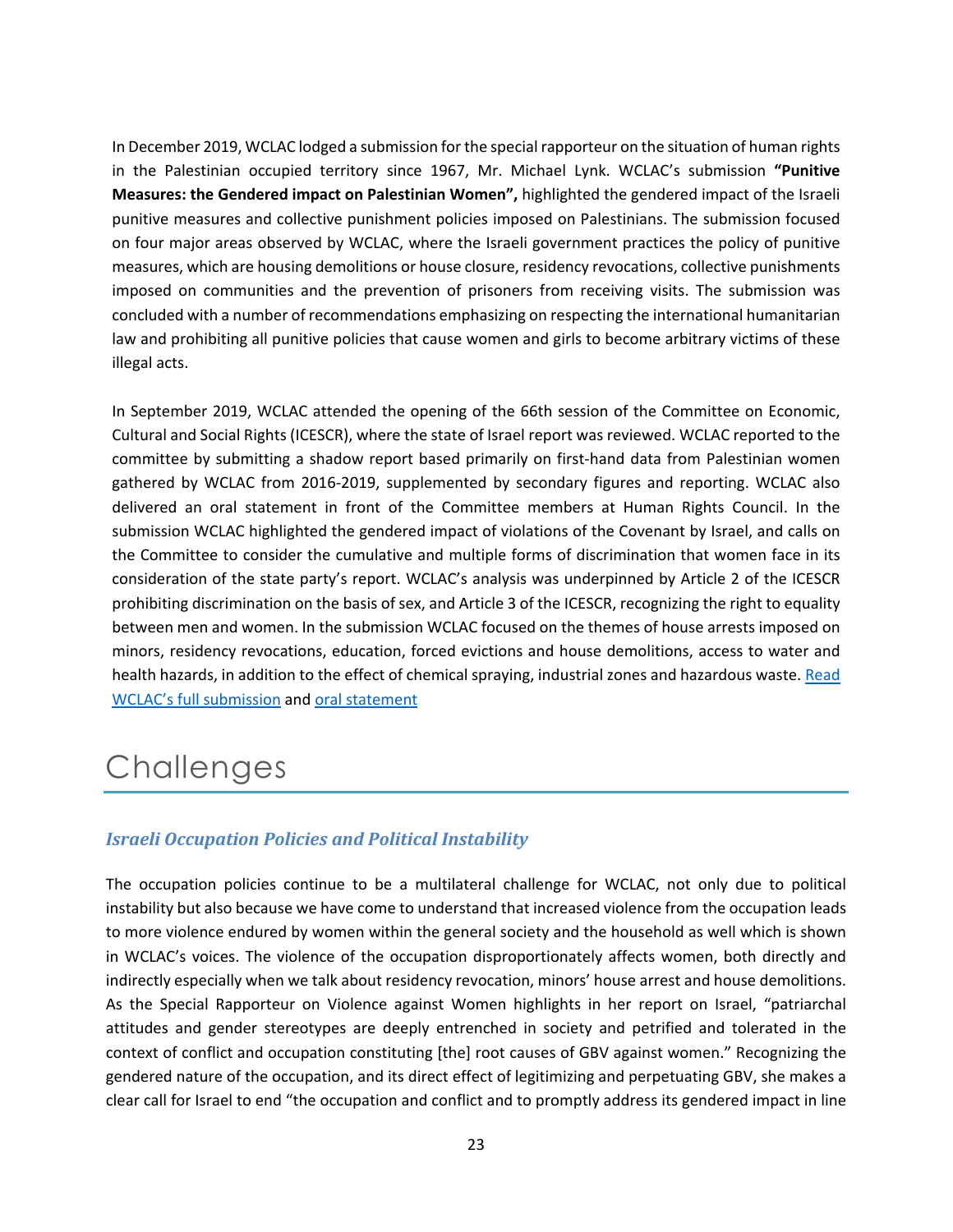with its obligations under human rights and humanitarian law principles." This is further exacerbated by the continued internal political divide which works against the interests of the Palestinians of the West Bank and the Gaza Strip, and increases sufferings of women, especially victims of gender based violence.

The unstable political situation and split between West Bank and Gaza has adversely affected WCLAC's efforts to influence policy and decision making process to promote women's rights. The dysfunctional status of the Palestinian Legislative Council stopped enactment of new laws and provided power for the President to issue these laws through Presidential decrees. This could not support WCLAC to pursue its mission on influencing policy and decision making process.

### *Fundraising Challenges, and a Shrinking Space for Human Rights and Civil Society Organisations*

Similarly to last year, WCLAC continues to suffer from the shrinking spaces for human rights organisations and limited funding. The unstable political and financial setting of the area has led to increased competition. There is significantly less core funding available as donors continue to prioritise special projects rather than programmes. Donors have shifted priorities to other areas in the region. This shift in funding has made it difficult for WCLAC to meet the needs and requirements of its beneficiaries and is struggling with overheads and running costs.

Shrinking spaces at the local level is also affecting WCLAC's activities due the Palestinian Authority measure imposed through enactment of the cybercrime law. Any advocacy or influencing messages are under surveillance, which increases pressure on WCLAC's plans of holding duty bearers accountable to human rights. Also, the smooth passage of funds between organisations is affected, due to Israeli policies that constrain the movement of funds to bank accounts of Palestinian NGO's in occupied East Jerusalem. Many NGO and International NGO bank accounts in Jerusalem were closed down completely. These impediments persist also due to new measures adopted by the Palestinian Ministry of Interior, which further complicates the transaction process from organisations in areas under the Palestinian Authority control and those in East Jerusalem. Transactions to East Jerusalem from the rest of the West Bank are being treated as international transfers, causing delays and extensive bureaucratic measures. WCLAC is addressing these issues in cooperation with the Palestinian NGO network, to overcome the complications imposed by these restrictions.

Human rights Organisations and Women Rights Organisations are facing immense threats through shrinking spaces due to the restrictions imposed by Israeli policies. There are also examples where the NGO Monitor, which is an Israeli led/supported organization has tried to discredit the work of human rights organisations producing reports using false and incorrect information and analysis to present Palestinian NGO's as supporting "incitement and hatred", this with the final purpose of trying to influence donors and partner organizations to stop their support.

WCLAC recognizes that politcal changes in neighbouring Arab countries is directly and indirectly affecting our work. Increase of conservatism is indirectly affecting advocacy and awareness raising attempts to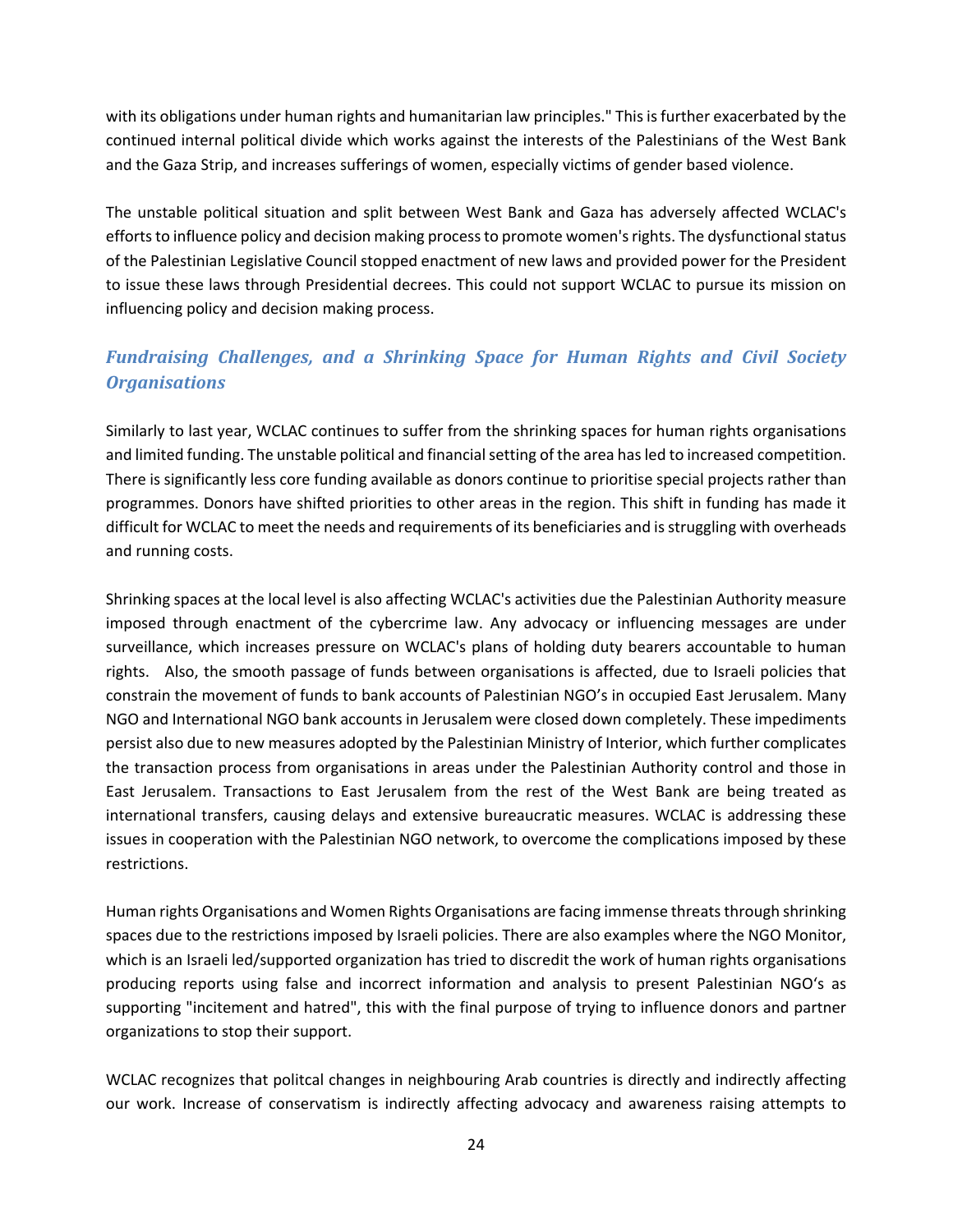promote women's rights. This means that WCLAC has to utilize new strategies and to invest in young males and females to challenge exising patriarchal norms and to create preventive measures to equip men, women and male and female youth with skills and knwoledge to remain and endure social change in their communities.

## <span id="page-24-0"></span>Risks Assessment and Mitigating Measures

During last year, WCLAC invested in reviewing the risks and mitigating measures to prevent any adverse consequences on the Centre and its work. For the purpose of this report we highlighted some major risks that we think have a direct and indirect impact on our work and women's rights and the relevant mitigating measures took by WCLAC's team. Political instability still plays a major role in increasing gender based violence. Intensity of conflict and aggression against Palestinians in general and men in particular is diverted towards women as the least fortunate in the family. WCLAC programs invested in targeting men in local communities to create agents for change who are equipped with knowledge and skills to advocate for women's rights in their communities.

Political instability also leads to increase of settlers' violence and night raids against Palestinians; especially in areas adjacent to Israeli settlements. This is combined with mobility restrictions through the checkpoint regime. WCLAC realizes that impact of such aggression and mobility restriction on women are paramount. These women live in a patriarchal society, which increases its dominance on women through imposing certain rules to *protect* women. Thus, women in need for social and legal services will be victimized both from the patriarchal society and the Israeli measures. Therefore, WCLAC's free helpline provides some refuge for these women through providing them with social and legal advice without the need to physically access our offices.

WCLAC also documents cases Israeli violations in these areas from women themselves to define impact of human rights and IHL violations on their lives. These testimonies are then analyzed and submitted to different UN machinery. Instability of the political situation in the region and increased waves of conservatism is also affecting Palestine society either directly or indirectly. This has created new perceptions within local communities about women's rights and created a kind of recession on women's rights in some local communities. Therefore, WCLAC paid attention to this issue through targeting university students, young male and female volunteers and community activists to raise their awareness on women and human rights and increase their skills to design and carry out community initiatives to promote these rights.

The division between West Bank and Gaza, which led to dysfunctional Palestinian Legislative Council affected the review and enactment of new modern laws. This contributed to maintaining the de facto situation of resorting to existing Jordanian and Egyptian laws; especially the Penal Code and Family Status Law. WCLAC realizes that the State of Palestine has considerable obligations towards international conventions it acceded to; especially CEDAW. Therefore, WCLAC submitted a shadow report on Palestine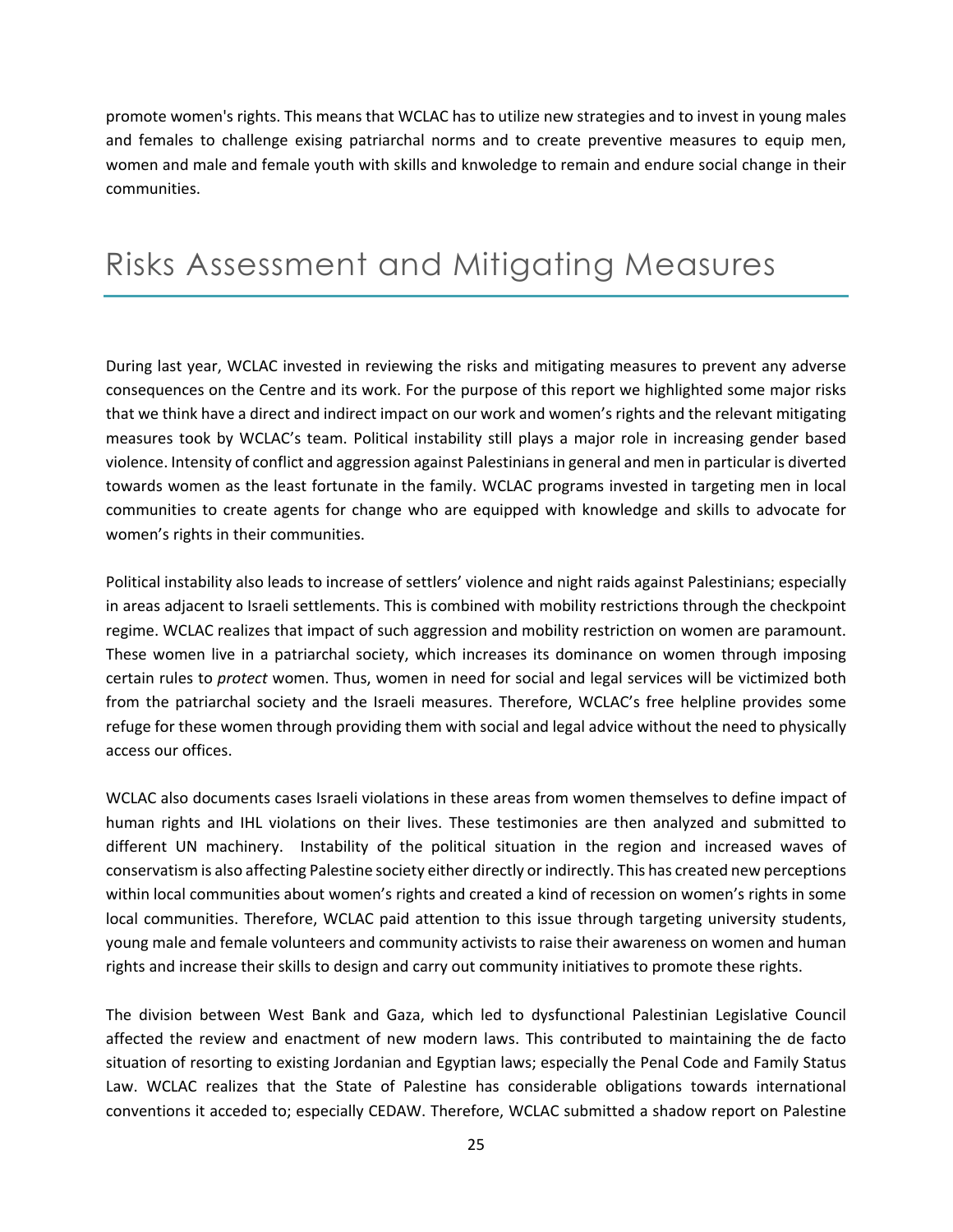highlighting issues related to family status and penal code to influence CEDAW Committee to adopt these recommendations. The List of Issues provided by CEDAW Committee to the Palestinian Government included a large number of issues highlighted in our report, which should be responded to before the official review session in June 2018. WCLAC also designed advocacy campaigns to influence decision makers to ratify laws that comply with international conventions through Cabinet decision and Presidential decrees.

Finally, the most emerging risk in 2019 revolved about calls of some tribes and political groups to have Palestine withdraw from CEDAW Convention and/or impose reservations. This created social unrest; especially through incitement made through statements published by some tribal leaders. WCLAC was aware that it should review its approach to address the public, governmental bodies, partner women and human rights organizations and donor community. The staff were also aware of the impact of this situation on their work and reach out to local communities. Therefore, WCLAC defined its unified human rights message to be communicated with different stakeholders, while emphasizing that WCLAC will not compromise its principles towards promoting women's rights and gender equality. WCLAC also called for a meeting with members of the Palestinian Women General Union, members of Al-Muntada in addition to the Board of Directors to discuss where we stand in order to define a unified position against any incitement and calls to withdraw or impose reservation on CEDAW. WCLAC also addressed local media outlets emphasizing its position towards advancing gender equality while calling the PA to abide by international conventions it acceded to; especially CEDAW.

## <span id="page-25-0"></span>WCLAC's Interrelated Issues

The Women's Centre for Legal Aid and Counselling (WCLAC) is an independent Palestinian, non-profit, nongovernmental organization that seeks to develop a democratic Palestinian society based on the principles of gender equality and social justice. Based on its feminist vision fostering equality and social justice, WCLAC doesn't only play prominent role in addressing gender-based violence in Palestinian society it also contributes in addressing:

#### *Human Rights Issues*

 Protecting women's rights includes, inter alia, guaranteeing their access to service provisions such as welfare, legal aid, legal protection, health care, and more. In the context of the OPT, this also includes defending Palestinian women against the patriarchal systems and practices embedded in Palestinian society. Further, in the context of the Israeli military occupation under which Palestinian women suffer the double-edged discrimination of ethno-religious identity and gender, women are the most disadvantaged group and therefore the most susceptible to human rights violations. In this context, our work includes documenting eye witness testimonies from women who have been subjected to violence and violations of their rights by the Israeli authorities; in 2017 WCLAC documented 135 such testimonials. Additionally, WCLAC realizes that members of unions and political parties play a significant role in creating social change among community members through shouldering the responsibility of other community members through raising the awareness of their peers, creating protection networks at the community level that can coordinate and collaborate with governmental and nongovernmental service providers to reveal cases of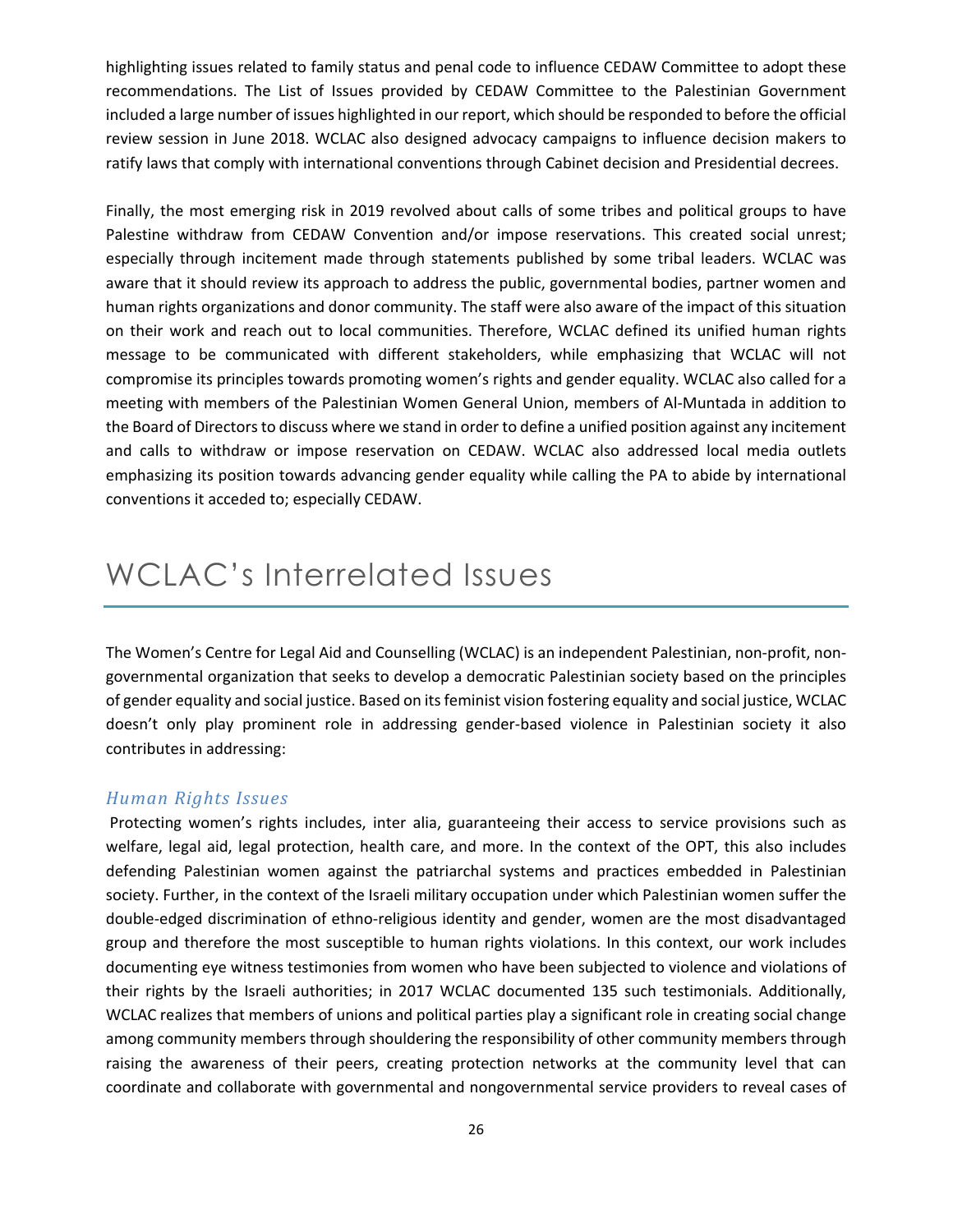abuse and violence against women in their communities, and voice the needs of legal reform through advocating for change.

### *Protection of Environment*

WCLAC doesn't have a specific policy related to the protection of environment, however WCLAC ensures environmental friendly interventions. For example, WCLAC uses MIS to record clients' data to minimize as much as possible the use of paper files, most of the time we use recycled paper, the usage of glass cups instead of plastic cups in the organization's offices in addition to the use of emails for correspondence to ensure our concern regarding the protection of environment.

#### *Anti-corruption*

Our organization's long-standing commitment to assisting women in achieving their rights with integrity means avoiding corruption in any form, including bribery, maintaining confidentiality and privacy while providing services, as well as complying with the anti-corruption law. We provide guidance to our team (lawyers, social workers and field workers) on how to conduct legal aid, testimonies and counselling in a fair, ethical and legal manner. All associates of our organization are required to read, understand and follow the precepts of our Code of Conduct and procurement manual, which includes anti-corruption expectations for all employees. WCLAC decision making process is done at different levels to ensure transparency and accountability. Based on the organizational structure and internal procedures, decisions taken at the Board of Directors are separate and binding for the whole organization. These decisions are separate from those taken by executive management. Further, WCLAC has developed it procurement manual in a way that ensures transparency and separation of roles and responsibilities throughout the procurement process. A committee is defined to open and review tenders responsible of analyzing the offers technically and financially and present their recommendation. The decision is then taken by another level, which is a major part of the anti-corruption process WCLAC follows.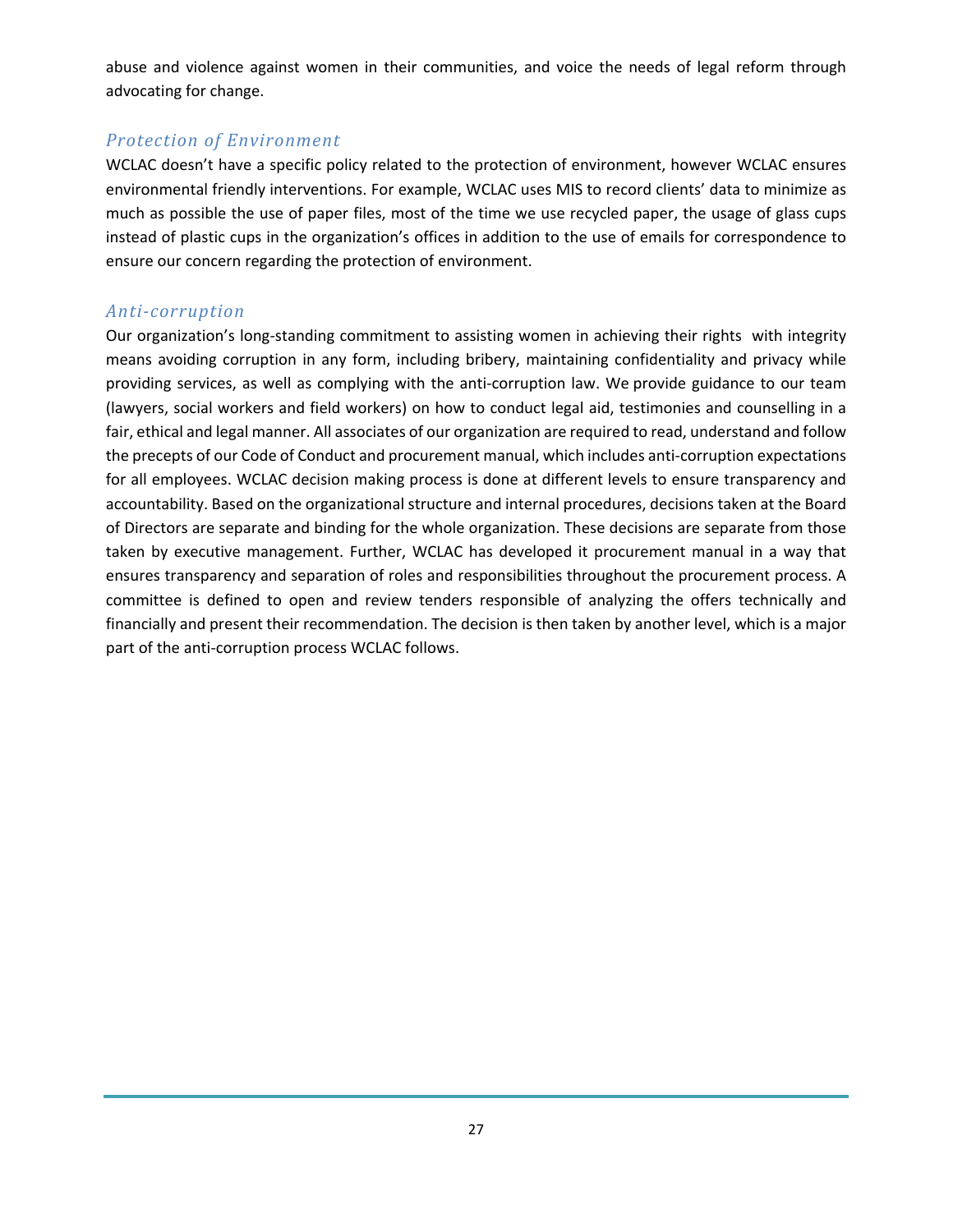# <span id="page-27-0"></span>**Part II. Detailed Activity Report**

<span id="page-27-1"></span>Strategic goal 1: Contribute to the protection and empowerment of women suffering discrimination and violence

### *1.1. Provide quality legal and social services that respond to the needs of women exposed to violence and discrimination*

WCLAC provides social-legal counselling and protection services to Palestinian women in order to promote their self-autonomy and raise understanding of their rights and how to claim them through social counselling or Sharia courts.

### *1.1.1. Continuous thorough legal and social services for women in Palestine*

WCLAC provides some of the most vital and effective services for female survivors of GBV through four organisational branches: Ramallah, Bethlehem, Hebron, and Jerusalem. Over the reporting period, WCLAC provided long-term legal or social counselling to 443 women of all ages, 193 of whom were from Ramallah and Jerusalem, 221 of whom were from the Southern West Bank. Out of these cases, 33 women received only social counselling, 43 women received only legal; a majority of 338 women received both legal and social services. Furthermore, this year WCLAC provided family counselling for 4 women and referred 7 cases to other partners.

WCLAC has found that certain social realities are exacerbating the situation, requiring social or legal support. Some of these conditions include: early marriage, polygamy, poverty, unemployment, and denial of education that can prevent them from achieving full access to their rights and economic independence.

Throughout the reporting period, 553 new cases for legal support were brought to WCLAC. Each woman might have more than one court case, and 133 cases from previous years were followed up on. Since the start of the year WCLAC lawyers obtained 353 verdicts were in favour of the women. 152 of these cases were closed through mediation by WCLAC's team of lawyers and social workers while the rest remain pending within the courts. Through mediation, WCLAC was able to support the relevant parties in reaching long-term solutions to the problems faced by WCLAC's female clients. Most women were able to claim some or all of their rights via agreements signed by the husband/family member without bringing the case to court.

WCLAC noticed that most of the legal cases revolved around personal status issues where 59% were around alimony, 21% of the cases were related to divorce, and 10% were related to children's custody. As for the rest of cases, 1% of the cases were related to general rights issues and implementing court decisions, 5% focused on dowry, and 4% of the cases were on marital obedience and housing. The high number of cases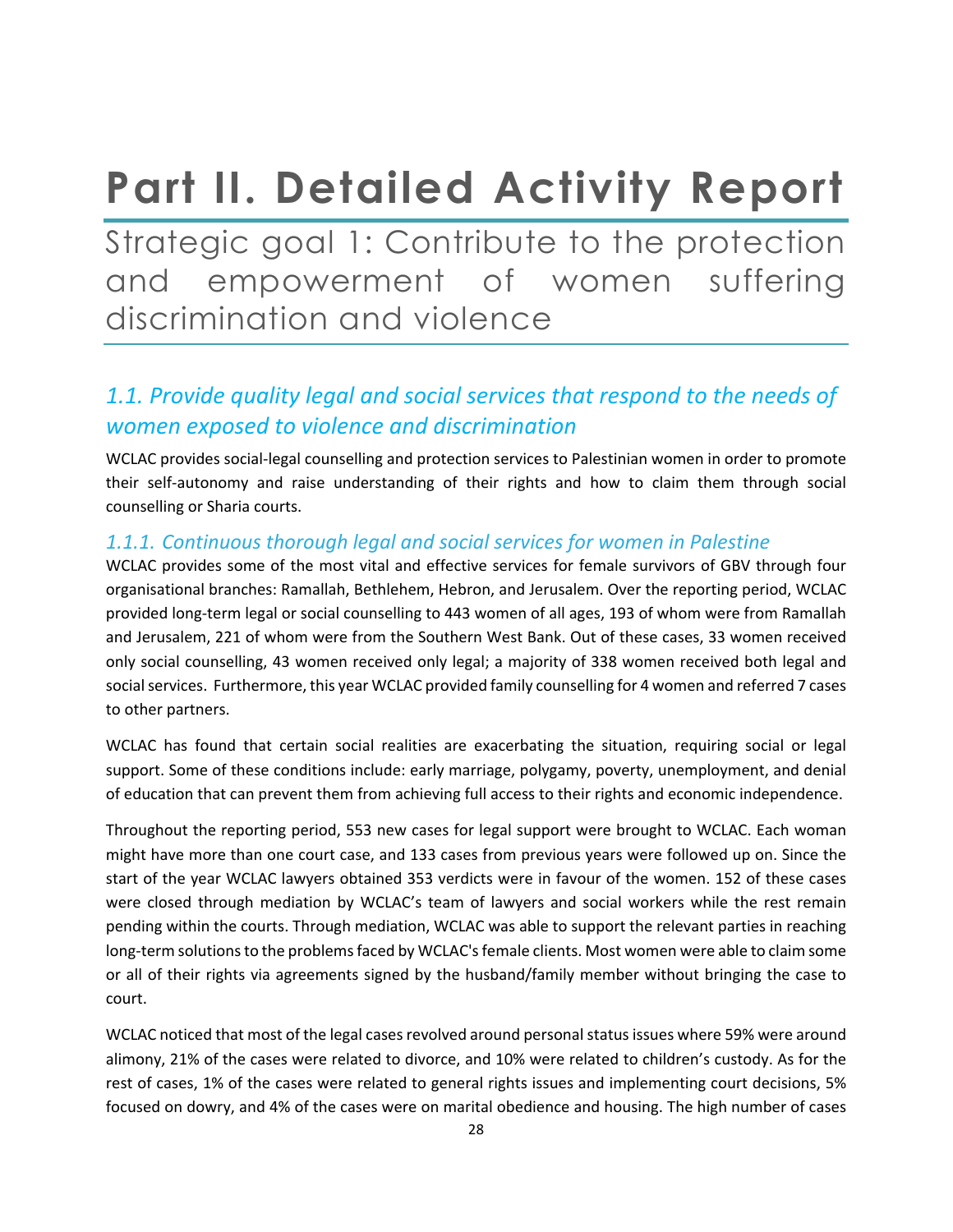related to alimony reflects the living conditions of these women as they lack other economic resources, or income thus they depend on the alimony which doesn't provide just life for these women (it's around 400- 600 NIS per month).

20% of the women were referred to WCLAC by partners, 3% were referred from other lawyers, 0.5% from health care units and 43.5% were referred by the courts. The rest approached WCLAC directly (33%).

#### *Develop the skills of Sharia lawyer trainees on court procedures and gender sensitive representation to better provide legal service for women*

During 2019, WCLAC conducted 4 trainings on court procedures and gender sensitive representation for 69 Sharia lawyers' trainees (64 females and 5 males) between the age of 22 and 25 years old in the West Bank including East-Jerusalem to develop their knowledge, skills and attitudes toward women's rights, and create more gender sensitive court representations at Sharia courts in the near future. The trainings were mainly carried out in Ramallah, Hebron, Bethlehem and East- Jerusalem with a total of 25 hours for each training. Through this training WCLAC aimed not only on improving the skills of Sharia' lawyers trainees but also at raising the level of legal awareness of the trainees on the laws applied in the city of Jerusalem, Shari'a cases' lawsuits and the standing mechanism for writing summons and urgent requests, helping trainees in differentiate between the legal laws in force in the West-Bank specially when they receive mixed issues (Jerusalem - West Bank) and spatial jurisdiction of courts. Furthermore, this training focused on teaching practical legal skills to create awareness on gender issues among the participants, and to work on supportive directions for women. The main topics that were discussed throughout the training were the spatial competence of legal cases, drafting legal cases and the response mechanisms to the list of urgent claims, summonses and requests, the different types of Sharia cases that are considered in Sharia courts and introduce participants to some laws that intertwine in Sharia issues, such as the National Insurance, the Israeli Interior's Ministry applied decisions (related to alimony, place of living, child's birth certificate, citizenship and residency card) and the Palestinian Alimony Fund. As a result, the training managed to break the barrier between theoretical and practical level. It created an incentive for the lawyer trainees to get involved in working with women and family issues, the panel discussions in the lectures formed brainstorming among participants, and highlighted several points that pushed the participants to expand their knowledge, the training also provided an opportunity for female lawyers to identify the obstacles facing lawyers in providing evidence required by the woman and the corresponding pleas. 87% of Shari'a lawyers increased knowledge on gender responsive court representation according to the pre-post assessment.

#### *Provide one-off legal and social consultations*

In addition to long-term services, WCLAC is an active facilitator/provider of one-off legal and social consultations for women. This service helps women obtain help in legal issues and decision making. The consultations are provided after awareness raising sessions, e-counselling, and helpline discussions. Fifteen consultations took place following awareness raising sessions, where women would individually approach WCLAC lawyers and social workers and ask personal questions related to the topics discussed, and ask for advice on how to make the right decisions and what steps to take. A total of 79 consultations took place via the helpline where women were provided with advice on social and legal issues or referred either for long term intervention at one of WCLAC offices or to another institution. 304 women approached WCLAC directly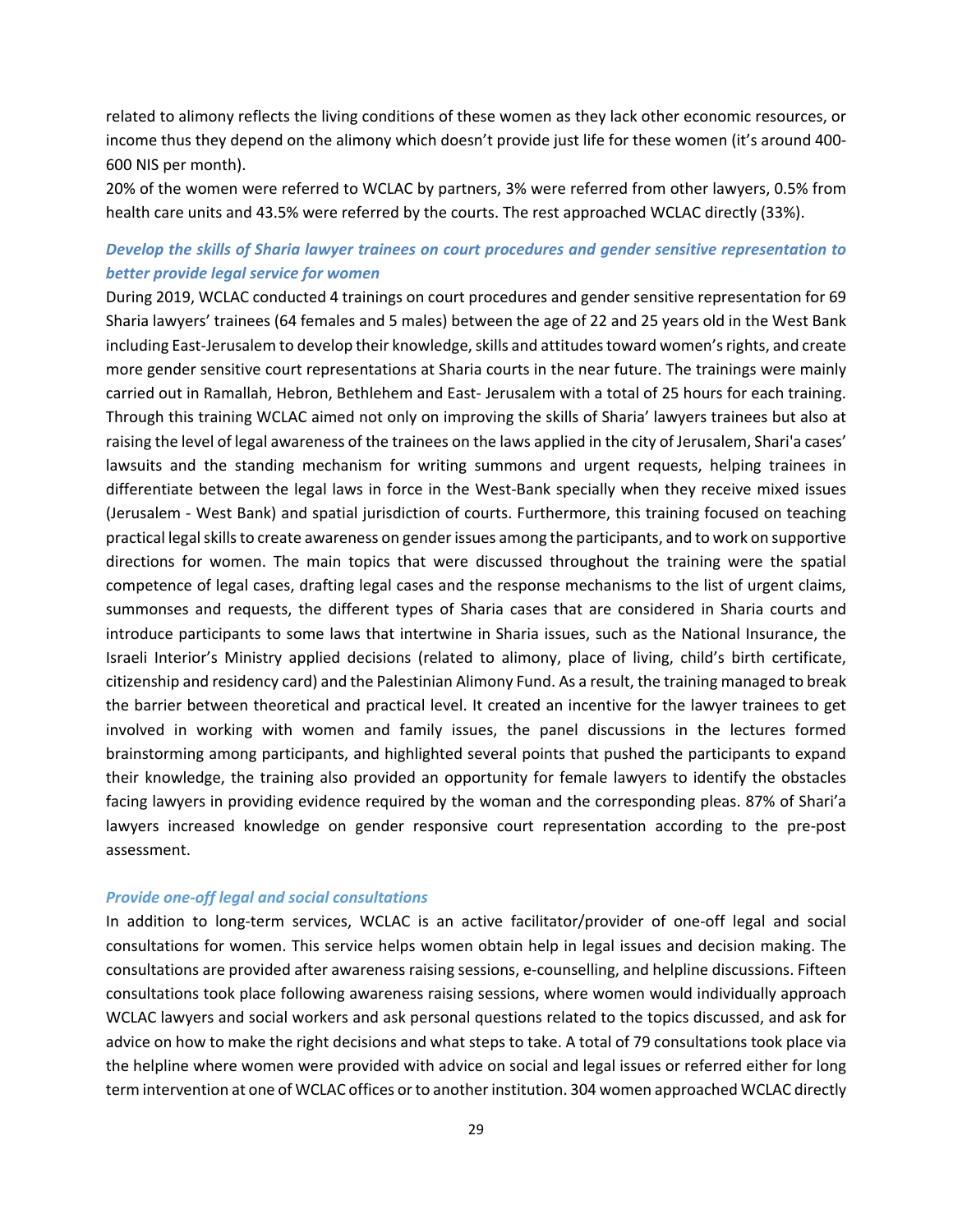seeking a one-off consultation through one of our four branch offices. The services provided by the Centre varied between cases of maintenance, custody, dispersion, divorce and family reunification cases, implementation of court decisions, custody, arbitrary divorce, and national insurance. There were also numerous social consultations on family problems, marital disputes, social empowerment, sexual assaults, marital problems, psychological support, shelter and sexual harassment.

Furthermore, WCLAC's team noticed that the type of violence against women beneficiaries in 2019 was a composite of social and economic issues. 71% of the women beneficiaries didn't complete their studies, as for the economic situation 70% of the women beneficiaries' income is about 500 NIS. It turned out that 10% of women were victims of early marriage were married at 14-16 years old; some of the women expressed that endogamy is a problem (as women might be unable to seek divorce to maintain family relations, or it urges them to waiver their legal rights). It was obvious through analysing these cases that living in the same place of the husband's family or in a close neighbourhood might lead up to serious family disagreements due to general interference in the woman's daily life. It should be mentioned that most of the women sought help due to their husbands' out-of-wed lock relations.

#### *Success Story: WCLAC enables a woman to access her legal and social rights*

(R) is a 40 years old woman from Jerusalem who approached WCLAC for legal support after being divorced from her husband. She requested legal support for her legal divorce rights concerning alimony and housing for the kids. WCLAC social worker and lawyer discussed the case with (R) who explained that the relationship between her ex-husband and her father in-law had worsened since buying a house; especially that she shares two thirds of the house. As a result, she started receiving threats from her father in law. She decided to leave the house after 10 months of problems, threats and refusal of paying alimony for the children. The lawyer explored with the woman the case file and court procedures. Further, and based on the law applied in Jerusalem, the father is responsible for paying all children's expenses, after her consent the lawyer filed for the case in the Family Affairs' Court. After many sessions, the decision came in favour of (R) and the ex-husband has legal and social obligations towards his children and divorcee.

### *1.1.2. Effective integrated and holistic protection system implemented by different sectors working on the protection of women*

#### *Provide emergency protection services to women whose lives are in jeopardy, and survivors of violence*

In 2019, 31 women with 2 children (accompanied their mothers) were hosted at the emergency protection shelter in Jericho. This shelter is a place of immediate protection for women whose lives are under threat and in need of immediate intervention. WCLAC believes that the shelter is only a temporary safe space for women to seek protection and does not substitute the need for social and communal transformation on the approach to GBV. Out of the 31 women (aged  $17 - 53$ ), 1 was engaged, 11 were married, 6 were single and 13 were divorced. Women sought assistance from the shelter for reasons such as escaping family retaliation for out-of-wedlock relationships or pregnancy, inter-family violence and denial of rights. WCLAC noticed that 58% of the women were under 25 years old and 29% of the women were from Ramallah (9 women). Moreover, WCLAC noted a mix of socio-economic problems, an absence of free dialogue between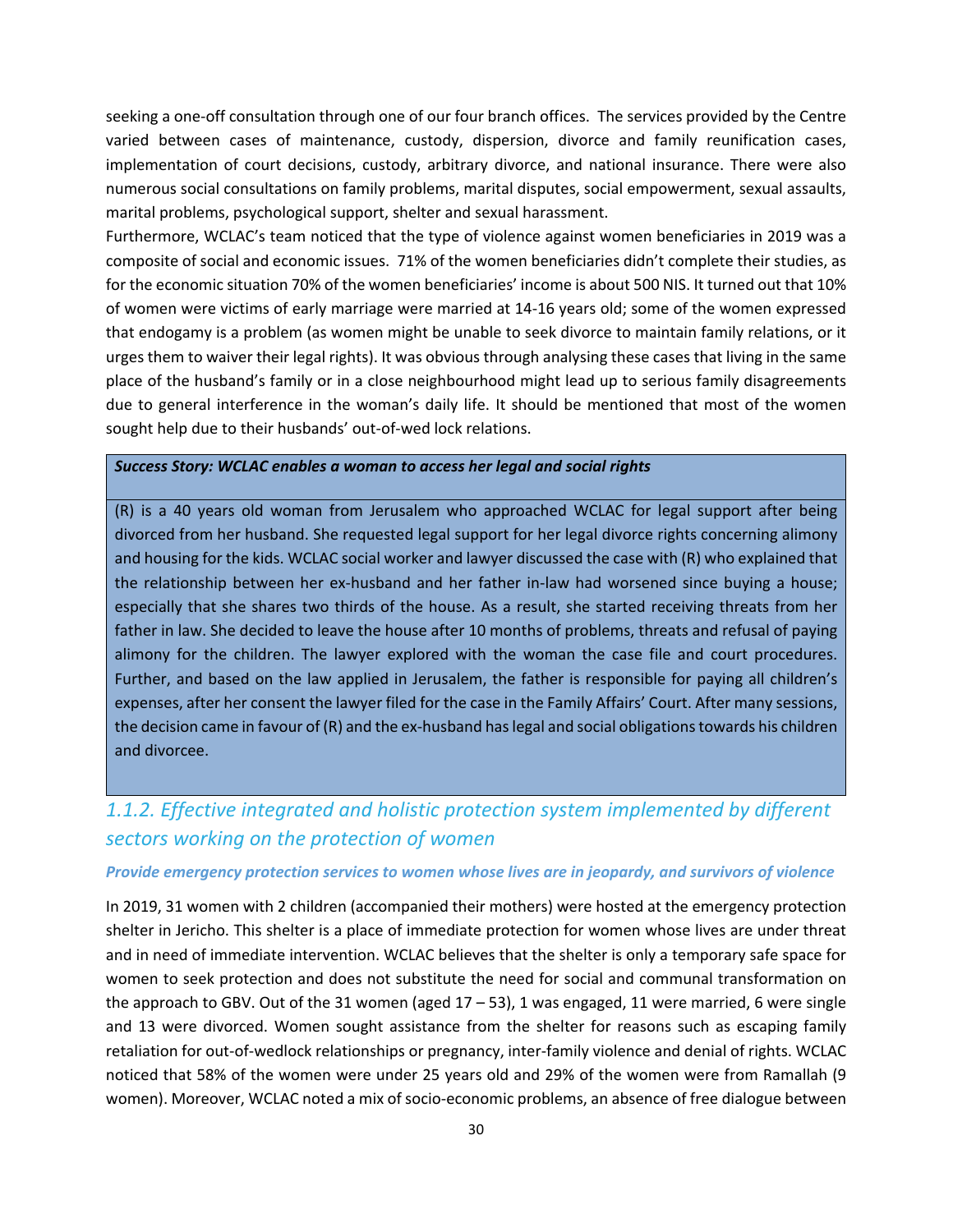family members, emotional neglect and electronic exploitation were all leading to numerous social problems. The lack of employment and study opportunities also increased vulnerability to GBV amongst women as they became trapped within their social sphere as 80% of the women beneficiaries didn't complete their school education and 9.6% weren't allowed to either enter school or were forced to leave school (3 women). Furthermore, 23% of the women were forced into early marriage between the ages 14- 16 years old. Professional interventions were facilitated in partnership with the Family Protection Unit at the Police, the Governorate and the Ministry of Social Development through carrying out 48 case conferences, 6 meetings with families of women, and 10 meetings with the Coordination Committee for the Shelter in Palestine. These interventions resulted in returning 17 women to their families in better conditions with an emphasis on ensuring prevention from violence and preservation of their dignity. 8 women were referred to another shelter for extensive intervention, 2 women still remain in the shelter, 1 woman was put in jail for adultery, another was arrested due to violence against other women in the shelter and 2 women were helped in organising their travel as they hold different citizenship.

### *1.1.3. Develop capacities of service unit staff to provide better services to women victims of violence*

#### *Provide service unit staff with knowledge and skills required to provide social, legal, protection services and awareness activities to women*

WCLAC views the personal and professional development of its lawyers and social workers as key to maintaining and developing the capacity of WCLAC's Service Unit to effectively respond to the needs of Palestinian women, improve service provisions for women suffering from gender-based discrimination across all the branches. During the reporting period, WCLAC conducted a specialized training for 7 shelter housemother (20 hours for 3 days) on self-care for services providers. The training focused on the themes of self-care and self-protection (concept, principles, causes of tension, mechanisms for managing tensions and self-care), crisis management (the concept of crisis, its causes, the indicators of its occurrence, its dangers, methods of prevention and intervention to manage the crisis), dealing with emergency situations or threat on life (emergency concept, ways to deal with it, how to contain such cases, and best tools to deal with potential consequences) and teamwork (team concept, challenges, harmony, features, cohesion mechanisms, etc.).

WCLAC also provided a specialized training for social workers on building and facilitating women support groups (5 days with a total of 20 hours) to develop the skills of the social workers, the training combined between both the theoretical and practical dimensions in working with groups and the importance of this aspect in the field psychological support framework, and focused on dividing groups into different types which serves different categories with different goals within different services' provisions, counselling and support contexts that we define according to the objectives of the interventions. Group contents: group dynamics, roles / process and content, opposition, projections, central mission, stages of group development. Where the meetings aimed at this goal to clarify these addresses in terms of their concept and the reasons for their work in the group with the groups. The training also focused on which categories WCLAC wants to target, the situation of the target groups WCLAC deals with to define whether they are support groups, or empowerment or for awareness raising especially that they are related to WCLAC's general strategic goals especially that we work on different levels. Finally, working on a unified model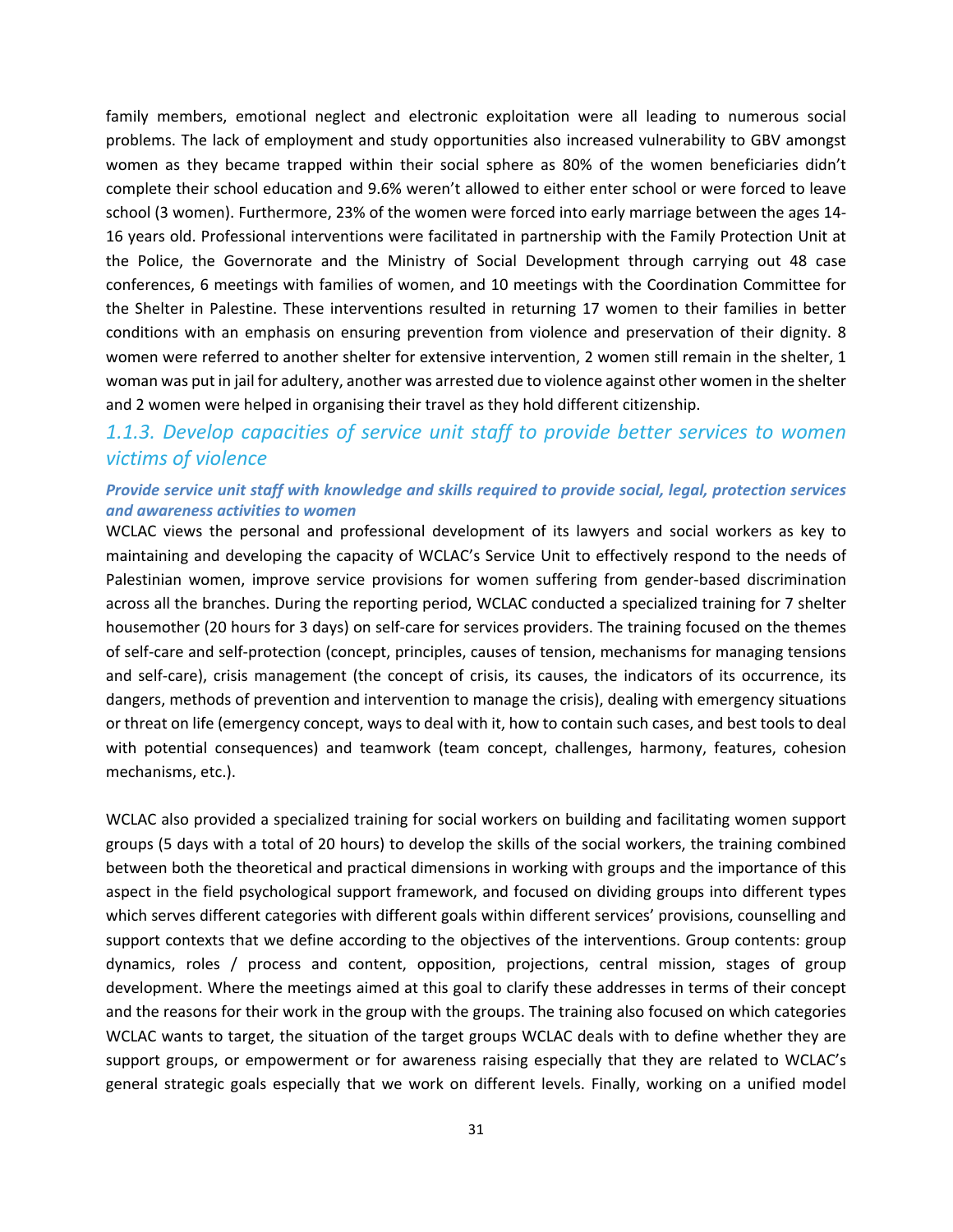among the social workers within the context of building women groups, after setting the goal and all its related contents that are intended to work on in building groups.

WCLAC also implemented a training workshop (3 days with a total of 20 hours) to develop the skills and knowledge of service providers from WCLAC lawyers, social workers, partners from governmental services providers such as the health, MOSA and police as well as WCLAC's partner CBOS from Tulkarem, Jericho and Hebron for 20 participants (19 females and 1 male). The training focused on the integration of international mechanisms in the international conventions into Palestinian policies. The training was designed in a structural way that started with introducing the participants to the overall general definitions related to international agreements affecting women's rights, as well as the conventions to which the State of Palestine acceded to. Furthermore, the training focused on supporting the participants to differentiate between key terms such as treaty, convention, charter, covenant, declaration, protocol, agreement, and the terms of a reservation to any convention. Then the training focused on the importance of knowing the interpretations of the committees, the governmental policies taken to solve or meet the needs, and the need to know the internal systems of different governmental departments and ministries.

### *1.2. Promote the level of social responsibility towards women's rights and eliminate discrimination against women*

*1.2.1. Increase awareness in local communities on the elimination of discrimination and violence against women*

#### *Carry out awareness raising initiatives for women to increase knowledge of their legal and social rights in five years (including East-Jerusalem)*

WCLAC organised awareness-raising activities targeting 54 women, in areas of the West Bank with difficult political, social and geographical circumstances. After needs assessment, WCLAC's team sensed the need of the women in these areas for increased knowledge on issues related to their legal and social rights. Workshops were held in two remote towns in the South of Bethlehem, Beit Fajjar and Al-Khder, and one village in East of Jerusalem, Shu'fat. The aim of these workshops is to raise women's awareness on their rights and empower them on how to protect and claim their rights. The discussions were highly interactive, indicating that women felt comfortable expressing their opinions. Discussions mainly revolved around marriage, divorce, custody, GBV, women legal rights and the societal pressure that women face. Feedback from women participants in these awareness raising workshops highlighted a better understanding of their human rights, an enhanced ability to identify types of violence, and an updated knowledge of services available to protect them in their area. The topics mainly focussed on all forms of GBV, with particular attention paid to sexual assault and sexual harassment, the reasons for women remaining silent as victims of GBV, the reality of their right, discrimination against women in the Palestinian society, women inheritance rights, femicide, early marriage choosing one's partner, violence meaning and forms, and women's employability.

In addition to awareness raising sessions, a network of support groups in Al-Tur and Essawiya areas of Jerusalem were developed. Women in Jerusalem suffer from double jeopardy, with suppression coming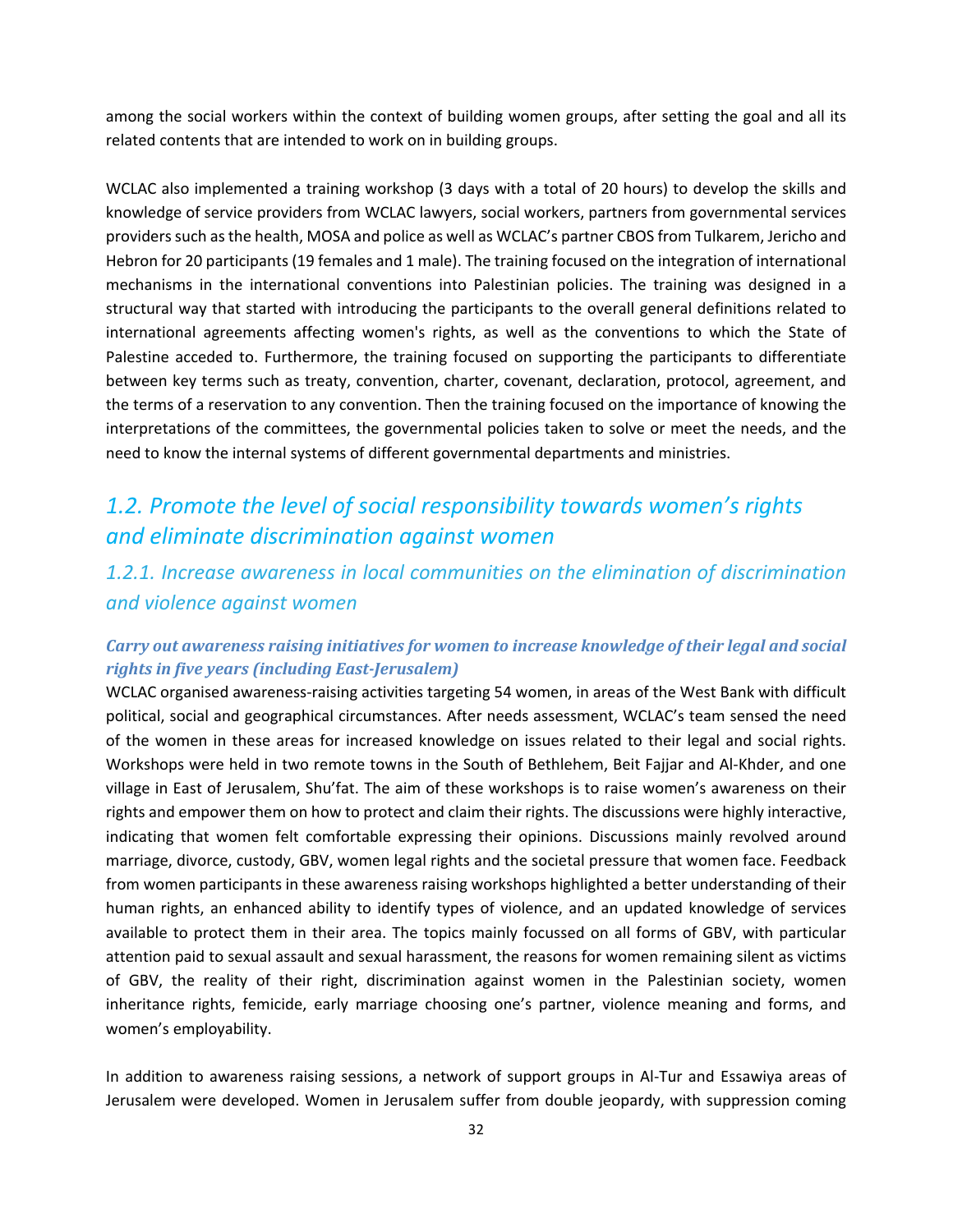from both Israeli violations and the patriarchal norms in society. WCLAC worked on forming two social support groups, which also provided women with counselling. 26 meetings were held, (13 sessions in both areas) for 44 women (15 women in al- Turi and 29 in Esawiya), on topics of self-empowerment and women's empowerment. Throughout the meetings, great focus was put on the self, feelings and personalities. Many stated that the level of their responsibilities both inside and outside the home, were a great burden on them. Support sessions such as these provided a confidence boost to many, and raised awareness that selfcare and personal space are important facets to a fulfilling life. By the end of 2019, WCLAC developed two social support groups in Al- Khader village south of Bethlehem and Wadi-Al-Hosein in Hebron that also provided women with counselling, 20 meetings were held (10 sessions in each area) for 30 women (15 women in each area) between the age of 30 and 55 years old on self-empowerment, priorities, daily challenges they face, discrimination against women, gender based violence, protection, legal and social support and documentation. It should be mentioned that 70% of participant women are housewives and only completed their school education and 30% completed higher education and are unemployed.

#### *Carry out comprehensive training for a group of women activists on women's social, legal and human rights*

In 2019, WCLAC contributed to increasing the awareness of local communities on the importance of eliminating discrimination and violence against women (women with disabilities, economic violence, political discrimination) through targeting and training 44 women activists between the age of 25 – 57 years old from underserved areas in the West-Bank including East- Jerusalem. Accordingly, 13 women were targeted from the villages in western north Jerusalem (Qattana, Bido, Al-Jeeb, Beit Anan and Beit Duqo), 16 women activists from underserved areas in southern Hebron (such as Al-Shioukh, Sourif, Kharas, Ithna, Nuba, Beit-Oumar, Beit-Oula and Tarkoumia villages) in addition to 15 women activists from the villages in Bethlehem governorate (Al-Khader, Wadi Fuqeen, Beit-Fajjar, Za'tara, Hossan, and Nahaleen) to build their capacities on women's social, legal and human rights for 8 days (in each area) in addition to an introductory meeting. According to the pre-post assessment and the evaluation session, 87.5% of participants showed a high level of interest and interaction during the sessions. They expressed that this is their first time to participate in such training. Moreover, they explained that these sessions helped them to gain facilitation skills such as good listening and how to differentiate between needs and goals. Also, the participants mentioned that they were introduced to new concepts related to women's rights and societal roles for women and men. It also focused on specific concepts related to violence against women. The training also contributed to increasing the knowledge of facilitation skills and how to deal with the target groups when holding any community awareness meetings. Furthermore, the training also aimed at empowering activists to advocate for women's rights and in their local community.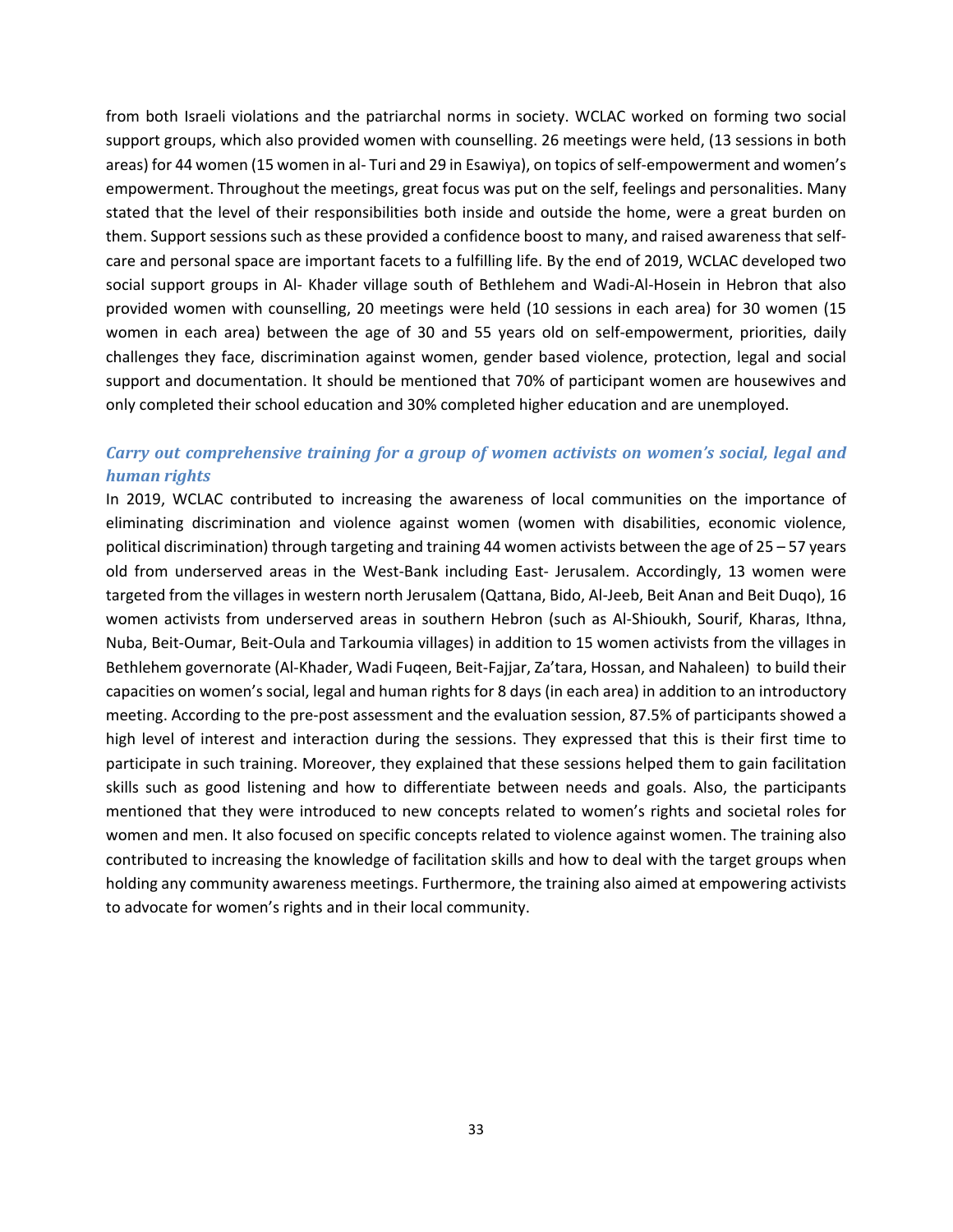WCLAC aimed not only on improving the skills of community activists trainees but also at raising the level of social and legal awareness of the trainees on the laws applied in the city of occupied Palestinian territories related to Personal Status Law, Joint Marital Properties Law and to create awareness on gender issues among the participants, and to work on supportive directions for women while providing awareness sessions in their constituencies.

#### *Support women activists to carry out awareness raising sessions in their constituencies*

In 2019, trained women activists were able to conduct 15 awareness sessions in West East Jerusalem's villages such as Beit Surik, Bido, Beit Ijza, Al-Jeeb, and Beit-Anan targeting 104 women on gender based violence, early marriage, rights related to divorce, domestic violence inside the family how it starts with verbal, then escalates to psychological that might lead to physical and in certain cases to death. Moreover, the activists talked about the organizations that provide help and services to women such as WCLAC and other institutions that are near in addition to the national referral system and how they should talk about violence and seek help. Finally, WCLAC conducted two follow up meetings with these activists to monitor and evaluate their experiences in facilitating sessions to express their fears, strengths, success and the difficulties they have or might get aquatinted to and how to solve them.

#### *1.2.2. Empower local communities to support and protect women's rights*

#### *Develop skills of university students on identifying and combating discrimination against women*

In 2019, WCLAC held 3 trainings for university students with 20 training hours in Birzeit University, Al-Istiqlal University and Al-Quds University targeting 68 students (45 females and 23 males). WCLAC coordinated with every university to implement the activity and the workshop sessions were built based on the students' needs. The trainings focused on International treaties, GBV, protection and intervention with women victims of violence, legal mechanisms for intervention, analysis of discriminatory laws against women; especially the penal code, technical and social procedures through intervention, economic empowerment.. The training mainly focused on CEDAW convenient the shadow reports of civil society organisations, the initial report of the countries, the importance of implementing the signed treaties and Istanbul treaty, and mechanisms of social intervention and mechanisms to respond for CEDAW Committee concluding remarks. The concept of intervention was presented from the social aspect, the working mechanisms with the abused women, what are the basics of the intervention, the definition of an abused woman, which suitable criteria should be taken into account in the intervention (Family intervention, individual intervention and the importance of family intervention). The students were also introduced to the legal terms of intervention in cases of GBV and personal status law ad types of courts, the compensation for divorce in Jerusalem and the West Bank / alimony and custody in addition to gender and gender-based violence, protection and documentation. Ultimately, the training sessions discussed the personal status law for Muslims and its relationship with sharia law. In spite of the disparate views among students concerning gender issues, such as femicide the manifestations of gender-based violence in the Palestinian legislative system and the prospects of harmonizing these laws with CEDAW.

Finally, 86% of the students expressed that they have gained new knowledge and information related to gender issues, international treaties especially CEDAW and Istanbul Convention, protection, documentation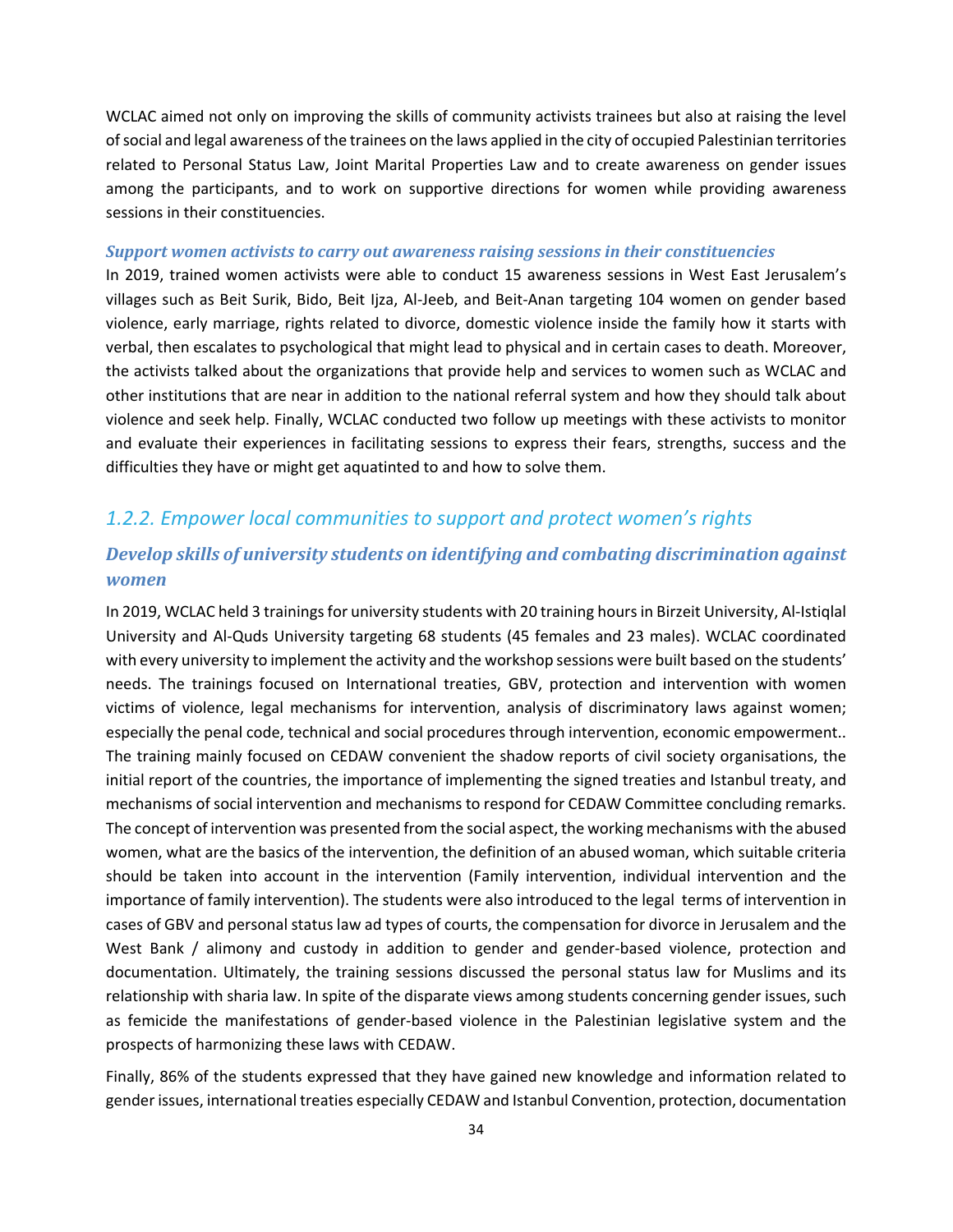of cases of violence in addition to mechanism of intervention, highlighting that this is the first time they were exposed to such themes. The students emphasized the importance of such workshops as it addresses GBV and intervention mechanisms to protect violated women. 60% of the students expressed their interest in organizing initiatives to advocate for women's rights and to volunteer. The students emphasized also on the importance of such workshops as it addresses GBV and intervention mechanisms to protect violated women. Social work students stated that social intervention skills provided in one of the sessions equipped them with skills related to document cases of violence and mechanisms of intervention with women victims of violence.

#### *Develop the skills of professionals on women's rights*

In 2019, WCLAC conducted a training course for 24 female and male professionals (20 females and 2 males). Through this training WCLAC aimed to tackle counselling intervention through psychodrama, which is a recent guidance intervention that aims at developing the capacities of professionals (who have been targeted previously) in dealing with cases based on their needs. The training came as a result of the professionals' previous comments; where they expressed their sufficiency from the normal themes, thus this course will be advanced in covering topics related to developing their intervention mechanisms in different ways. The training was conducted in 4 sessions targeting lawyers, social workers and health workers. The participants were introduced to Psychodrama and its relation with the person and analyzing it while dealing with women cases, facing challenges, as part of the training the participants presented behavioral, social and psychiatric problems that professionals encounter as a form of psychological discharge, self-insight through simulation and representation, psychological compatibility and restructuring human behavior. 75% of the professionals expressed that they have gained new knowledge and information related to the subject.

On a different level, WCLAC conducted a training for 15 activists and members of civil society organizations (for 6 days with a total of 30 hours). The training focused on the main concepts of gender equality, the situation of the Palestinian women in the Palestinian legislative system, the main mechanisms of advocacy and lobbing. Besides, the training days highlighted main facts about the process of documentation and its targets, the process of fact-finding, the forms of evidence, the impediments of the documentation process and the tasks of the documenter and the methods of protecting her/his own safety. Furthermore, the training also illustrated on the methods of conducting interviews, the main elements of statements, the forms of femicide documentation, the international mechanisms of human rights' protection and the main concepts of human rights and the international humanitarian law. In addition to highlighting the main pillars of the human rights bill and the treaty-based mechanisms of protecting human rights. In this context, the articles of the convention of CEDAW were discussed in details. Besides, the conditions of accession and the obligations resulting from this accession was subject to in depth discussion. In the end of the training sessions, few case studies concerning women's rights violations in health sector, work space, gender-based violence in the personal status law and the violation of the freedom of movement were discussed by the participants.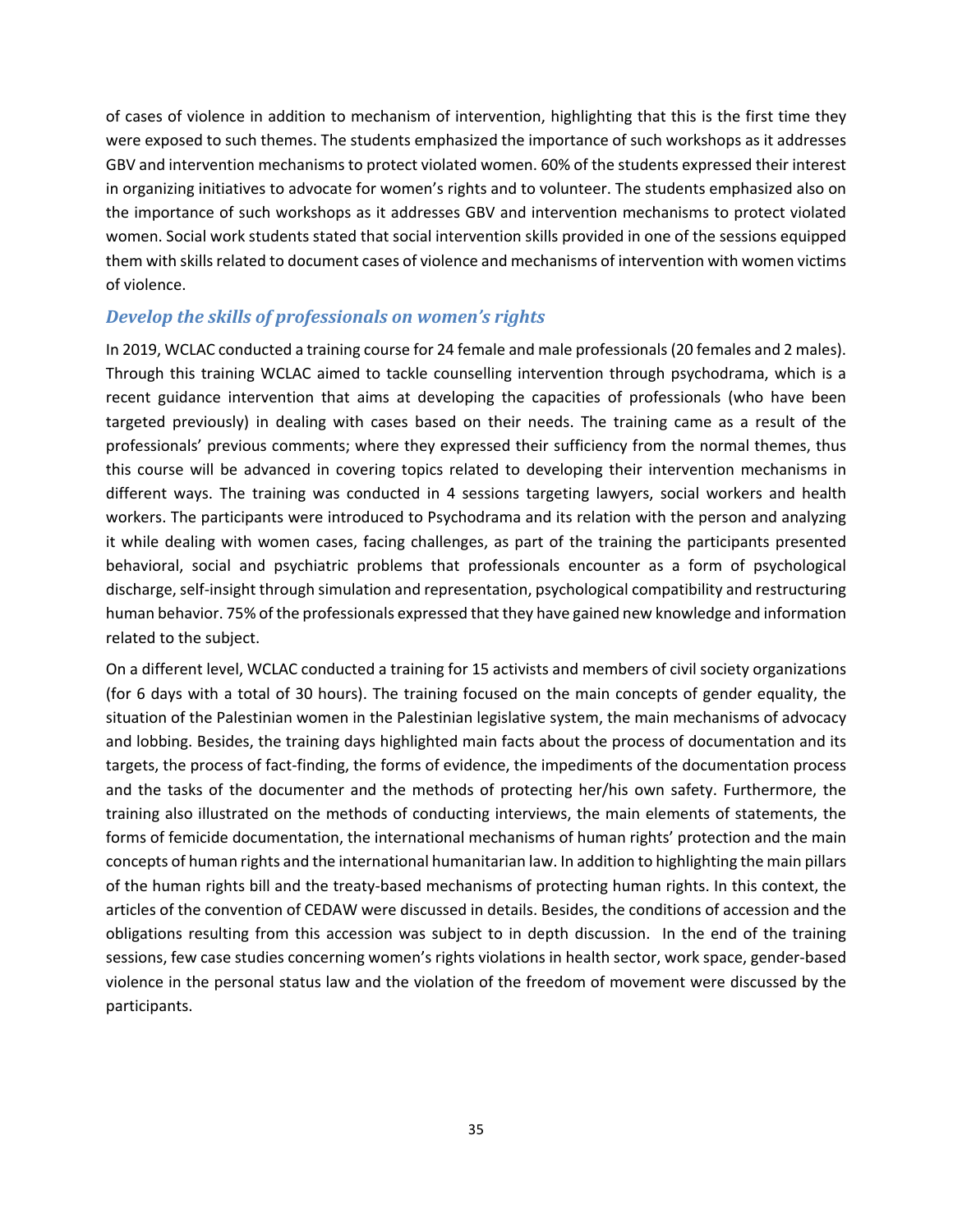#### *Carry out advocacy campaigns on agreed themes on International Women's Day in coordination with partner organizations.*

To mark the International Women's Day, on March 12th, WCLAC held the first national conference on women's joint marital property rights, under a joint project with Young Men Christian Association (YMCA) and funded by the European Union entitled "Promoting Women's Common Marital Property Rights within the Marriage Institution". The conference was held after conducting a validation research entitled "*The Rights of a wife in the Joint Property after Marriage in Palestine*" which was designed to assess the reality of enjoyment or deprivation of woman's/wife's rights to joint property and fortune that accumulate after marriage, examine the factors that play the most important role in this reality. The study also provided recommendations and conclusions related to the effective laws in Palestine, and the sociocultural situation where this right is addressed.

The conference that was attended by more than 50 people from different organizations and coalitions had several sessions where different topics related to women's economic rights were discussed. One session presented and discussed the validation research, presenting the experiences of women who claimed/were deprived from their economic rights especially marital property rights. Another session was held on the assessment of Women's economic rights under the Palestinian laws and regulations. The last session was on Economic Rights from a Gender Perspective. These sessions included panelists from governmental institutions, human rights and women's organizations, coalitions and activists, and were all followed by a discussion.

The conference confirmed on the recommendations provided by the study, which include:

- 1. There is urgent need to intensify societal awareness campaigns among women especially about joint property in marriage and the necessity of legally documenting women's rights.
- 2. Set up societal work mechanism of organizations and rights activists involved in women's equality area to create joint work strategy to amend the Personal Status Law or adopt new personal status law that is responsive to women's rights especially joint property and sharing (the Coalition of Personal Status Law in Palestine as suitable organizational framework for the strategy).
- 3. Introduce specific texts of sharing joint property in marriage by learning from Arab and Islamic experience indicated in the study.
- 4. Work on the short run –until active organizations and institutions in this field could achieve legal change to arrive to modern civil law– on amending the provisions of the Personal Status Law in Palestine to ensure equality of women.

#### *Participate in national landmark events*

On March 8<sup>th</sup>, WCLAC's General Director Randa Siniora participated as a guest speaker for the closing event of "My Rights, Our Power" joint campaign. The event took place at Yabous Cultural Centre to celebrate the 2019 International Women's Day. Ms. Siniora talked about Family Protection Bill and how the passage of the law will provide the necessary protection for women victims of violence and will bring real stories and examples from our cases at WCLAC. In her speech, Ms. Randa highlighted the major four components of the draft law which are prevention, protection, empowerment and re-merging survivors into society as well as the penalties to deter perpetrators from committing such crimes. The closing event was organized by the British Consulate-General, Italian Agency for Development Cooperation, Palestine Vision, and UN Women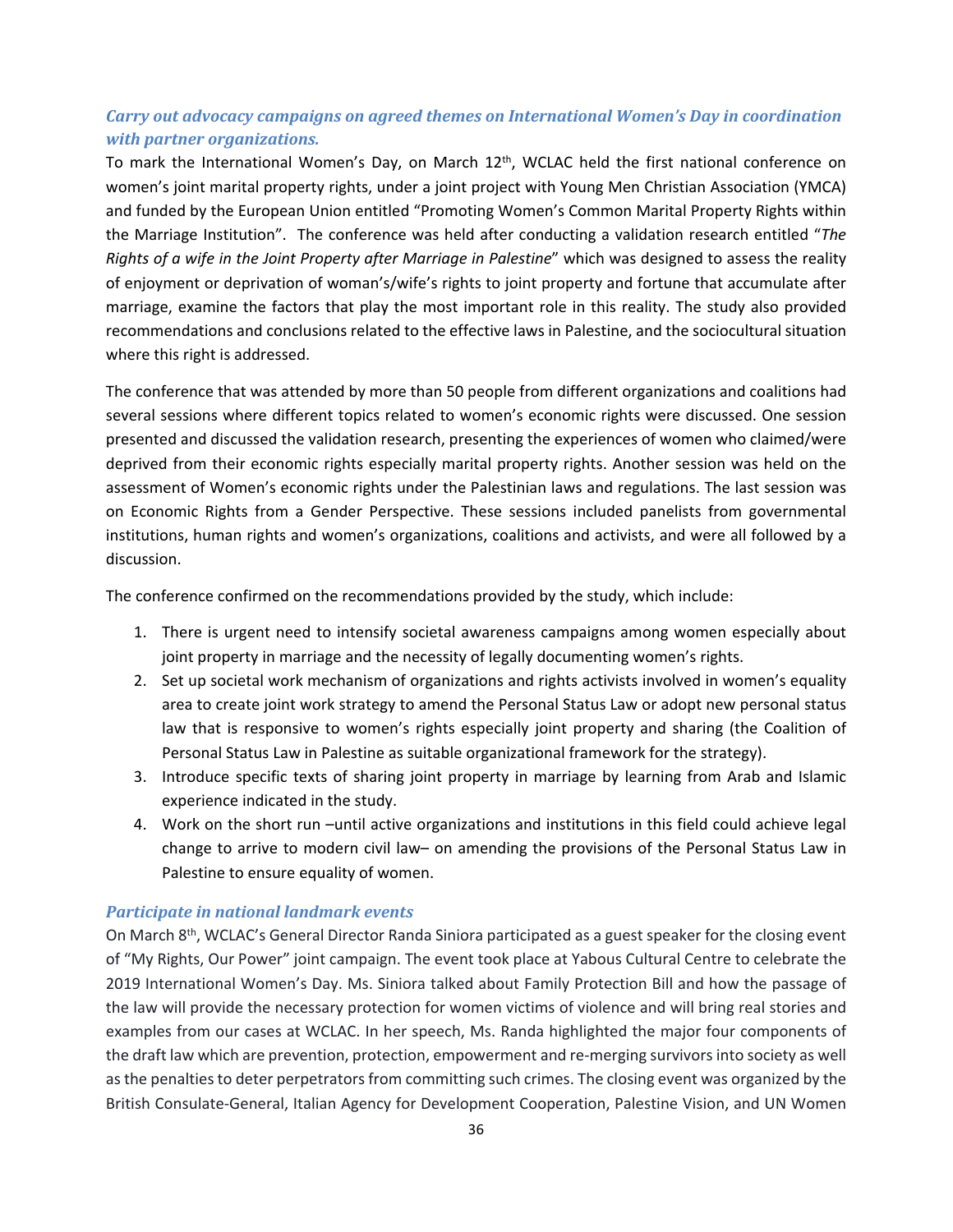as part of the "My Rights, Our Power" joint campaign, involving over 30 partners from civil society organizations, media outlets, and international development partners who used outreach activities, TV/Radio, social media, and other parallel events to promote women's fundamental human rights.

### *1.3 Develop capacities of community activists and grassroots women's organisations working on women protection and advocate for their rights*

### *1.3.1 Extend women's service provision to underserved parts of Palestine through partnering and building the capacity of selected grassroots organisations*

Since 2005 WCLAC has worked with grassroots organizations in marginalized communities and remote areas of the West Bank in order to improve their capacity to defend Palestinian women's rights and to spread an awareness of the services available to them, should they require legal assistance or social counselling. As well as providing training and awareness-raising sessions for numerous organisations, WCLAC also has institutional partnerships with three grassroots women's organisations in less well-served parts of the West Bank. WCLAC supervises the legal and social service provision delivered by these partners to women in their communities, while at the same time building their organisational capacity to improve the quality and resilience of independent service providers.

#### *Continue developing the capacity of the service provision staff at the Jericho Women's Association.*

Throughout the year, the Jericho Women's Association provided legal and social services to 151 women in need. 44 women received socio-legal support, 4 women received social counselling, and 3 women received legal support only, as for the short term social and legal consultations they were provided for 100 women. The Association assisted 41 women in implementing court decisions, and brought 54 cases before the Sharia court, out of which 36 were ruled in favour of the woman, and the others remain pending. The majority of cases addressed denial of rights by close family or husbands, specifically delaying dowry, whilst others covered physical and sexual assault, child custody, family disagreements, divorce, and maintenance payments. The geographical distribution of all the participants was as follows: 60 women from the cities, 43 from the villages, and 48 from the refugee camps. Legal and social workers organized 26 awareness raising sessions in Jericho, Al-Aghwar and its neighbouring areas such as Al-Daiouk, Fasayl and the city of Jericho. The main themes of these sessions were violence against women, the role of law in protecting victims, personal status law, and punishment. 702 people participated (208 of them were males), mostly housewives, workers and students. The number of beneficiaries is higher than those who received consultations and/or had their cases referred to other institutions for services.

#### *Specialised Supervision*

In 2019, WCLAC has been developing its capacity building program for grassroots institutions to expand the outreach and provision of social and legal services to abused women in marginalised areas. Since 2016 WCLAC has been working to strengthen the capacity of staff in Jericho region through financial and technical support. Additionally, professional training was provided for the grassroots organisation to develop and continue their service provision.

WCLAC provided twenty supervision sessions to social workers and lawyers at the CBOS aiming at increasing their interventions with targeted women. Twenty supervision sessions (5 social, 6 legal and 9 collective)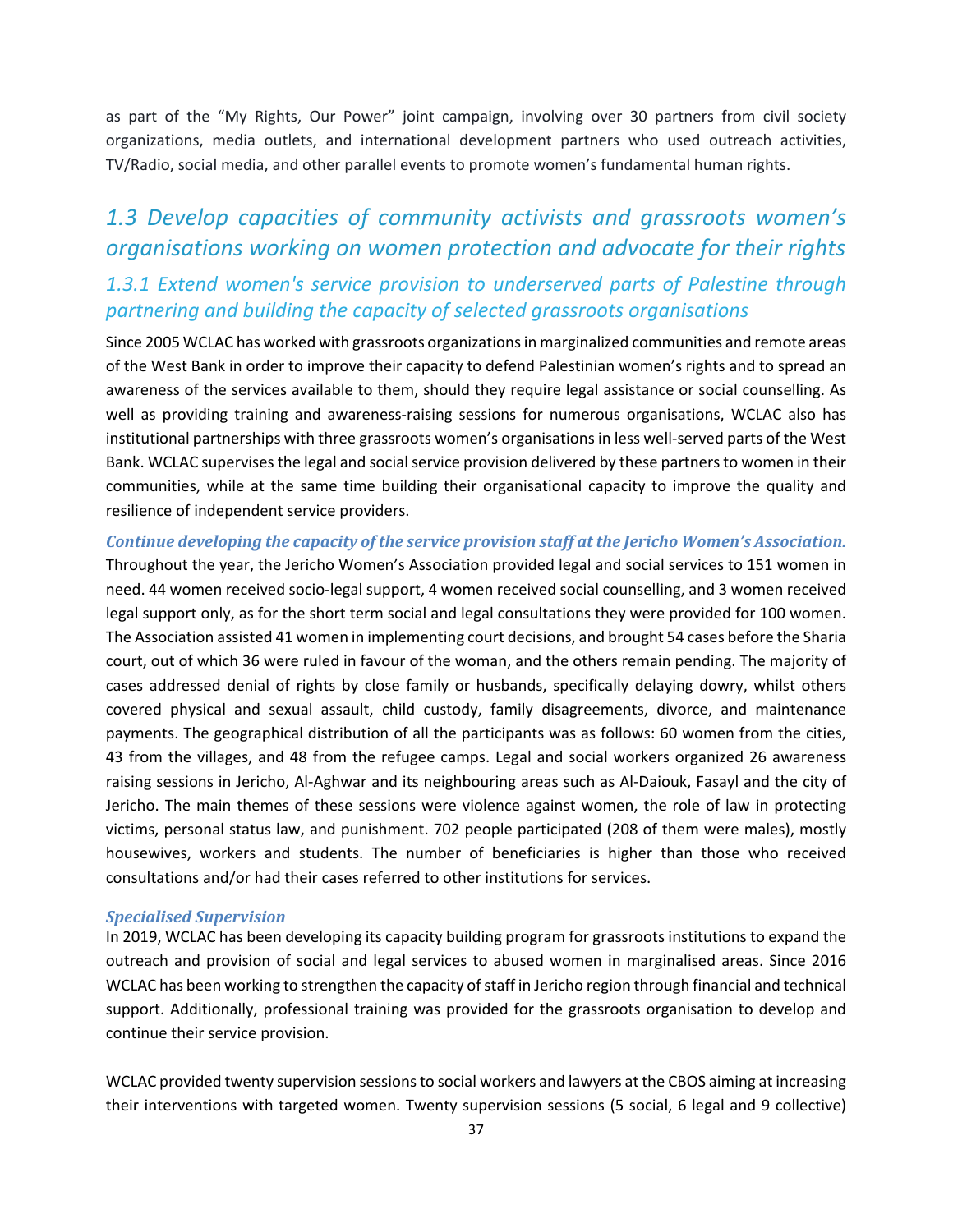with a total of 60 hours were carried out where the team developed a procedure manual for legal and social service providers, legal and social women cases were also discussed and intervention plans were both discussed and designed by both lawyers and social workers to ensure support for women to access their rights.

#### *Create and develop mobile counselling service in Jericho partner organisation*

A specialized team from WCLAC and JWCS conducted 142 visits to 5 remote and marginalized local communities in order to learn about the needs and necessities of women in these areas. After these visits 5 mobile clinics started operating in marginalized communities near Jericho; one in the area of Jiftlek, one in Alfasayel, one in Al-Diouk Fouqa, one in Al-Nuwei'meh and the other in Al-Ojja. 22 women were provided with legal and social services mainly on domestic violence. Furthermore, in both Al-Ojja and Jiftlek there was high level of interest in conducting awareness sessions for local community and students.

It should be mentioned that WCLAC provided the teams of the clinics with 5 training sessions (total of 30 hours) before they started working.

#### *Capacity building of CBOs' administrative and financial procedures*

WCLAC continued its comprehensive support to partner CBOs through on-going meetings with staff members and management. Five programmatic meetings were implemented with JWCS and attended by 9 staff members and management. Additionally, another four financial follow-up meetings were held revolving around financial support, review budget and action plan for 2019, follow up on activities and program's implementation, feedback on financial statements and upgrade the financial managerial files in addition to a capacity building plan for staff members, and employment mechanisms.

#### *Developing the capacity of CBOs to build relationships with the local community and donors*

In 2019, WCLAC conducted a specialized training for 10 of the JWCS's General Assembly and team on fundraising, and proposal writing for 25 training hours. Through this training WCLAC was aiming to establish good foundations in institution- donor relations and in fundraising. The training contributed to introducing them to the fundraising procedures, writing project proposals, and introducing them to the donor bodies in the West Bank and Gaza Strip, the structure of aid management in the occupied Palestinian territories, the basic principles of fundraising, relations with donors as a relationship that arises over time starting from testing, building trust then arrive to partnership. In addition to highlighting the importance of accountability, integrity and transparency while building relations with donors. By the end of the training JWCS staff developed written materials about their organisation, how to develop a proposal and helping them to develop two proposals and submit them to donors.

#### *Building the capacity of CBOs in Jerusalem*

For the reporting period, WCLAC supported Al-Thwri Women's Centre in implementing an initiative on producing videos about violence against women or women's rights to raise awareness of women's rights, highlighting the rights of women and social problems through short videos. The girls who worked on the videos were aged between 13-17 years old. 5 meetings were conducted to agree on the themes, producing the videos, the participants were also introduced on identifying the rights of women and the most important social problems that the society suffers from. The problems were discussed with the participants on how to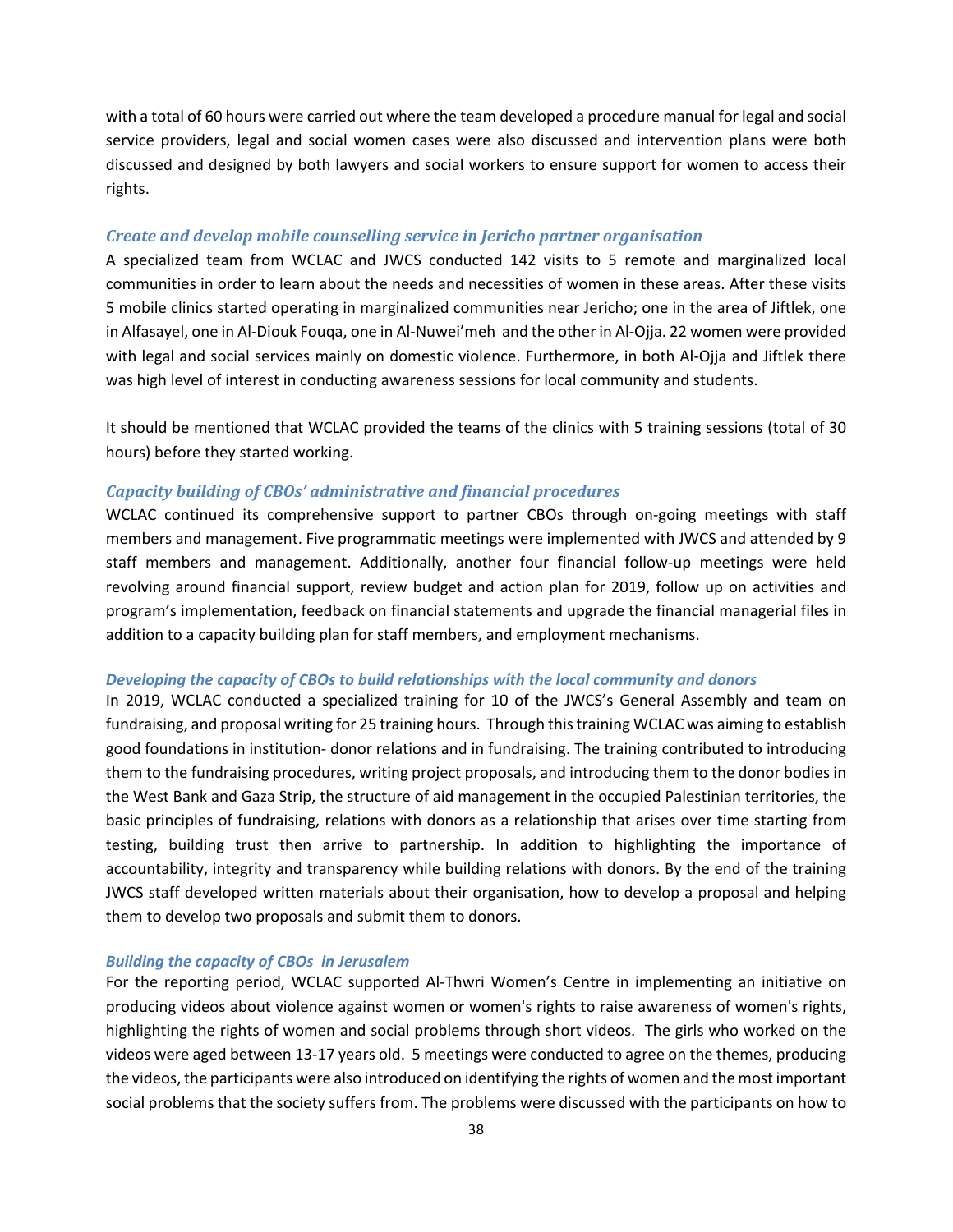find solutions. According to the criteria, the videos should send a powerful message to the community on paying attention to these problems and rights and the importance of finding solutions to the problems faced by women in society and the implementation of women's rights. The meetings were attended by 14 girls. The girls produced 7 videos focusing on different topics such as, gender discrimination, violence against women, divorce, negative effects of violence on the individual and family, electronic games and their disadvantages, school dropouts, the internet and its impact on social life, as well as child labour. As a result of the contest, 3 girls won, the first place: with a prize of NIS 1,000: two girls shared the prize and were Darine Husseini and Noor Askafi, both received 460 votes. Second place with a prize ofNIS 500: was for Mariam Al-Sharq, winning the votes of the Committee. The committee was set up by the trainer who carried out the training, a male journalist and a female journalist. The committee also gave comments on the girls' videos so that the girls could modify the videos according to the instructions of the committee and the instructions that were received by WCLAC.

#### *Create and develop a new social and legal service provision program in the Hebron partner organization*

WCLAC established and created a new partnership with a grassroots organization in the South of Hebron (governorate of Dura area) by signing a MoU with "Nahdet Bint Al Reef" for two years. WCLAC chose this organization as it covers the areas of Dura, and it has presence in 45 villages which ensures that "Nahdet Bint Al-Reef" has a high level of trust with the local community. This year, WCLAC continued in building the capacity of the staff to provide quality services to women victims of violence. Moreover, WCLAC conducted 8 follow-up meetings with 12 staff members, and general assembly on preparing awareness raising sessions, developing action plans and preparing trainings and activities.

The meetings mainly focused on providing technical trainings for staff and follow up on the requirements to start providing services. WCLAC held 23 collective supervision, legal and organizational meetings with 6 lawyers and social workers consisting of 69 hours. These supervision sessions mainly dealt with lawyers and social workers code of conduct at work, creating safe space for the beneficiaries, challenges that staff might face at the beginning of their work, reporting standards, and examples of cases and the best options of interventions. WCLAC also held 2 monitoring meetings for the team on documentation, concerning financial records, services provision records (how they document cases, record of consultations and opening cases file).

#### *Continue developing the capacity of service provision staff at Nahdet Bint Al Reef Charitable Society (NBRCS)*

WCLAC has been following up on the quality of the work and the progression of implementing the work plan with grassroots organisations. This has been done through the following mechanisms:

WCLAC works in partnership with NBRCS association in order to continuously facilitate the various services and legal and social counselling they provide to women. In 2019, NBRCS assisted 248 women. 30 women received social-legal services, 56 received social services, 16 woman received legal services, and 146 received social-legal counselling. Additionally, NBRCS provided representation in court for 130 cases, 97 of which were ruled in favour of the women and the rest still pending. The geographical distribution of beneficiaries seeking services from NBRCS is 71 women from villages, 163 women from cities, and 14 from refugee camps. A majority of the cases are women being deprived of rights either from the family or the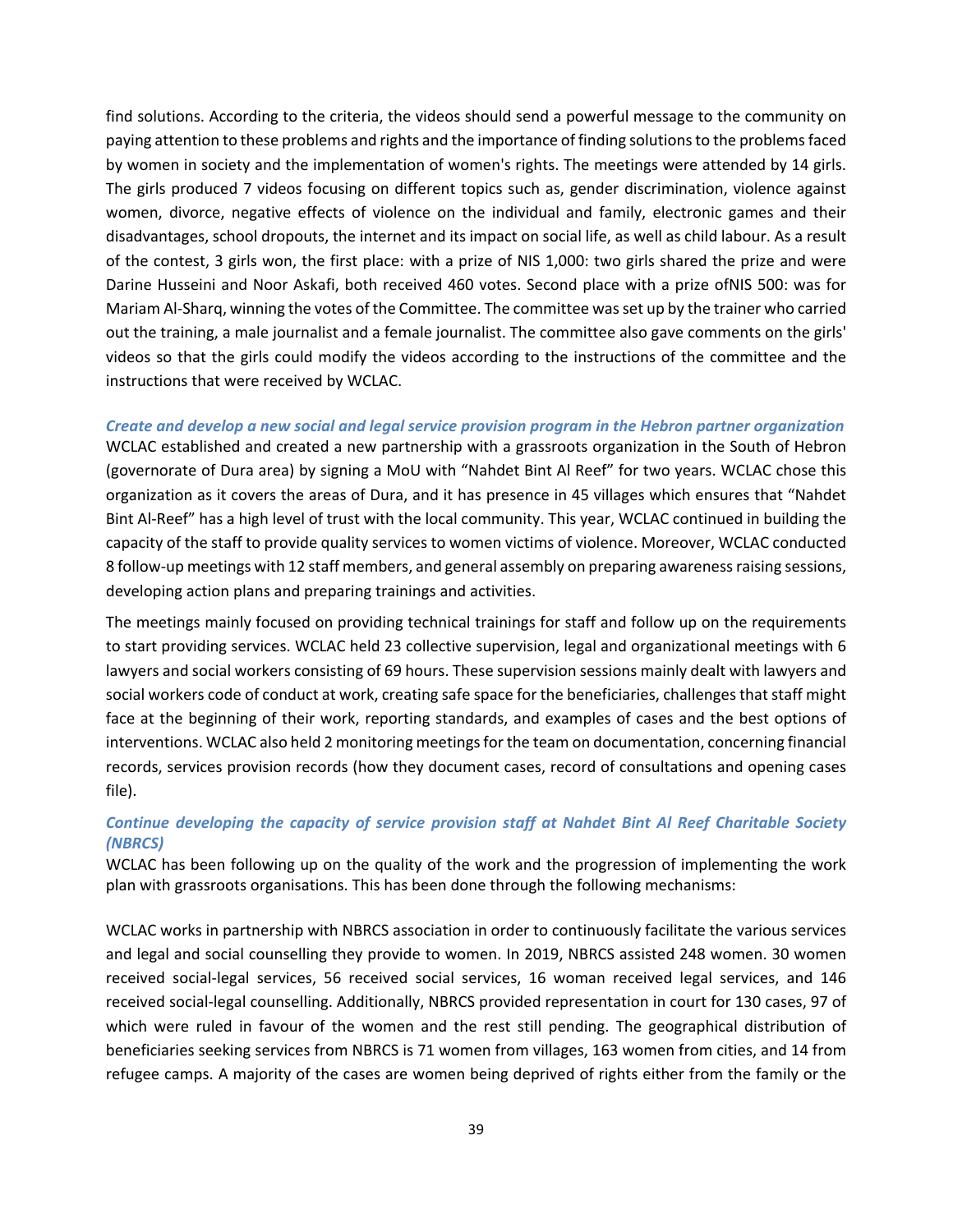husband especially dowry, alimony, whilst the remainder cover custody issues, divorce, physical and sexual violence.

Regarding awareness-raising, legal and social workers conducted 39 sessions in the Hebron governorate reaching Dura to discuss several topics of concern. Issues that were raised revolved around alimony, personal status law, family violence, early marriage, protection, divorce, pre-marital counselling, mechanisms in working with abused women, sexual assault, conflict and disagreements, and exploitation of women. These meetings reached about 650 participants who were mainly housewives.

#### *Create and develop a new mobile counselling service in Hebron partner organisation*

A specialized team from WCLAC and NBRCS conducted 143 visits to 6 remote and marginalized local communities Al-Samou', Yatta, Deir-Samet, and Al-Zhahrieh, Al-Koum and Al-Fawar in order to learn about the needs and necessities of women in these areas. The team provided 107 consultations for women on domestic violence topics.

#### *Building regional protection networks one in the North and one in the South for symbiosis between grassroots institutions that provide services in the health, social, and legal sectors*

During the reporting period, WCLAC carried out 3 meetings with the Ministry of Women Affairs (20/6/2019, 3/7/2019 and 23/9/2019) as it is considered an important partner in protection networks. During the meetings, MoWA confirmed that the networks are on its agenda and is interested in coordinating more with WCLAC, especially in building a new network to support the work in the rest of the governorates. Furthermore, MoWA stressed that it is a temporary stage as the Ministry of Social Development must be responsible for following-up on the networks officially as part of the structure and they are only seeking the coordination, besides emphasizing that WCLAC is the title of follow-up and supervision of networks since 2015. Networks are very significant as these act as a platform for service providers to exchange knowledge and experience as well as organizing their efforts to provide better services to women victims of GBV. This year WCLAC established a new protection network in Qalqilia with the participation of 15 members (11 females and 4 females).

<span id="page-39-0"></span>Meanwhile, 3 training sessions for 90 members (76 females and 14 males) and 26 meetings were conducted among protection networks service providers for women victims of violence in the three governorates of Hebron, Tubas, Tulkarem. The two meetings focused on the death of a young women in different governorates, the discussions mainly focused on how the protection failed, what were the most suitable mechanisms of and how tribal meetings excluded the role of the Persecutor's office, providing free health, psychological and legal services to women and how they coordinate with other institutions that provide services to women. As well as discussing the issue of privacy in cases and providing protection to women victims of violence. As for the Protection Committees in Tulkarem they have discussed the nature of cases, communication between services' providers, coordination and mechanisms of intervention.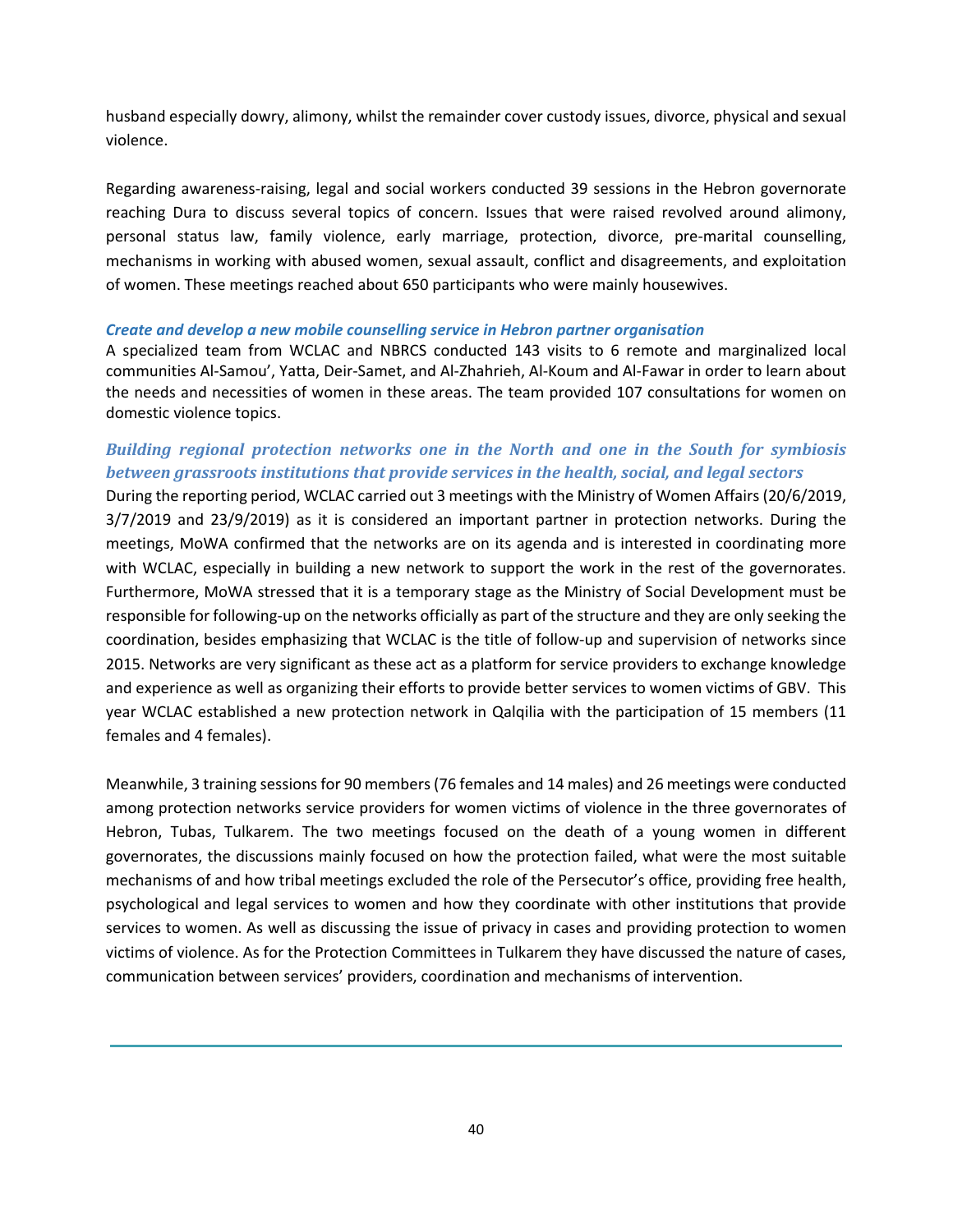## Strategic goal 2: Promote women's rights to access justice and eliminate discriminatory policies against women

### *2.1. Contribute to the development of laws, policies and procedures to eliminate discrimination against women*

#### *2.1.1. Amendment of laws and policies in line with CEDAW*

#### *Contribute to preparing CEDAW shadow report to the PA and submit it to the PA and submit it to the CEDAW special Committee*

CEDAW Committee concluding remarks emphasized considerable number laws and legislations that Palestinian Authority should amend and enact to law to eliminate discrimination against women. Family Protection from Violence law was one of CEDAW Committee recommendations that was also brought to the attention of the Committee through WCLAC Shadow Report. During 2019 considerable efforts were made to draft the Family Protection Law. Collective efforts were made to influence the process of drafting the Family Protection Bill through exerting pressure on the Government to include representatives from civil society organizations in the National Committee on Harmonizing Laws in accordance with International Conventions. WCLAC as a specialized organization that provides direct social and legal services to women victims of violence was assigned in the working committee along with Al-Muntada for Combating Violence Against Women to participate in drafting the law. WCLAC accumulated practical experience was significantly contributed to introducing relevant legal provisions to the law. WCLAC vision ensuring prevention, protection and rehabilitation that was presented in its policy paper, was translated within the draft law. This draft of the law focused on protection of the victims of violence through for example, taking the perpetrator out of the house instead of having the victim (the woman) to leave. The draft also focused on the prevention part, which includes certain obligations Ministries should have within their work to reinforce awareness raising MOE, MOSA, and others. The draft also included rehabilitation of the perpetrator through exposure to certain counselling and rehabilitation sessions. The Bill was approved by the Palestinian Cabinet and sent to the President for final endorsement.

Political instability and legal vacuum through a Palestinian Legislative Council being abolished through Presidential Decree, cripples the whole legislative process. Government change in April created another legal vacuum. President Abbas's return of the Family Protection Draft to the Cabinet for further review created another rescission in the process, where the law is subject for new round to drafting under the new government.

#### *Carry out strategic impact litigation and legal procedures to introduce new legal tools to change and modify existing laws concerning women*

This is considered to be a very recent addition to WCLAC's activities. Currently WCLAC is developing its working scheme in strategic litigation especially that WCLAC's work in providing social and legal services to women, its work in documenting human rights violations, and its advocacy work will form a solid base for building up litigation cases. WCLAC anticipates carrying out strategic impact litigation on the case of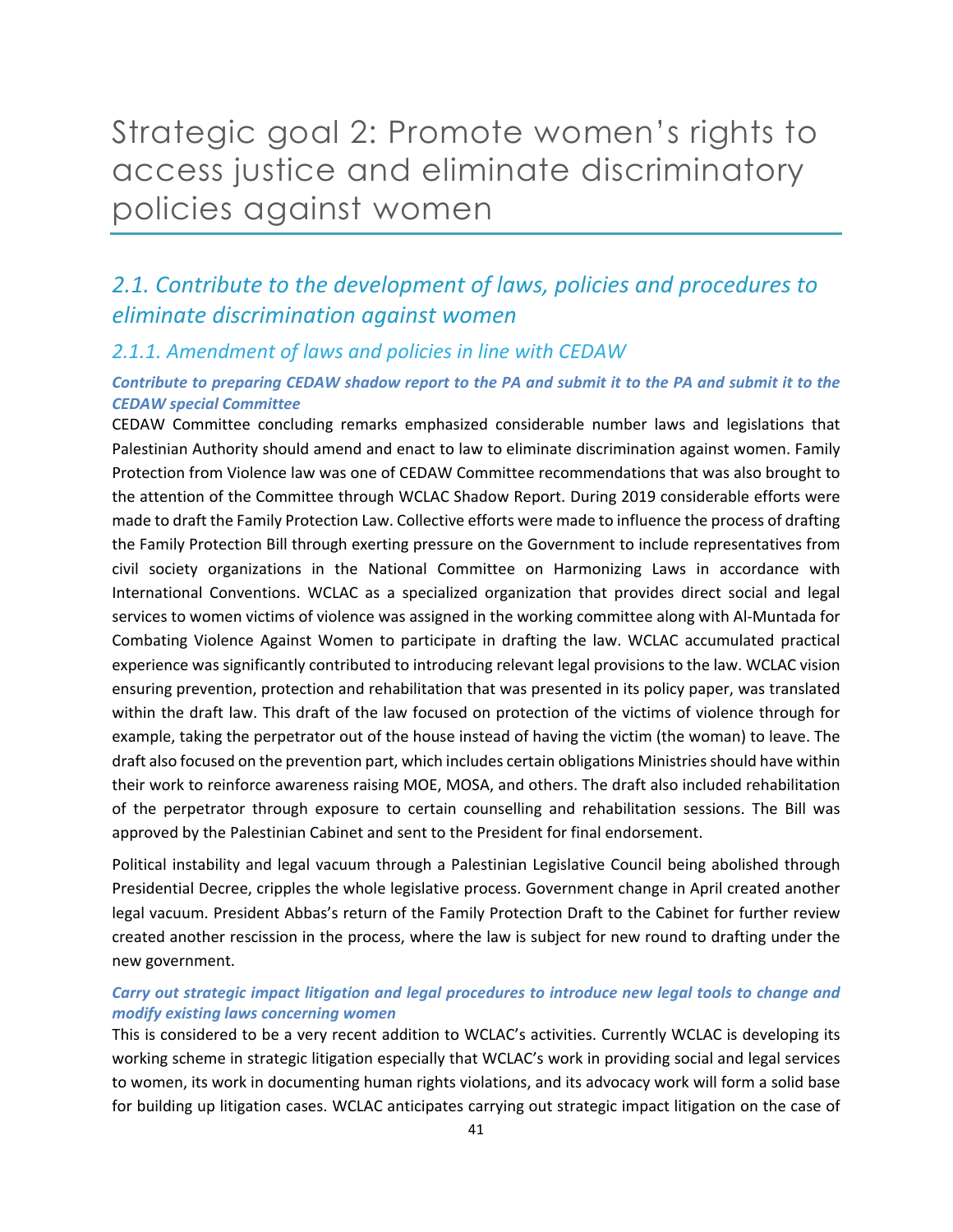matrimonial rights. In specific, one case under a EU funded project on matrimonial rights will be taken for strategic litigation to influence policy making process and ultimately advocate for the enactment of a matrimonial law. This process will be conducted along with an extensive advocacy campaign to raise public awareness and influence the decision-making process. .

#### *Review laws and policies that violate women's economic and social rights*

WCLAC focuses on women's economic and social rights in Palestine through advocating for better laws that are based on justice and equality. In 2019, WCLAC prepared a policy paper on the shortcomings in the laws regulating the security sector law, especially discriminatory act against women and those that might prevent women from advancing in high level positions.. This paper constitutes a main ground for an in-depth research paper discussing this issue more extensively. The policy paper was followed by a round table discussion attended by 23 participants representing members of security sector and civil society organizations to discuss the paper and to develop a better understanding concerning the status quo and present some recommendations to develop our comprehensive report. It should be noted that the round table discussion was preceded by conducting a focus group of (11 women and one man) representing several security agencies, such as the national security and the preventive security agencies to better understand the situation, the shortcomings in the policies, the regulations and the impediments of women's free access to decision- making positions in the security sector.

### *2.1.2. Shed light on policies, laws and practices in place that deal with femicide and sexual violence*

#### *Document cases of femicide and sexual violence and prepare analytical report*

WCLAC carries out ongoing documentation of VAW - cases of femicide especially - in order to collate a strong body of data on which to base our advocacy strategies in lobbying for gender-sensitive legislative reform. A sound argument, grounded in facts, can also be used to pressure the government into taking concrete steps in order to amend legislation towards protecting women from violence. It should be noted the structural violence inherent in the unequal balance of power relations between the perpetrator and the victim which is reproduced in social life. As a rule, WCLAC investigates all deaths of women and girls in the OPT, excluding those caused by the Israeli force. WCLAC continues to be a reliable resource in documenting cases of femicide and incest in Palestine.

In 2019, WCLAC documented a total of 24 femicide cases in West-Bank and Gaza (**six** women were killed in Gaza Strip and **18** women were killed in the West Bank.) through field workers in the West Bank and Gaza Strip, most of the women were aged between 16- 65 years old. Throughout the analysis, WCLAC realized that there is an increase in the number of obvious killings compared to last year. This year WCLAC documented 13 cases of obvious killings and 2 cases last year. Nevertheless, in two cases the age and women remain unidentified until this moment and 33.3% of the women are in their twenties. A large number of local and international organizations usually request ongoing updates on numbers of femicide cases because WCLAC is the only organisation documenting those cases.

By the end of 2019, WCLAC issued analysis report for three years (2016-2018) through providing evidencebased data to influence decision makers to perform legal reform and adopt non-discriminatory laws. The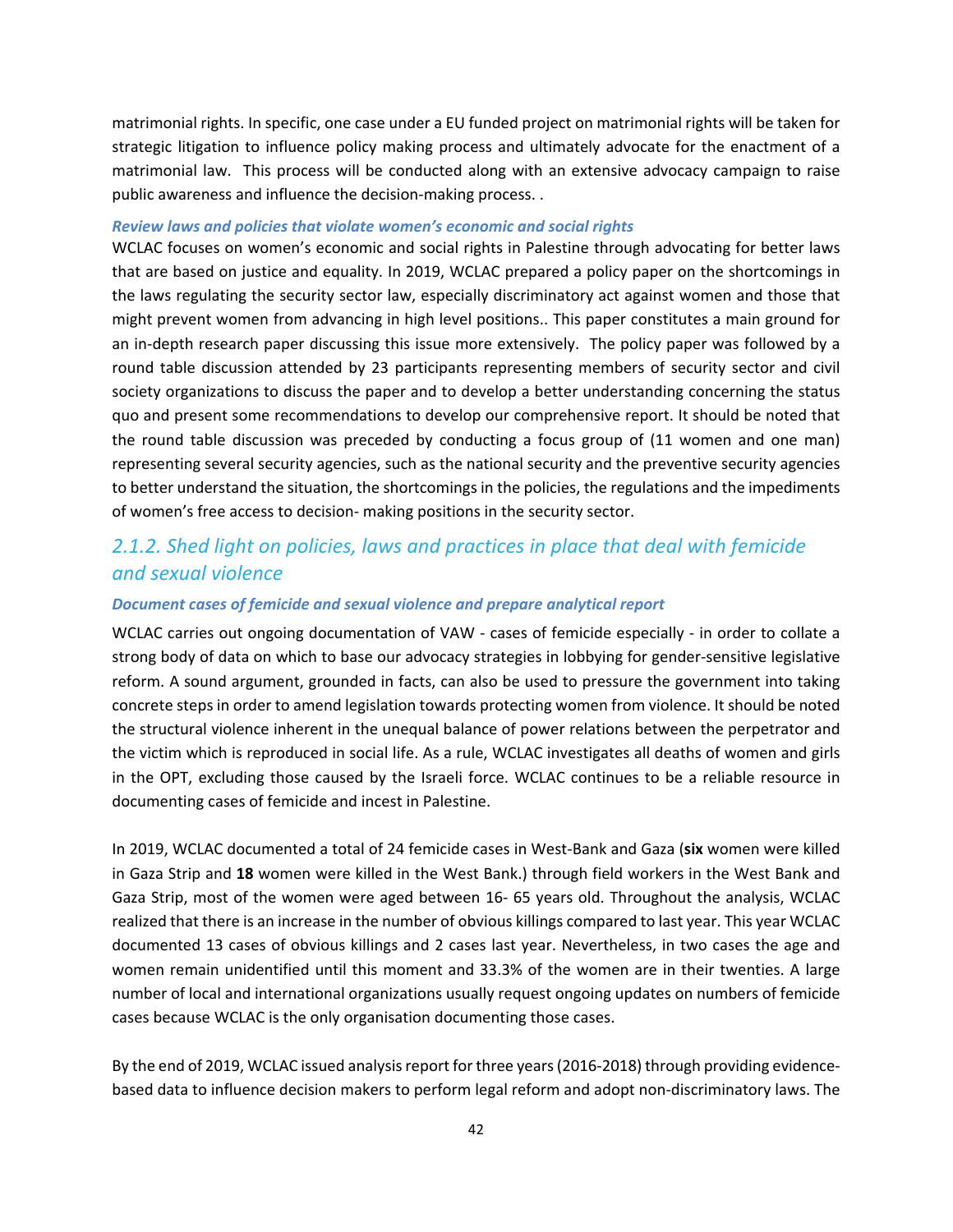report analyzed the 67 femicide's cases, connected the femicide analysis with the Palestinian social, legal and political Palestinian context. It also highlighted the impact of the last variables on the alarming escalation of the phenomenon. Ultimately, it suggested some recommendations that must be considered in the future work of WCLAC. Read more in Arabic

### *2.2 Advocate for women's rights at the international, regional and local levels*

#### *2.2.1 Engagement in active networks and coalitions to support women's rights*

WCLAC works within networks and coalitions to target national, regional and international decisionmakers in order to affect essential legal and policy changes for women in Palestine. Coalitions are comprised of civil society actors, representatives from governmental bodies, members of political parties and other decision-makers. WCLAC also incorporates representatives from its volunteer clusters into the coalitions, thereby bringing the voice of the Palestinian community to the decision-making level. Participation, in turn, empowers volunteers with invaluable advocacy skills. WCLAC is a member in numerous local and international coalitions and networks including: *1) The National Committee for Women's Labour and a commitment in a periodic meetings, 2) NGO Forum on Violence Against Women (Al Muntada), 3) SALMA Network against violence against women in the Arab world, 4) AISHA Network (Arab Women's Forum), 5) Arab Network for Monitoring and Changing the Image of Women and Men in Media (ANMCWM), 6) Musawa Coalition (Equality without Reservations), 7) Euro-Mediterranean Human Rights Network and the Gender Working Group, 8) National Committee to Combat Violence Against Women, 9) Arab Network for Human Rights and Citizenship Education (ANHRE) Network, 10) National Committee of the Palestinian National Coalition on UN Resolution 1325, 11) Media and Rights Coalition to Ensure Implementation of Courts Decisions, 12) The Coalition on women with disability, 13)The Palestinian coalition on social, economic, and cultural rights (ADALA), 14) Women Employment committee, 15) PNGO-Network.*

During this reporting period, WCLAC participated in a Training Program on Gender Statistics which aims to increase the knowledge on how to compile, analyze, disseminate and communicate gender statistics in a user friendly way.

As an active member of the **Euro-Mediterranean Human Rights Network**, WCLAC participated in the periodic meeting of the Network in April where Human Rights updates were shared among the members and a special emphasis was given to the adopted criminal protection laws in each country, as well as the application of Council of Europe against Domestic Violence "Istanbul Convention", in terms of raising awareness on its importance and the adequacy of the domestic laws and legislations of each country with the Convention. Furthermore, focus was also given to evaluate the previous strategic plan of the Gender and Gender Working Group.

WCLAC has also been part of the discussion meetings on the strategic plan for the **gender group within the Euro-Med** and the future strategic plan for the Euro-Med Network.

WCLAC continued to be an effective member of the **Higher Committee on UNSCR1325**, which was formulated based on a Cabinet decision and responsible for following up the National Action Plan (NAP)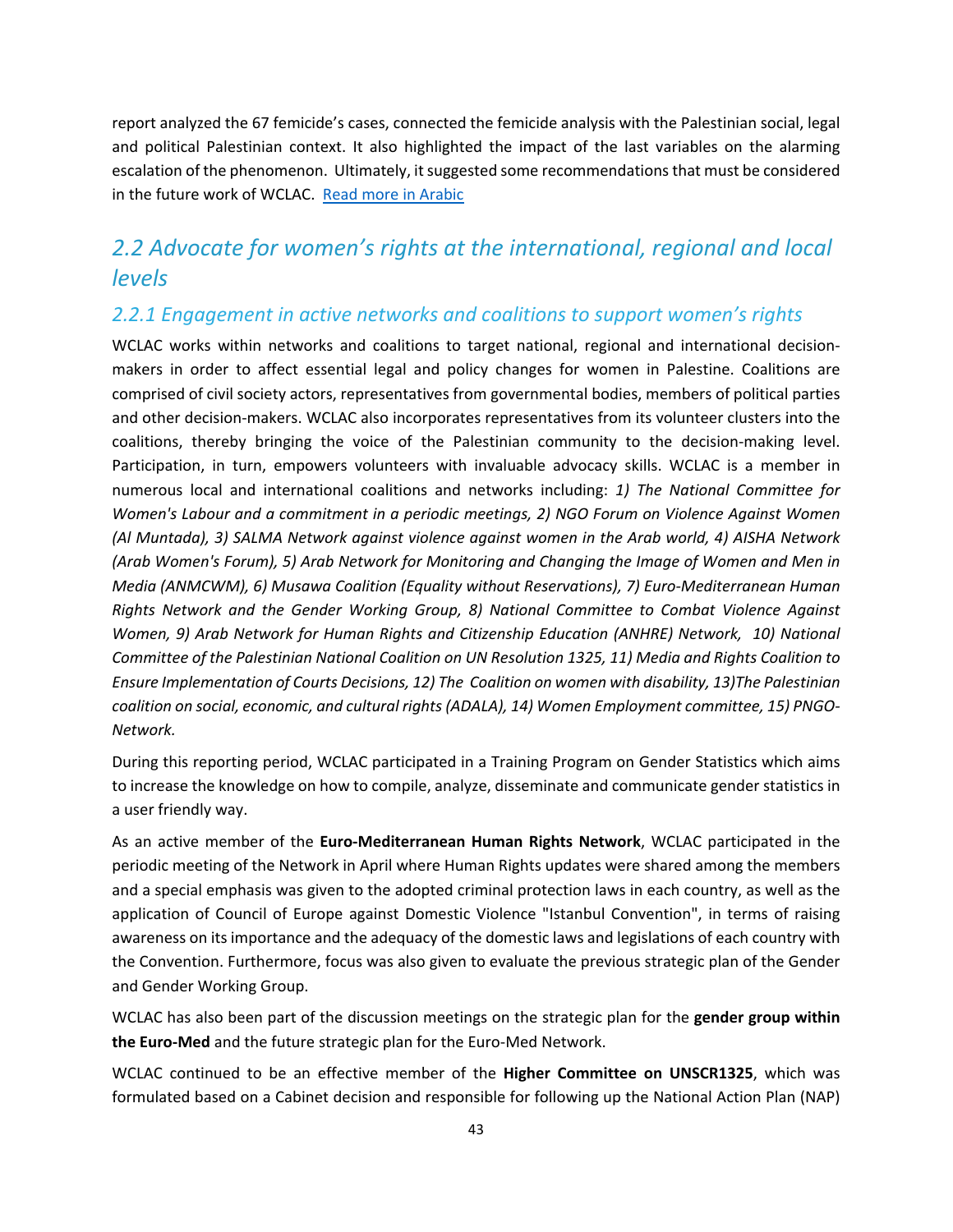on UNSCR1325. It is also an effective member of the **National Coalition on UNSCR1325**, which consists of representatives of CSOs and aims to engage civil society organizations in implementation of the NAP. In January, WCLAC participated in reviewing and developing a specialized strategic plan of the **National Women's Coalition on UNSCR1325** to align it with the current political challenges.

WCLAC participated in the meeting of the **Non-Governmental Women Coalition for the Implementation of CEDAW** in occupied State of Palestine. The meeting aimed at discussing the action plan of the coalition regarding CEDAE, the implementation of the convention especially after considering shadow report submitted by GUPW and next steps regarding developing the upcoming shadow report especially that the PA will present its report in July 10<sup>th</sup>.

WCLAC also plays an active role in the **Committee on Minimum Wage** to ensure having fair and equal wages for women. This Committee plays a significant role to affect labour policies and influence Ministry of Labour to modify employment policies in accordance with international conventions Palestine acceded. This year, the meeting was held to develop the work of the committee, increase the pressure on the government to implement and adopt more just laws, WCLAC highlighted the violations against women in work places in addition to the unemployment rate and lack of working opportunities.

Furthermore, WCLAC is active in the **Protection Cluster Group OPT**, led by the United Nations High Commissioner for Human Rights office in the OPT. the meetings takes place once every month in the OHCHR office in Ramallah.

WCLAC is also a member in the stirring committee to discuss and work towards LGBT rights in Palestine, along with Al Haq, Independent commission for human rights, Al Qaws, OHCHR, Human Rights Watch and Amnesty international. The committee is still in its very early stages of formation, and the members are meeting once every 2-3 months, to discuss the latest updates concerning this topic and to share ideas about work mechanism. However, it is worth mentioning that WCLAC's role will be only limited to provide services for women\girls who are victims of domestic violence.

Finally WCLAC is a member in a stirring committee, formed by the independent commission for human rights. The main aim of this committee is to meet once every month to discuss human rights issues relevant to Palestinian NGO's work on the ground and mainly to discuss thematic interesting topics related to human rights issues on the Palestinian community. The committee contains various Palestinian NGOs, such as Al-Haq, Addameer, JLAC, Hurriyat, and Musawa.

### *2.4. Improve women's position in the media and combat negative attitudes against them*

### *2.4.1 Follow-up, document and analyse women's image in the media from a gender perspective*

In March 2019, WCLAC contributed to the edition of This Week in Palestine Magazine, by writing an article on Economic Independence: [Achieving Independence- Women's Entrepreneurship](http://thisweekinpalestine.com/achieving-independence-2/). As well as, contributing to May's edition by writing an article on the importance of Advocacy from a feminist perspective [Feminist Advocacy.](http://thisweekinpalestine.com/feminist-advocacy-womens-rights-palestine/)

#### *Develop the Arabic and English website*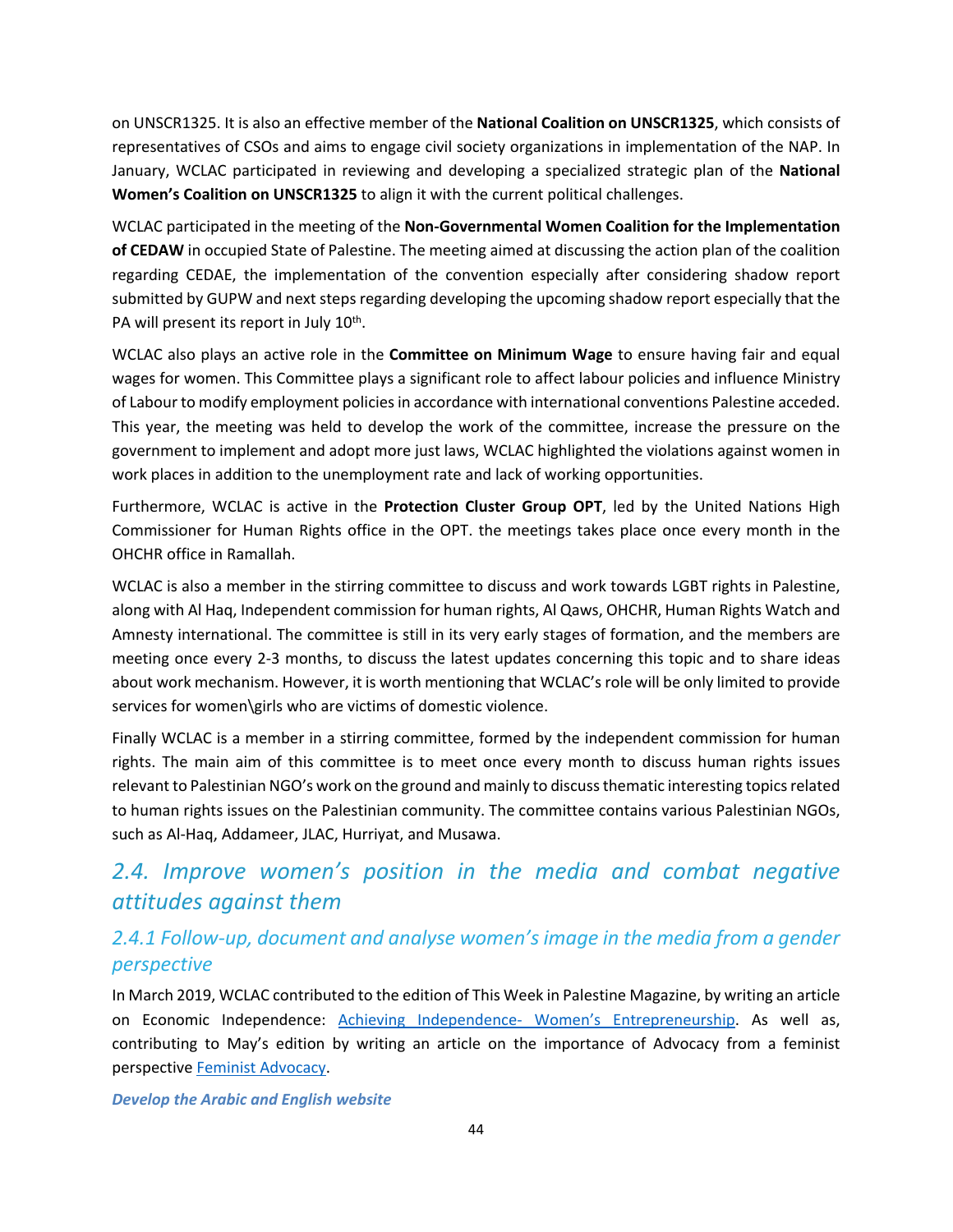During the reporting period, WCLAC has managed to update its website and Facebook pages. As for the website, WCLAC has new programming to become more user friendly. Regarding Facebook, the updates included different WCLAC activities in the West Bank and East Jerusalem, follow up on the advocacy work, coverage of the abolishment of article 308 in the Penal code developments, TV interviews with WCLAC general director and employees, articles written by WCLAC employees and different laws and news on women's issues. As for the facebook's page engagement it is mainly focused on beneficiaries' inquiries related to the type of services we provide, and how they can reach us.

### *2.5. Empower youth networks of defence and advocate for women's rights*

### *2.5.1 Expand the network of volunteers to advocate and mainstream women's rights in their communities.*

WCLAC believes that meaningful change in favour of women's rights begins at the grassroots level. For this reason, WCLAC works with volunteer clusters to advocate for legal and policy reform and to grow an awareness of women's rights in underserved and marginalised communities throughout the West Bank. Volunteer mobilisation also empowers women (as well as men who support women's rights) with skills to develop their capacities, self-esteem, social status and voice in the public sphere. WCLAC supports teams of volunteers working in 4 locations to promote women's rights across the West Bank. Volunteers – a mix of male and female young professionals, typically fresh graduates or university students – are handed with knowledge and information to organise and lead awareness-raising and advocacy events on women's rights in their local communities that contribute to the economic, legal, social and political empowerment of women and enable them to exchange experiences. These activities usually include information-sharing workshops on women's rights and gender issues, educational and recreational activities, and cultural events. Through this network of volunteers, WCLAC is able to extend its reach, bringing its vision to conservative isolated, hard-to-reach locations. WCLAC also believes in the importance of targeting male volunteers in its programmes, and indeed the number of male volunteers forms almost half of our total number of volunteers. WCLAC volunteers are highly committed and dedicated to furthering the vision and message of WCLAC.

In 2019, WCLAC formed four new volunteer groups one in each of the following governorates: Tubas, Tulkarem, Hebron and Qalqilia, The 4 volunteer groups consist of 80 (53 females and 27 males) volunteers.

During this reporting period, WCLAC held 12 periodic meetings with the volunteers to follow up and supervise the volunteers' action plans and activities in Hebron, Qalqilya, Tubas and Tulkarm. The volunteers were trained to identify the goals they aspire to achieve from each activity, which created a space to discuss the nature of these activities and implement them in a more gender sensitive and effective way to serve the needs of women in marginalized areas. Furthermore, the volunteers were provided with analytical skills to understand backgrounds and causes related to the reality of women in Palestinian society, discuss perceptions and solutions to such issues, and empowered them with personal skills in order to increase the group's ability to interact with the local community, especially in relation to running awareness workshops and training. WCLAC also held a 4 training days for 22 volunteers in which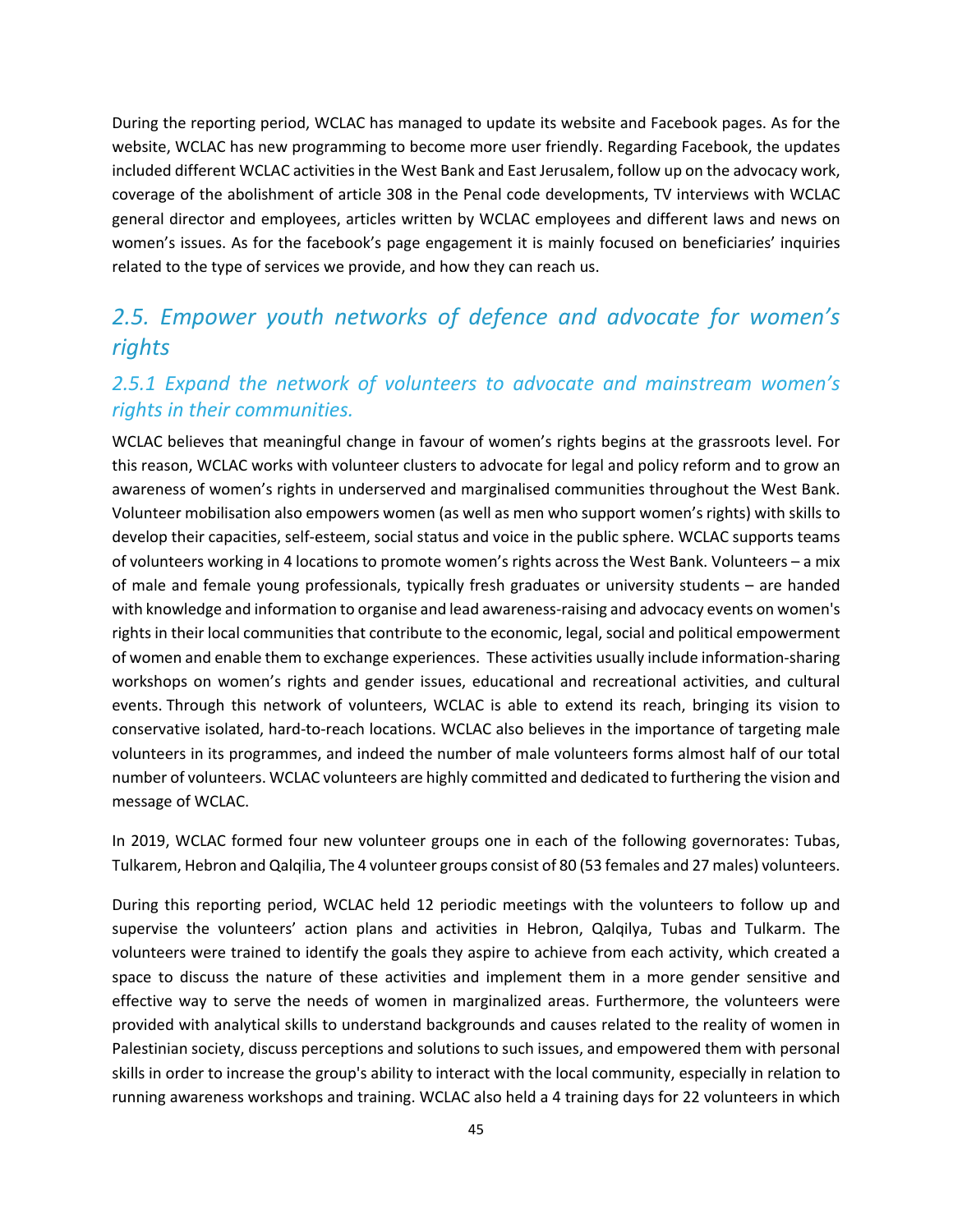they were introduced to 1325 resolution, its importance and the specificity of women in conflict, to take measures to ensure their protection and adhere to the human rights of women and girls, as well as securing the special needs of women and girls in conflict, in addition to the representation of women of armed conflict communities to make their voices heard in the process of conflict resolution and to be part of all levels of decision-making as equal partners for conflict prevention and resolution. Later on, the volunteers suggested to implement initiatives in their regions related to this decision and in line with the needs of their community as a result of the training.

On a different level, four main activities were carried out by 42 volunteers (8 males and 34 females) in Qalqilya, Khirbet Al Maleh in Tubas Governorate, and the Bouira area ofHebron city and in the village of Kafr al-Labad in Tulkarem. The theme of the activities this year focused on the Family Protection Law against Violence and pressure decision-makers to approve this law, especially in light of the escalation of killing of women and the rise in violence against women. These activities also included entertainment for the women participating in these activities which were (142) women participants.

### *2.6. Document Israeli human rights violations against Palestinian women and develop effective tools to present them.*

### *2.6.1 Highlight the gender-specific impact of human rights violations on Palestinian women*

During the period, WCLAC collected 120 testimonies from Palestinian women in the West Bank, Gaza and East Jerusalem. The themes focused on two main issues: the right to access to education for girls in the Jerusalem area, and violations of environmental rights and their impact on Palestinian women. WCLAC also posted 50 [voices](http://www.wclac.org/Wvoices/All) on the website; the violations mainly focused on children's house arrest, house demolitions, punitive measures, residency revocations, violations against women during visits to prisoners, violations of women in marginalized areas especially in Hebron and the right to health.

Moreover, WCLAC issued 12 monthly [Bulletins,](http://www.wclac.org/Bulletins/All) and participated both as an independent NGO and as a part of the official Palestinian delegation in the 63<sup>rd</sup> Session of the Commission on the Status of Women (CWS63) that took place at the United Nations Headquarters in New York from the 11<sup>th</sup> to the 22<sup>nd</sup> of 2019 in which WCLAC held a side event: "The Double Jeopardy of Palestinian Women in oPt: Social Protection under Colonial Occupation and Structured Patriarchy", that touched upon the situation of Palestinian women living under occupation and a patriarchal society, the combination of topics aimed to give the complete full view of the social protection reality in Palestine in light of a prolonged occupation.

WCLAC's English language [website](http://www.wclac.org/) continued to be active and regularly updated with new and original materials.

### *2.6.2 Rally International support for Palestinian women among governments, parliaments and Civil Society*

During the reporting period a total of 45 presentations and meetings with delegations visiting Palestine were achieved. The delegations comprised parliamentarians, diplomats, journalists, and civil society activists to present evidence of human rights violations under occupation. Most of the meetings were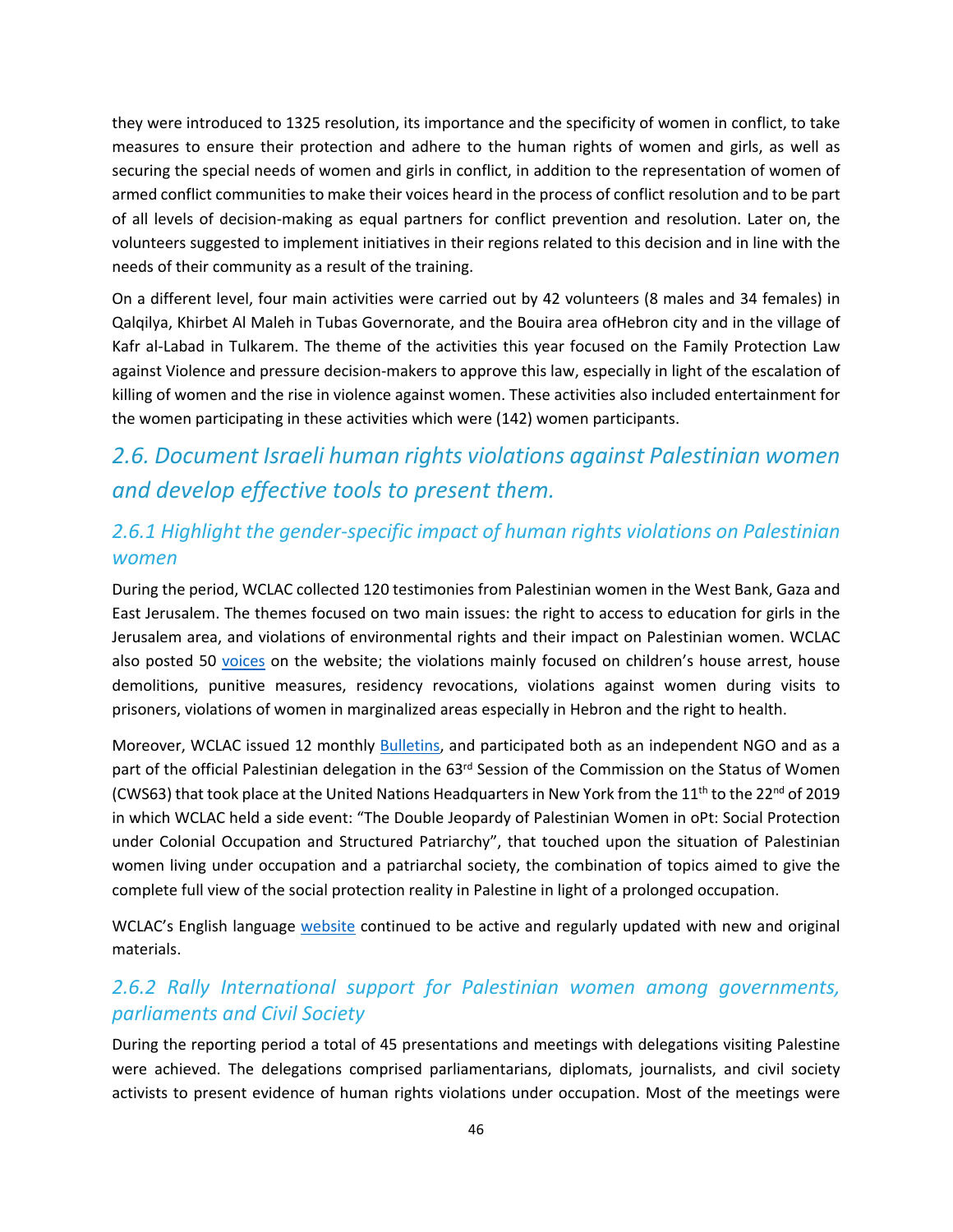held to exchange information and the latest developments from our respective organizations and see what opportunities we might have to work especially on CEDAW, the Family Protection Law, which included highlighting HR situations in OPT with focus on Jerusalem and the Gendered occupation on Women's Human Right, discussing UN resolution 1325, Women Peace & Security and the impact of Israeli HR & IHL Violations on Palestinian Women focused on Women in Jerusalem. Certain meetings focused on the old city of Hebron and H2 area, emphasizing on Palestinian women's daily sufferings, where WCLAC invited a number of women from the area to speak to the delegation about their daily life under occupation, violations and harassment they are exposed to and challenges they are encountering.

WCLAC has also conducted 3 advocacy trips abroad, two of the advocacy trips were held in New York. The first advocacy trip was held in March 2019 where WCLAC participated as both an independent NGO and part of the official Palestinian delegation in the 63rd Session of the Commission on the Status of Women (CWS63). The second trip, took place on August  $17<sup>th</sup>$ which was organized by WCLAC's partners in Oxfam. Through this trip, WCLAC aimed to network and connect with various solidarity groups, civil society organizations and supporting congressional members, in order to build an advocacy base in the U.S., introduce WCLAC's work through engaging with different decision makers and stake holders. and most importantly, push towards changing the US policies concerning the Palestine Israel conflict through highlighting the gendered impact of the occupation and its impact on the daily life of Palestinian women, through presenting evidence based data collected from Palestinian women based on their own personal daily experiences.

### *2.7 Work towards holding Israel accountable for human rights violations*

#### *2.7.1 Use UN mechanisms to hold Israel accountable to its violations under IHL*

In February 28th The Mission of Inquiry published its initial report in which it said that the Israeli army deliberately used excessive force against Palestinian demonstrators, possibly amounting to war crimes and crimes against humanity, and demanded that the UN High Commissioner for Human Rights to refer the report to the International Criminal Court. The Committee made a number of recommendations, most notably the need to lift the siege imposed on the Gaza Strip immediately. In its recommendations, the Committee stressed on the three parties' (Israel, the de facto authority and the Palestinian National Authority) need to comply with their responsibilities and improve the living situation in the Gaza Strip. The Committee further stressed on the obligation of the Occupying Power to investigate the killings and injuries, punish the perpetrators and ensure the effective treatment of those affected. WCLAC expressed its high gratitude and appreciation for the fact that Mission Inquiry committee has responded to its observations with a view to highlighting the violations that women have been directly or indirectly subjected to. In this context, WCLAC highlights that the report and recommendations of the Committee are in response to its observations on the importance and necessity of highlighting the violations suffered by women directly or indirectly. The report took into account gender and women's issues, and paid particular attention to violations committed against women and girls in Gaza Strip, taking into account gender and gender issues in accordance with the recommendations. In 2018, WCLAC had submitted its detailed report titled "Gaza's Return Marches: The Gendered Impact of the Excessive Use of Force by Israeli Occupation Forces on Civilians", which is primarily based on testimonies collected by WCLAC'S field researchers from Gazan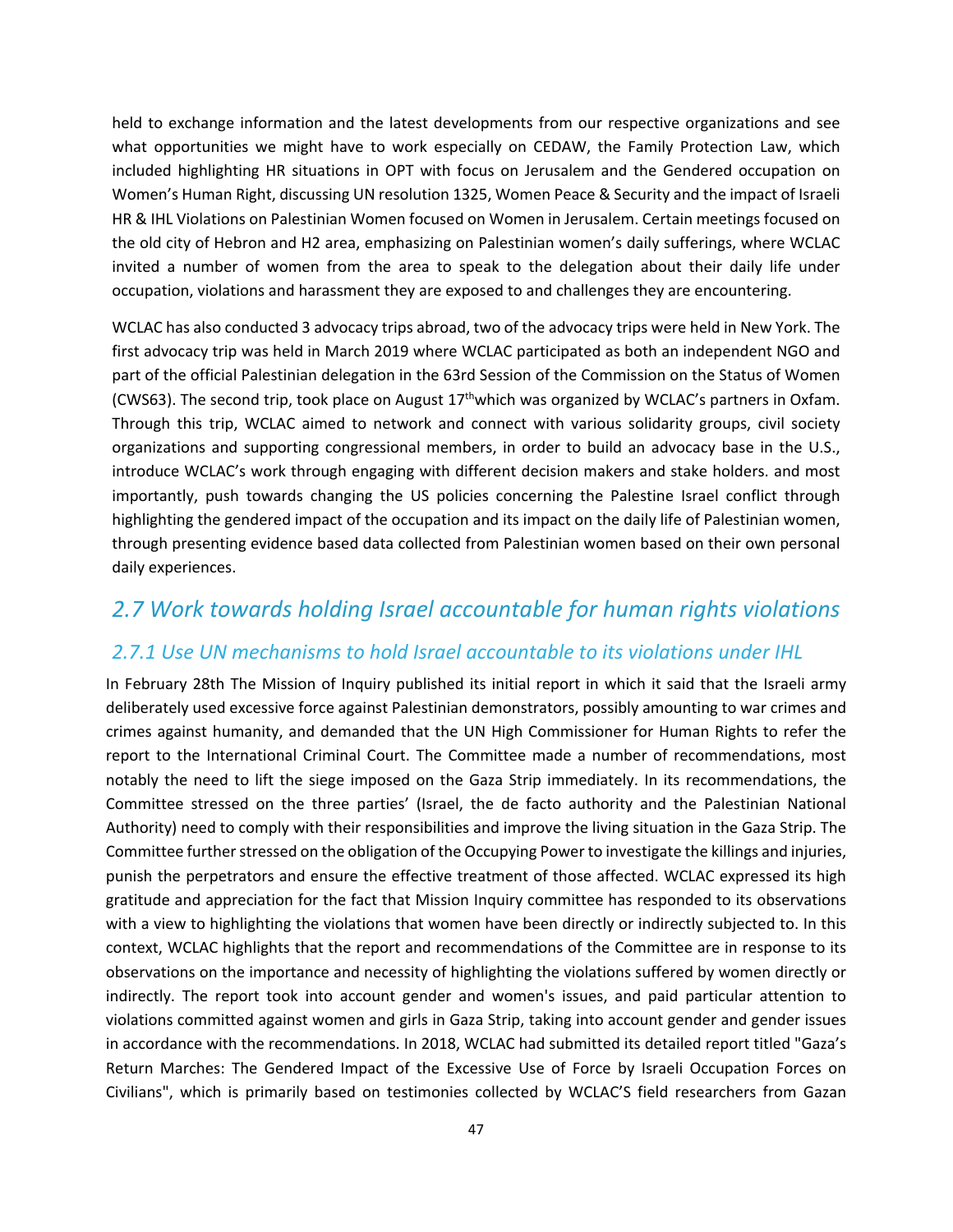women relating to direct and indirect violations of international humanitarian law committed by the Israeli occupation forces during the return marches.

#### *Attend CSW sessions and parallel events*

This year WCLAC participated both as an independent NGO and as a part of the official Palestinian delegation in the 63<sup>rd</sup> Session of the Commission on the Status of Women (CWS63). The session took place at the United Nations Headquarters in New York, from the 11<sup>th</sup> to the 22<sup>nd</sup> of March 2019. The main theme of the session was "Social protection systems and opportunities for access to public services and sustainable infrastructure for gender equality and the empowerment of women and girls". WCLAC team participated in attending the opening session ceremony in which Palestinian Women's Affairs Minister, Mrs. Haifa Al Agha, gave a speech on behalf of group 77, which tackled the issue of discrimination against women and empowering women and it is relation to the sustainable development goals (SDG's).

On March14th, WCLAC organized a side event, which came as part of WCLAC's intentional Advocacy work It focused on two major themes: Israeli occupation international humanitarian law violations against Palestinian women (especially Jerusalem women) and social protection system under occupation. The side event was called: **"The Double Jeopardy of Palestinian Women in oPt: Social Protection under Colonial Occupation and Structured Patriarchy."** Touched upon the situation of Palestinian women living under occupation and a patriarchal society, the combination of topics aimed to give the complete full view of the social protection reality in Palestine in light of a prolonged occupation. In the first part of the event, a Jerusalem report was launched. The Jerusalem report highlights impact of Israeli IHL violations on Palestinian women living in Jerusalem focusing on four major themes: minor's house arrest, house demolitions, residency revocation and punitive measures. In the second part, WCLAC aimed to address social protection dimensions, which conform to the general theme of CSW 63<sup>rd</sup> session through highlighting social protection and providing services in OPT under multiple forms of jurisdiction (Israeli laws, Jordanian laws and Palestinian laws) under occupation, double oppression women are exposed to, social security and the national transfer system. Moreover, WCLAC presented different challenges and achievements concerning the social protection system in Palestine, in addition to various real stories from women who encountered difficulties and violations in relation to the social protection context. Lastly, a very interactive dialogue with participants took place. The side event was a successful one; the attendance number was up to 150 attendant from several international organizations, NGO's, governmental representatives and solidarity groups.

*2.8 Empower Palestinian women and provide them with opportunities to communicate their own messages and to express themselves to the outside world*

*2.8.1 Enable Palestinian women in Area C and near the wall to communicate their stories with international delegations*

*Train local women in Area C and near the wall to present their cases to international delegations*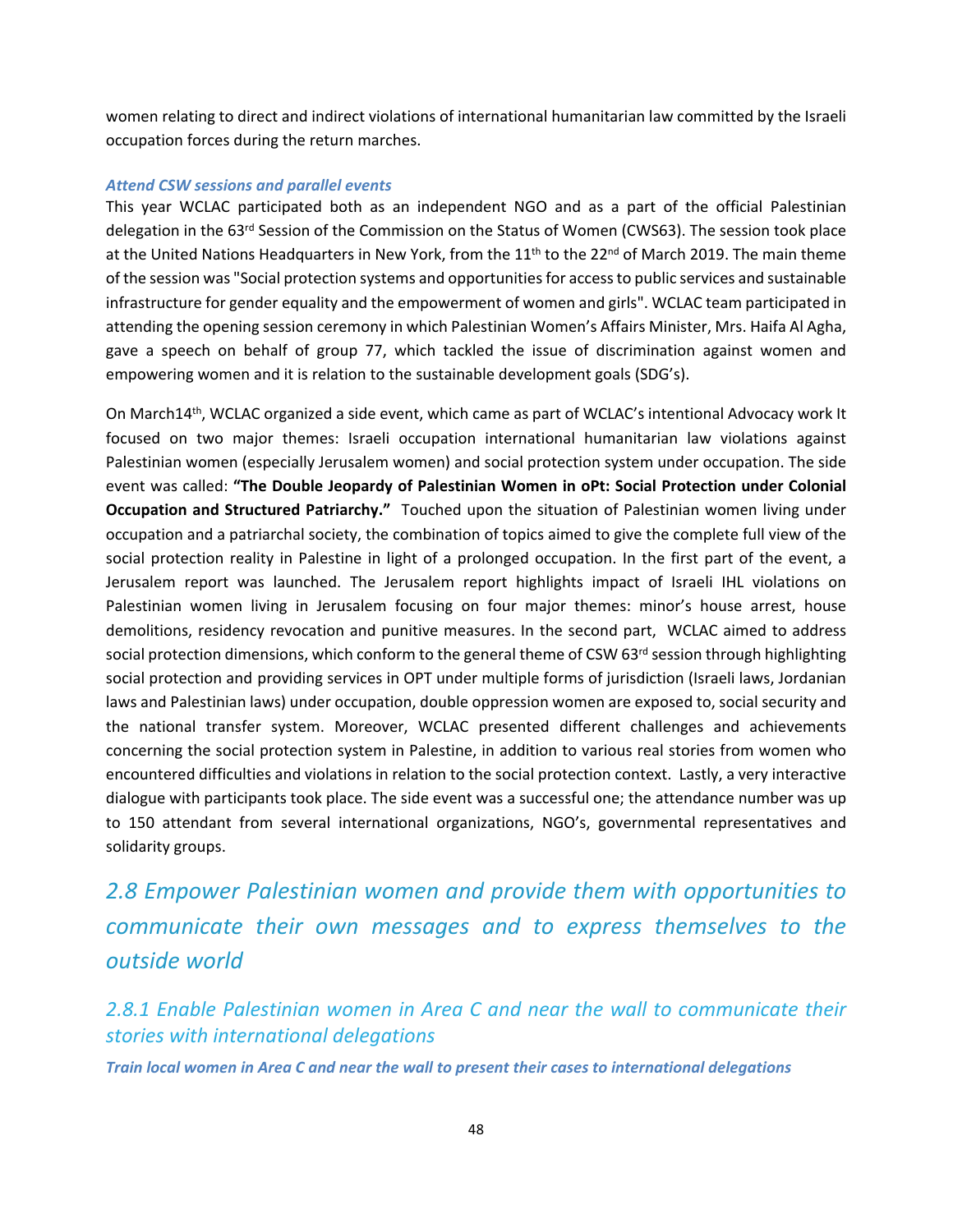In September, WCLAC trained 20 women from the old city of Hebron (Tel Al-Rumeida) in the southern part of the West Bank who are directly impacted by Israeli measures of segregation, checkpoints and settlers' violence and between the age 29 -50 years old to develop their capacities on pillars of Women Peace and Security (20 hours). These training sessions were attended by women activists from H2 Area in Hebron. Training sessions introduced women and human rights; especially within International conventions Palestine acceded to. Application of USCR1325 within the Palestinian context, the National Action Plan to implement UNSCR1325. The training also introduced women to methods of advocacy and campaigning, tips of how to develop advocacy initiatives to promote women, peace and security

Women were also introduced to methods of documenting IHRL and IHL violations from a gender perspective. In particular, women were provided with guidance and tips to document Israeli violations to contribute to holding Israel accountable. In addition to introducing them to gender, gender related issues, international humanitarian law as well as international treaties. At a later stage, these women will design and carry out initiatives to advocate for women, peace and security in their communities.

#### *Select 3 women from friction areas to participate in meetings with international delegations*

By the end of April 2019, the field work coordinator concluded a training for 3 women from Jerusalem. The main aim of the coaching sessions is to train women to talk about their stories and cases of violations of their human rights by Israel in different international events either locally or internationally, and to present their suffering as women living in Jerusalem in front of delegations and in any required activity for WCLAC. However, these coaching sessions will also work as a raising awareness sessions in different human rights and IHL areas.

All participant women had suffered from different types of violations committed by Israeli forces, such as night raids, children arrest, Minors House arrest and the loss of their beloved ones. During the coaching, women has experienced a change on various levels, and it was proven through their meetings with delegations as they were able to deliver their voices and to speak up about violations they've encountered. The meetings with the delegations were the most prosperous and effective part of the coaching process, in which on a WCLAC level, it was reflected in a very positive way. The delegations feedback about these meetings was very positive.

### *2.8.2 Provide ongoing training for field workers and coordinator*

During June 2019, the fieldwork coordinator held training and meeting sessions for the field workers (documenting Israeli occupation violations against Palestinian women). The main aim of the training was to introduce the field researchers to the new themes that WCLAC will be working on, and to provide them with knowledge and developed questionnaires that will cover the new themes.

WCLAC held a follow-up training for the field workers just after their collection of testimonies to reflect on their experiences in documenting new topics and address the main challenges they faced.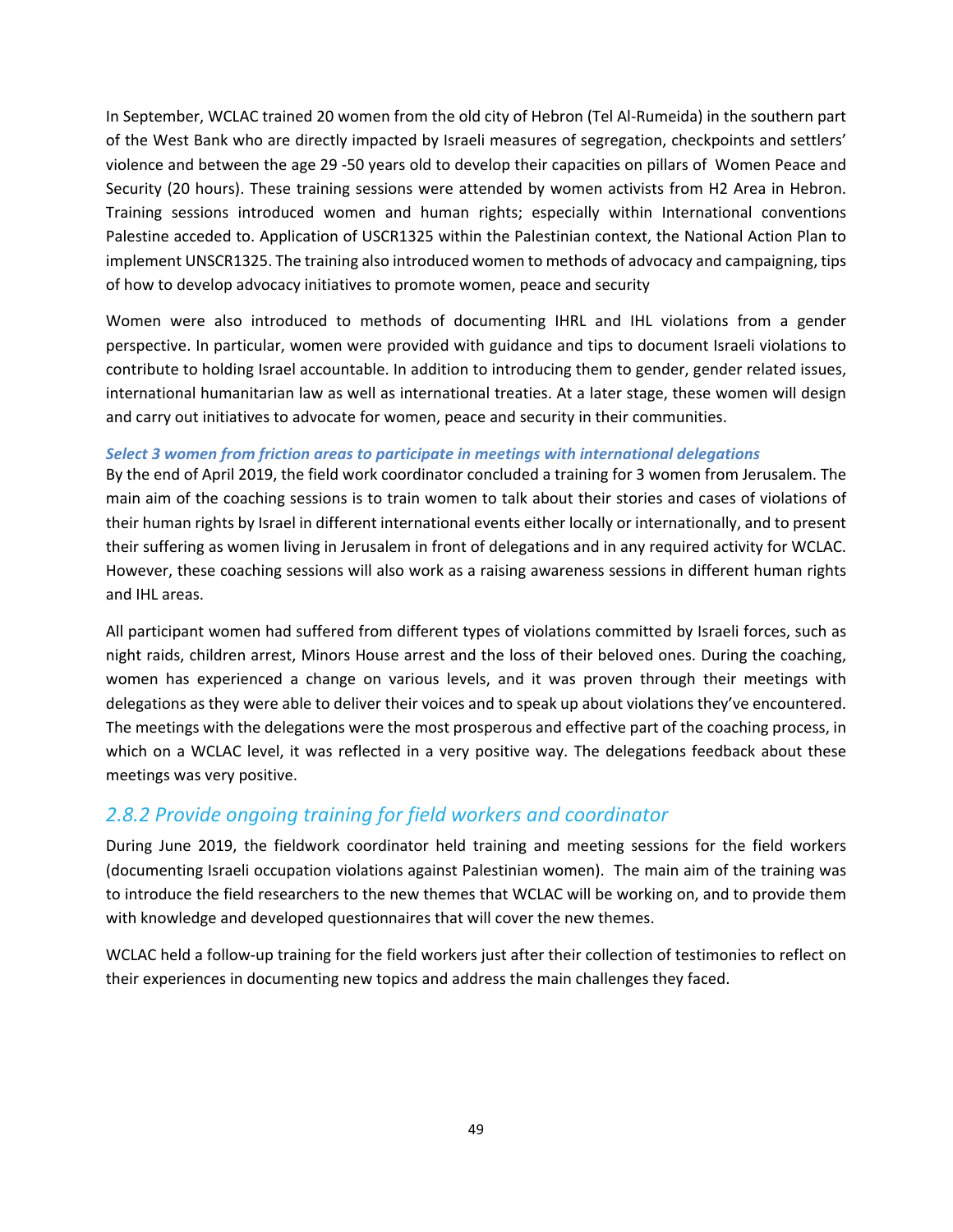<span id="page-49-0"></span>Strategic goal 3: Develop institutional and human capacity in order to ensure the sustainability, effectiveness and efficiency of WCLAC

### *3.1. Develop WCLAC policies and procedures*

#### *3.1.1 Improve WCLAC policies, procedures and practices*

#### *Draft new policies and procedures*

During the reporting period, WCLAC's General Director, Director of Finance and Administration, Programmes Director and Human Resources Coordinator conducted an initial review of the Centre's salary scale policy to ensure the development of an applicable policy that satisfies the needs and aspirations of the staff. 3 drafts were provided to the Board of Director's, the board developed a committee to review the drafts and decide on the most applicable/suitable one. Moreover, WCLAC drafted a complaint mechanism which will be implemented to cover internal and external complaints. This means that complaints could be processed from clients, staff, partners and all stakeholders. WCLAC also worked on reviewing its Human Resources' Manual.

### *3.1.2 Enhance WCLAC's programme and information management system*

#### *Undertake evaluations of WCLAC's programmes*

During the reporting period, WCLAC immediately responded to the first comment made by the external midterm evaluator for its 5 years strategic plan (which was conducted in June 2018) on reviewing the Logical Framework. An internal planning workshop took place with WCLAC staff to define interventions and better develop indicators. WCLAC will design an action plan to respond to these recommendations with timeframe and tasks and responsibilities. This plan will be designed through a participatory approach that involves all stafff members and WCLAC management team.

WCLAC has also started to develop and efficient monitoring and evaluation plan after carrying out participatory planning workshops with staff members to design a response plans for M&E and Logical Framework.

#### *Develop WCLAC's Strategic Plan for 2021- 2025*

WCLAC is planning to develop its five years strategic plan. TOR were prepared and published in the local newspapers. After technical and financial analysis of the tenders, WCLAC selected Grip Consulting to carry out the process. Initial meetings were conducted with WCLAC management to discuss methods of carrying out the rapid assessment of the current strategy, to give informed decisons on strenghts and progress made under the current strategy 2015-2020 and recommendations to inspire the new strategy. The fist strategic planning workshop was conducted with staff in December. This will be followed with workshops with the BOD and GA as wel as meeting with local and international partners. In addition, an online survey was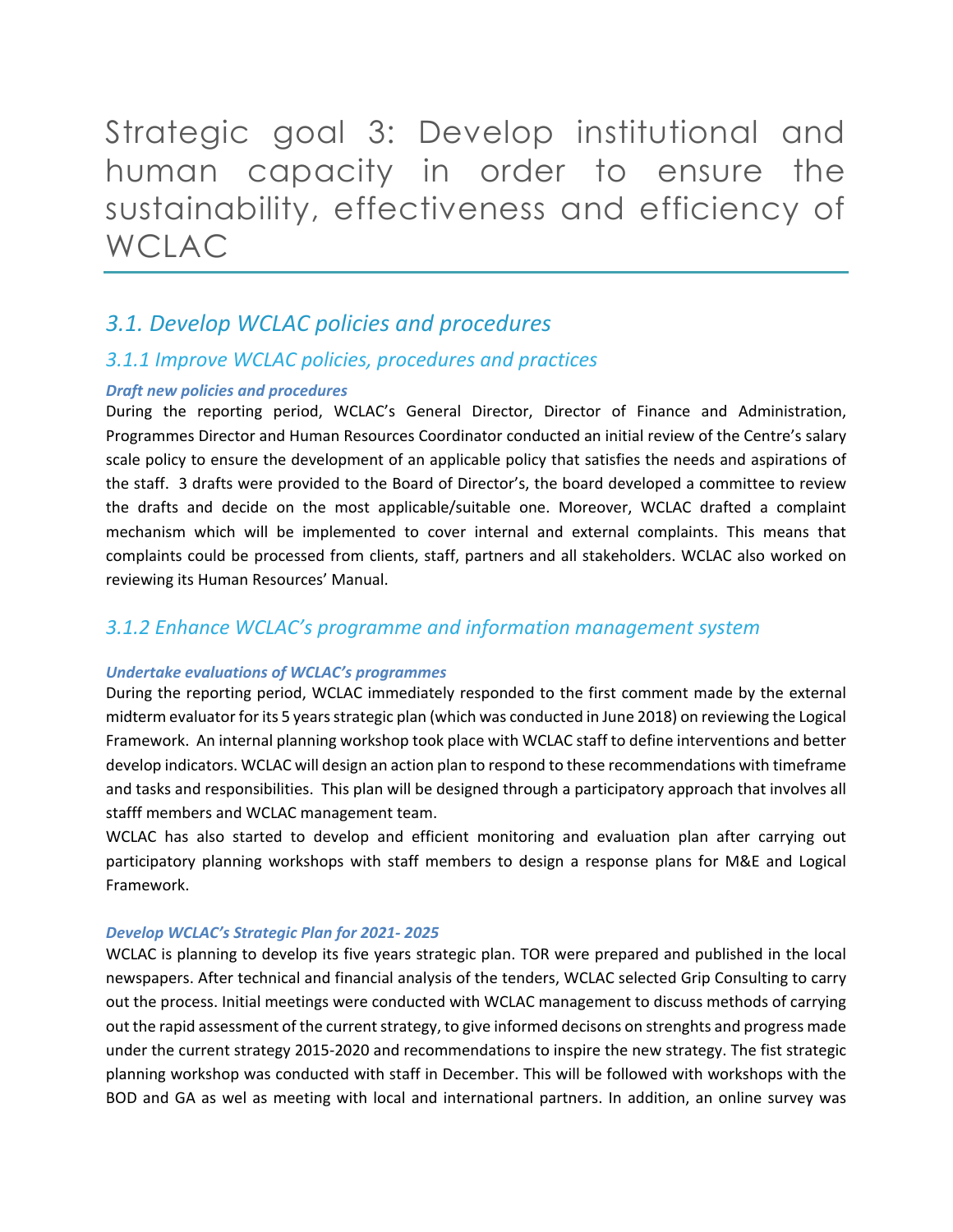designed and distributed to a sample of national and international partners as well as beneficiaires. This was combined with FGD conducted with groups from WCLAC beneficiaries. It should be mentioned that the plan is expected to be ready in April 2020.

#### *Develop WCLAC's library*

During this reporting period, WCLAC has inserted 82 books on WCLAC's electronic library catalogue, WCLAC also purchased 44 new books related to its field of work, mission and vison. Due to WCLAC's rich library many visitors come to read and photocopy books on women's issues. From January  $1<sup>st</sup>$  – December 31st, 211 visitors (180 females and 31 males) have accessed WCLAC's library.

### *3.2. Develop professional skills of WCLAC staff*

WCLAC has ongoing capacity building for its staff through an annual capacity building plan, which includes capacity building of staff, appraisal system and incentives policy based on staff evaluation, participation in local, regional and international learning opportunities, including conferences, workshops and trainings. In 2019, WCLAC allocated budget to ensure that the administrative staff gets equal opportunities for capacity building since most of the opportunities are programmatic.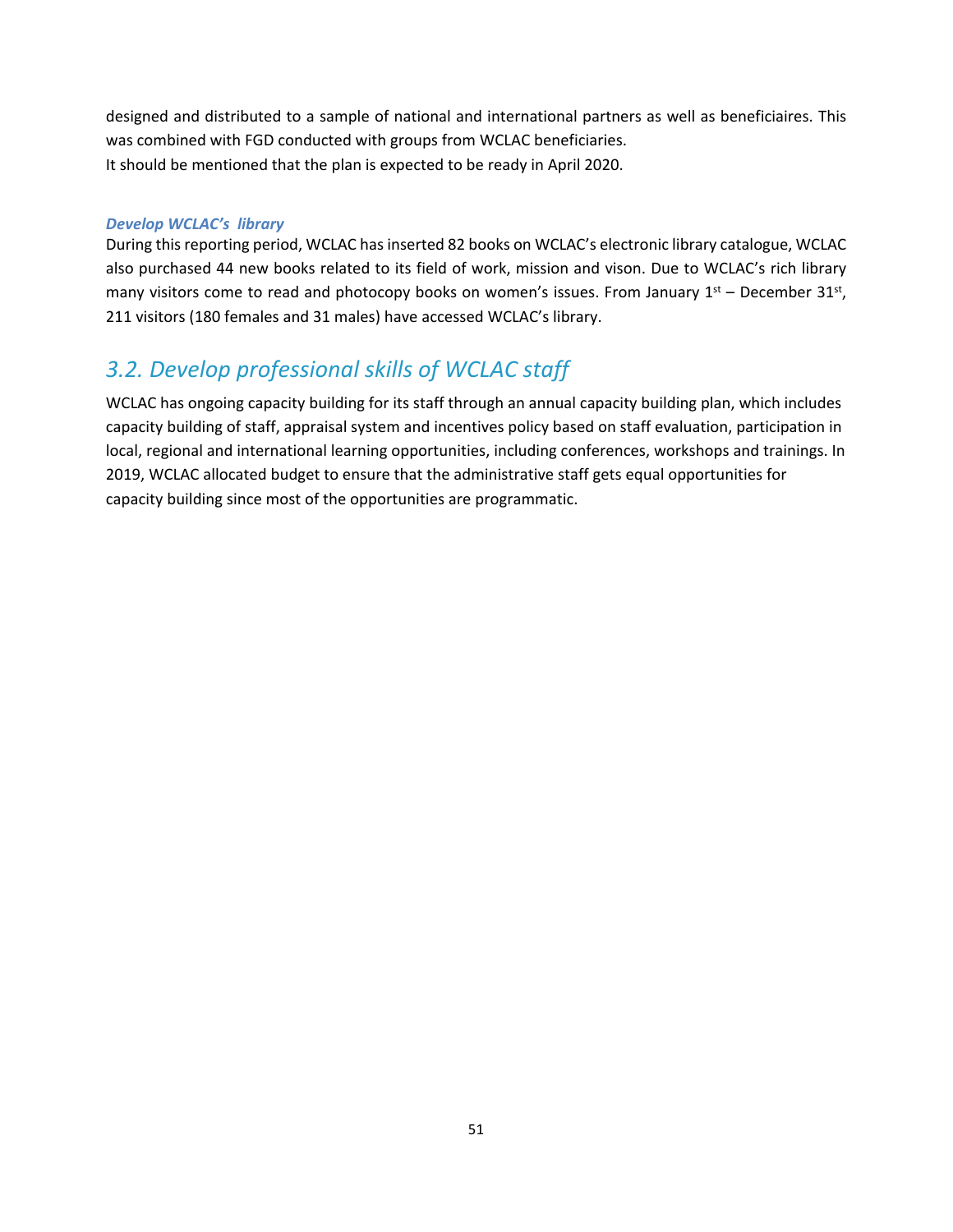# <span id="page-51-0"></span>**Part III. Annex**

# <span id="page-51-1"></span>Tables for WCLAC's provided services

The following tables indicate the numbers of women that WCLAC has provided services to, in different categories:

|                    |                  | Ramallah | South of the Pal. Jerusalem<br><b>Territories</b> |    | <b>Total</b> |
|--------------------|------------------|----------|---------------------------------------------------|----|--------------|
|                    | Legal and social | 105      | 190                                               | 43 | 338          |
| Type of<br>service | Legal            | 11       | 29                                                | 3  | 43           |
|                    | <b>Social</b>    | 30       |                                                   |    | 33           |
|                    | Total            | 146      | 221                                               | 47 | 414          |

#### **Table 1. Type of Service Provided**

#### **Table 2. Type of Case**

|              |                                 | Number of cases |
|--------------|---------------------------------|-----------------|
|              | Marital obedience incl. housing | 19              |
| case         | Custody and visits              | 58              |
|              | Nafaka (alimony)                | 327             |
|              | Mahr (dowry)                    | 29              |
| Legal/social | <b>Divorce</b>                  | 116             |
|              | <b>Rights issues</b>            | 4               |
|              | <b>Total</b>                    | 553             |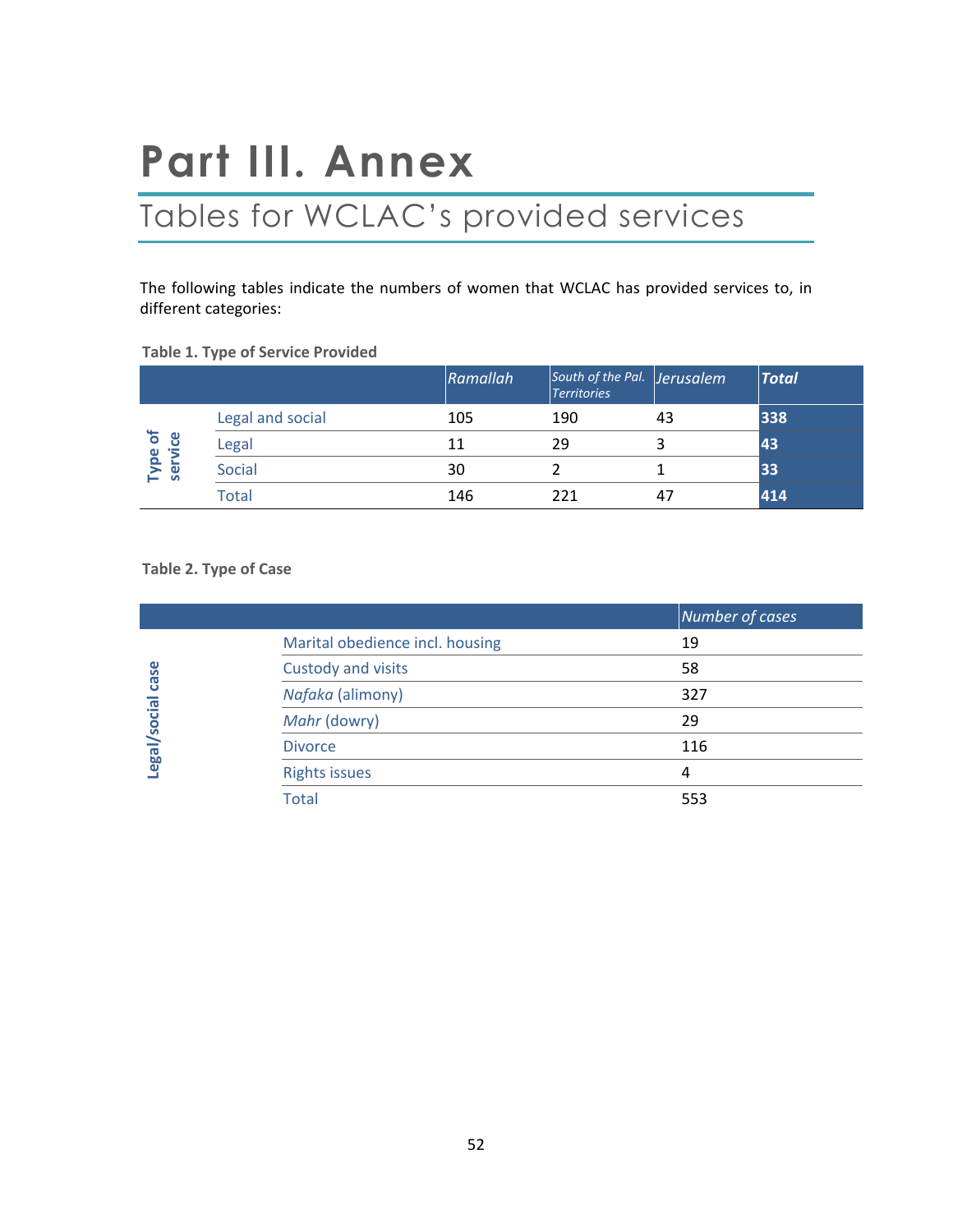### **Table 3. Social Indicators of Women Clients**

|               | Ramallah | Bethlehem | Hebron | Jerusalem |
|---------------|----------|-----------|--------|-----------|
| Less than 500 | 0%       | 0%        | 0%     | 2%        |
| Unknown       | 29%      | 34%       | 81%    | 11%       |
| No Income     | 12%      | 18%       | 4%     | 22%       |
| $501 - 1000$  | 1%       | 6%        | 1%     | 7%        |
| 1001-1500     | 6%       | 10%       | 4%     | 0         |
| $1501 - 2000$ | 7%       | 4%        | 1%     | 9%        |
| 2001-2500     | 5%       | 4%        | 2%     | 2%        |
| 2501-3000     | 5%       | 8%        | 1%     | 9%        |
| Above 3000    | 23%      | 16%       | 4%     | 38%       |
|               |          |           |        |           |

|     |              | Ramallah | Bethlehem Hebron |     | <b>Jerusalem</b> | <b>Total</b> |
|-----|--------------|----------|------------------|-----|------------------|--------------|
|     | Under 15     | 0%       | 0%               | 0%  | 0%               | 14           |
|     | $16 - 20$    | 0%       | 13%              | 14% | 6%               | 130          |
| Age | $21 - 25$    | 16%      | 13%              | 18% | 18%              | 29           |
|     | $26 - 35$    | 62%      | 31%              | 35% | 12%              | 74           |
|     | 36-40        | 16%      | 12%              | 17% | 12%              | 27           |
|     | 40 and above | 26%      | 31%              | 16% | 40%              | 34           |
|     | Unknown      | 0%       | 0%               | 0%  | 0%               | $\mathbf 0$  |

Level of education **Level of education**

 $\overline{\phantom{a}}$ 

|                          | Total from all WCLAC's<br>offices |
|--------------------------|-----------------------------------|
| Unknown                  | 1%                                |
| No formal education      | 0                                 |
| <b>Elementary school</b> | 6%                                |
| Primary school           | 14%                               |
| Secondary school         | 43%                               |
| <b>Higher education</b>  | 36%                               |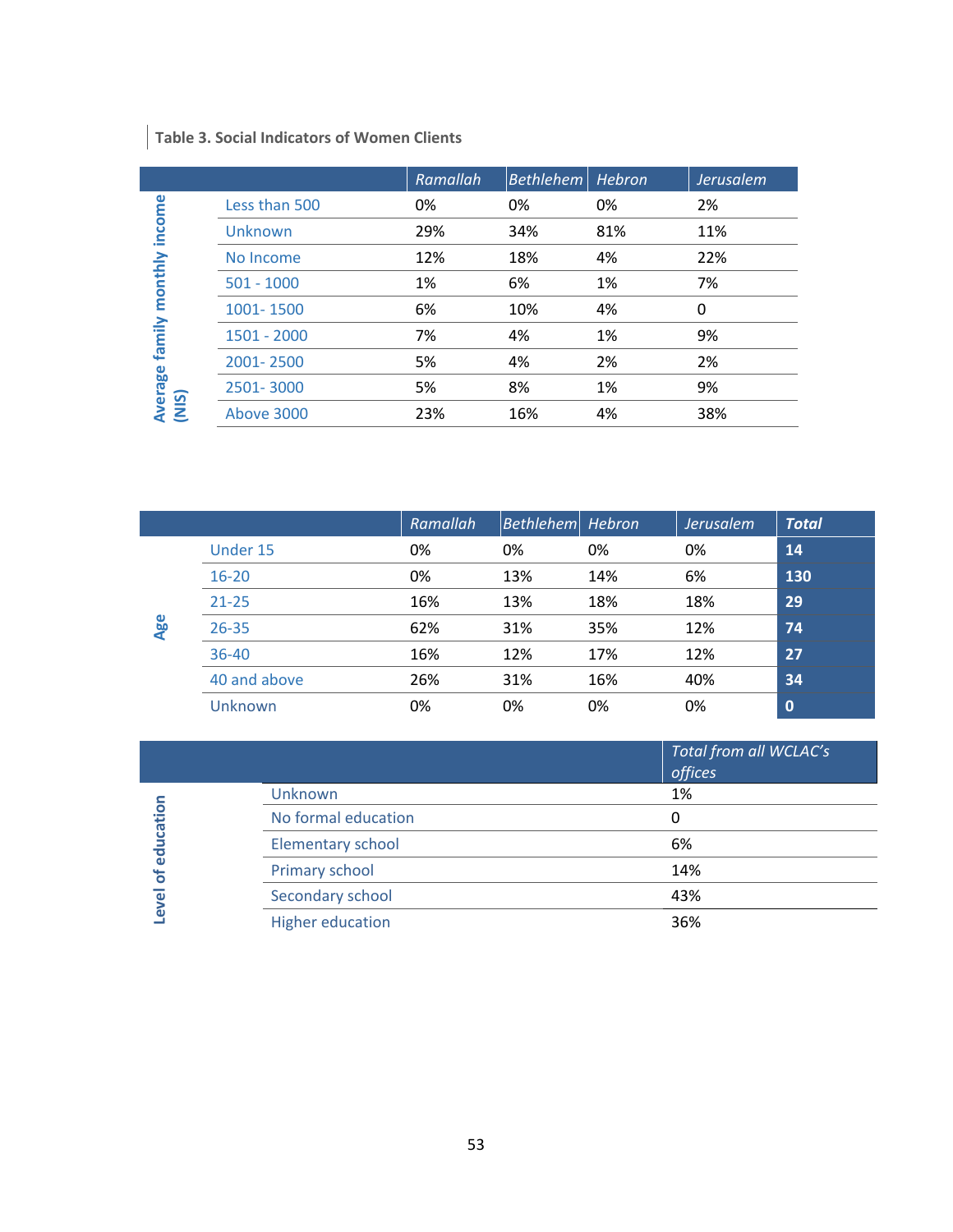#### **Table 4. Source of Referral**

|         |                      | Total percentage from all<br><b>WCLAC's offices</b> |
|---------|----------------------|-----------------------------------------------------|
|         | Courts               | 43.5%                                               |
|         | <b>Health sector</b> | 0.5%                                                |
| referra | <b>MoSD</b>          | 9%                                                  |
| ិ៍      | Other institutions   | 10%                                                 |
|         | Lawyers              | 3%                                                  |
| Source  | Women by themselves  | 33%                                                 |
|         | Prisons              | 0%                                                  |
|         | Police               | 1%                                                  |
|         | Governorates         | 0%                                                  |

#### **Table 5. Type of perpetrator**

**Perpetrator**

| South of the Pal. Territories |
|-------------------------------|
| 2%                            |
| 1%                            |
| 13%                           |
| 2%                            |
| 75%                           |
| 1%                            |
| 1%                            |
| 3%                            |
| 2%                            |
|                               |